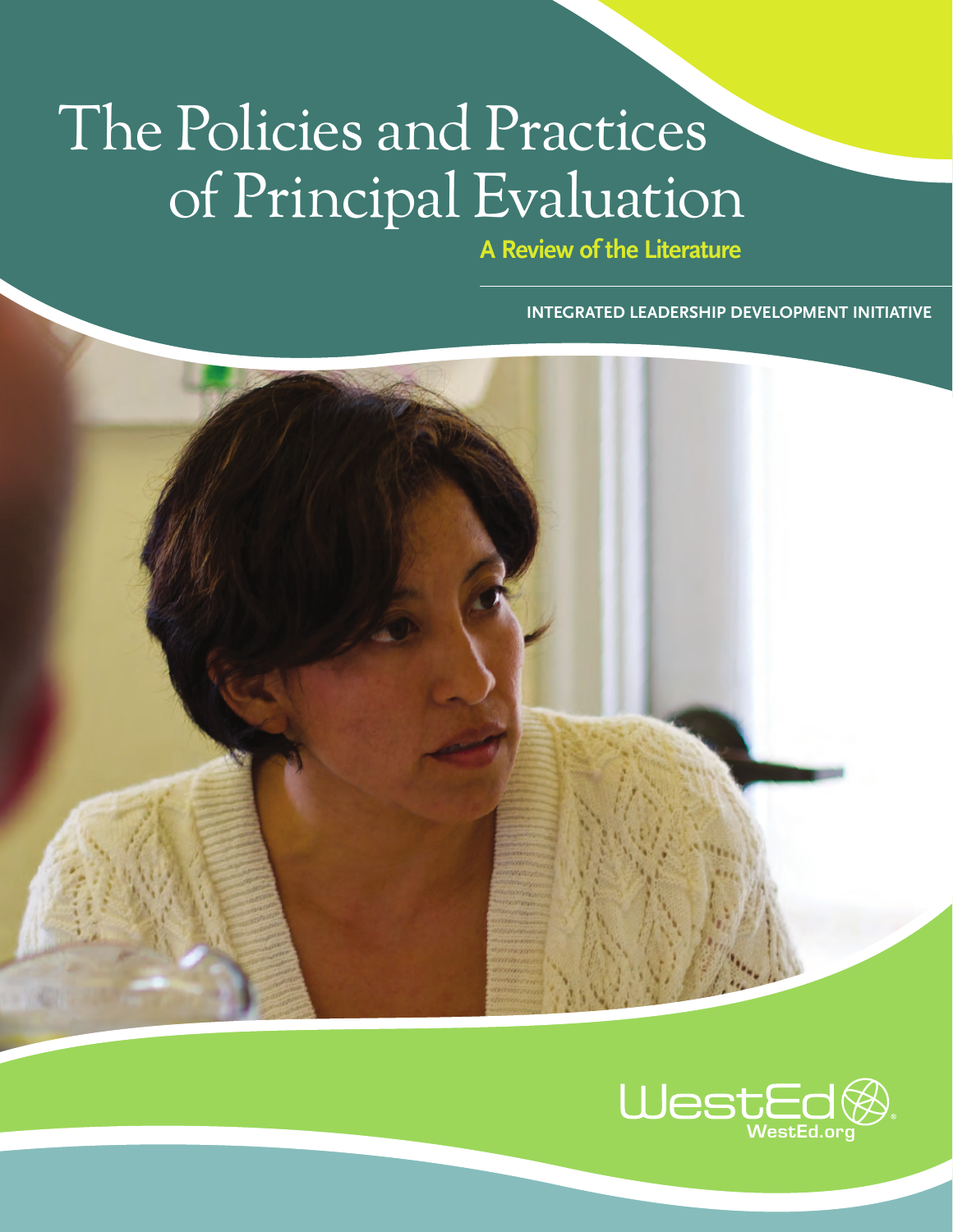The Integrated Leadership Development Initiative (ILDI) is a cross-agency partnership that focuses on collaboratively guiding and supporting leader development and improving conditions of leadership so that there are highly accomplished leaders in every district and school in California. ILDI members include the California Department of Education, the California County Superintendents Educational Services Association, the Association of California School Administrators, the California Commission on Teacher Credentialing, the California Association of Professors of Educational Administration, the Center for the Future of Teaching and Learning, the California Comprehensive Center at WestEd, and the Regional Educational Laboratory–West at WestEd.

This work is supported by the California Comprehensive Center, a partnership of WestEd, American Institutes for Research, and School Services of California, through funding from the U.S. Department of Education, Pr/Award Number S283B050032. It does not necessarily reflect the views or policies of the U.S. Department of Education, and endorsement by the federal government should not be assumed.

Suggested citation: Davis, S., Kearney, K., Sanders, N., Thomas, C., & Leon, R. (2011). *The policies and practices of principal evaluation: A review of the literature.* San Francisco, CA: WestEd.

Stephen H. Davis, EdD, is a professor of educational leadership at California State Polytechnic University, Pomona, where he directs the Great Leaders for Great Schools Academy. He is the author of *Research and Practice in Education: The Search for Common Ground* (Rowman & Littlefield, 2008), *The Intuitive Dimensions of Administrative Decision Making* (Scarecrow Press, 2003), and numerous articles on educational leadership and decision-making.

Karen Kearney, MA, is the Director of the Leadership Initiative at WestEd, formerly the California School Leadership Academy. Kearney directs all aspects of the initiative, which focuses on the role of principals, superintendents, and teacher leaders in comprehensive school restructuring.

Nancy M. Sanders, PhD, teaches and conducts state-level policy research about standards, accountability, and professionalization in educational leadership. She directed the coalition of states in developing the national *Educational Leadership Policy Standards: ISLLC 2008* (CSSSO, 2008) and writing the *ISLLC 2008-Based Performance Expectations and Indicators for Education Leaders* (CSSSO, 2008) to guide leadership policies and programs.

Christopher N. Thomas, PhD, is an Assistant Professor in the Department of Leadership Studies at the University of San Francisco and was recently named Professor of the Year by the Association of California School Administrators. He recently coauthored an article in *Leadership* entitled "Effective Principal Support: What Will It Take?"

Ronald J. Leon, EdD, is an Associate Professor, specializing in educational leadership, in the Department of Education at California State Polytechnic University, Pomona, where he supervises the fieldwork of future school administrators and is Assistant Director of the Great Leaders for Great Schools Academy.

Project Director: Karen Kearney, Leadership Initiative at WestEd

Copy editing: H.J. Crow

Design and editing: WestEd

Copyright © 2011 WestEd.

This resource can be downloaded for free at http://www.schoolsmovingup.net/effectiveprincipals Permission to reproduce this resource with the WestEd copyright notice is hereby granted. WestEd, 730 Harrison Street, San Francisco, CA 94107-1242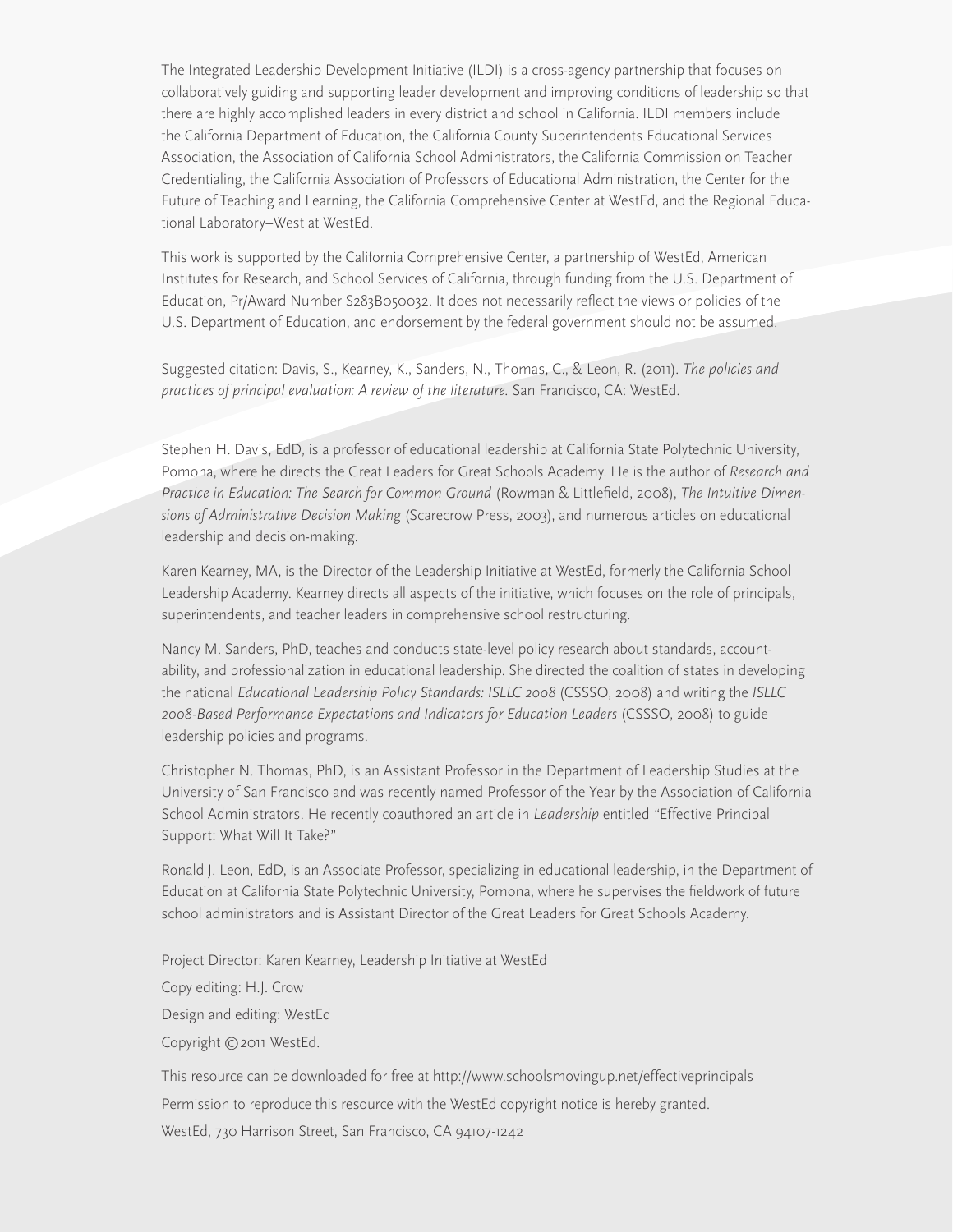## The Policies and Practices of Principal Evaluation

**A Review of the Literature**

### **Contents**

| <b>Introduction</b>                                            | ı                       |
|----------------------------------------------------------------|-------------------------|
| <b>Search Methodology</b>                                      | $\overline{2}$          |
| <b>Search Results and Analyses</b>                             | $\overline{2}$          |
| <b>Primary Sources</b>                                         | $\overline{2}$          |
| <b>Secondary Sources</b>                                       | $\overline{\mathbf{3}}$ |
| <b>Publication Dates</b>                                       | $\overline{\mathbf{3}}$ |
| <b>Organization of the Literature Review</b>                   | $\overline{3}$          |
| <b>Part I: Primary Sources</b>                                 | 5                       |
| <b>Analyses of Primary Sources</b>                             | 5                       |
| Descriptions and Key Points of Primary Sources by Theme        | 7                       |
| <b>Theme One: Implementation</b>                               | 7                       |
| <b>Theme Two: Instrumentation</b>                              | 14                      |
| <b>Theme Three: Portfolio-Based Evaluation</b>                 | 17                      |
| <b>Theme Four: Component Analyses</b>                          | 18                      |
| <b>Part II: Secondary Sources</b>                              | 21                      |
| <b>Perspective One: Status of Principal Evaluation Systems</b> | 23                      |
| <b>Perspective Two: Critical Descriptions and Commentaries</b> | 25                      |
| <b>Perspective Three: Recommendations for More Effective</b>   |                         |
| <b>Principal Evaluations</b>                                   | 28 <sub>1</sub>         |
| <b>Perspective Four: Descriptions of Best Practices in</b>     |                         |
| <b>Principal Evaluation</b>                                    | 34                      |
| <b>Final Comments</b>                                          | 36                      |
| <b>References</b>                                              | 37                      |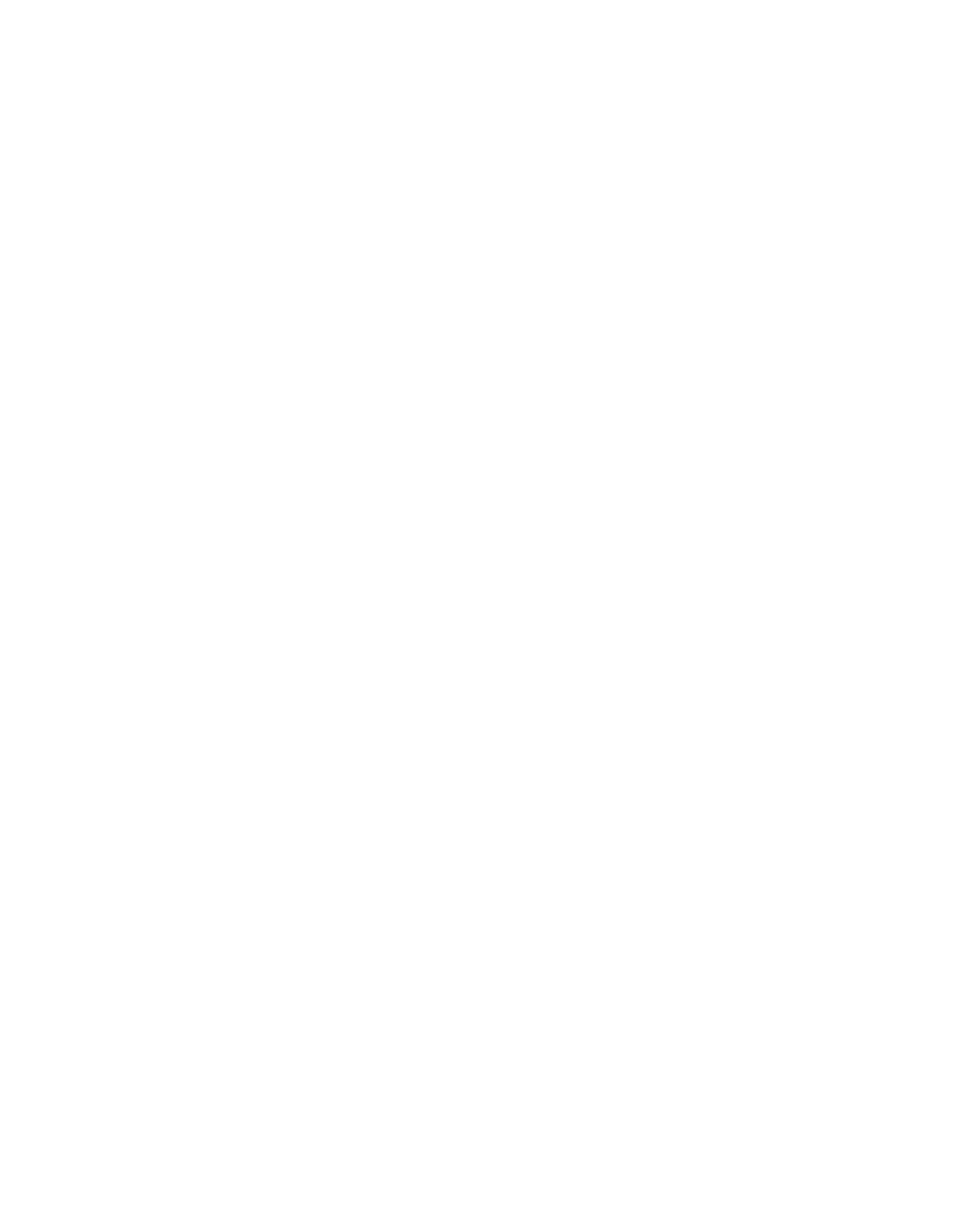# Introduction

### **Introduction**

The call for improved student achievement—or else—has led politicians and educators to look, once again, at principal effectiveness as a critical lever in transforming education results. Under federal policies such as No Child Left Behind and now the President's *Blueprint for Reform* and Race to the Top and School Improvement Grants (SIG) competitions, a principal's job security rests squarely upon his or her success in promoting and sustaining acceptable levels of student academic achievement. A school's persistent underperformance on student achievement tests puts the principal at risk of being dismissed, demoted, or transferred. These pressures raise important questions regarding the effect of a principal's behaviors and leadership practices on enhancing teacher performance, increasing student learning, and improving academic achievement results. For school district superintendents, the new policy environment magnifies the importance of being able to accurately, effectively, and fairly assess the level of a principal's performance. Principals, in turn, need clear expectations and standards for leadership performance; fair, consistent, timely, and reliable performance assessments; and assessment procedures and practices that rate the quality of leadership performance while providing useful feedback for professional growth and development.

What do we know about principal evaluation systems that meet these needs? Feedback from practitioners and university scholars suggests that effective systems of principal evaluation are certain to exist among the approximately 14,500 school districts across the country. However, identifying specific districts with strong principal evaluation systems or accessing substantive and comprehensive information about such systems is very difficult. Further, while some exemplars may be enthusiastically promoted, they may not be research-based or may have not yet been evaluated—basic qualifications for many

policymakers and practitioners considering the adoption of specific reforms.

The purpose of this report is to review and relate what research does and does not say about principal evaluation systems. Sources include peerreviewed and non-peer-reviewed research studies focused on principal evaluation systems that highlight what is known about policies and practices that contribute to comprehensive, effective principal evaluation. Analysis of existing primarysource studies indicates that while important and informative work has been done, research on the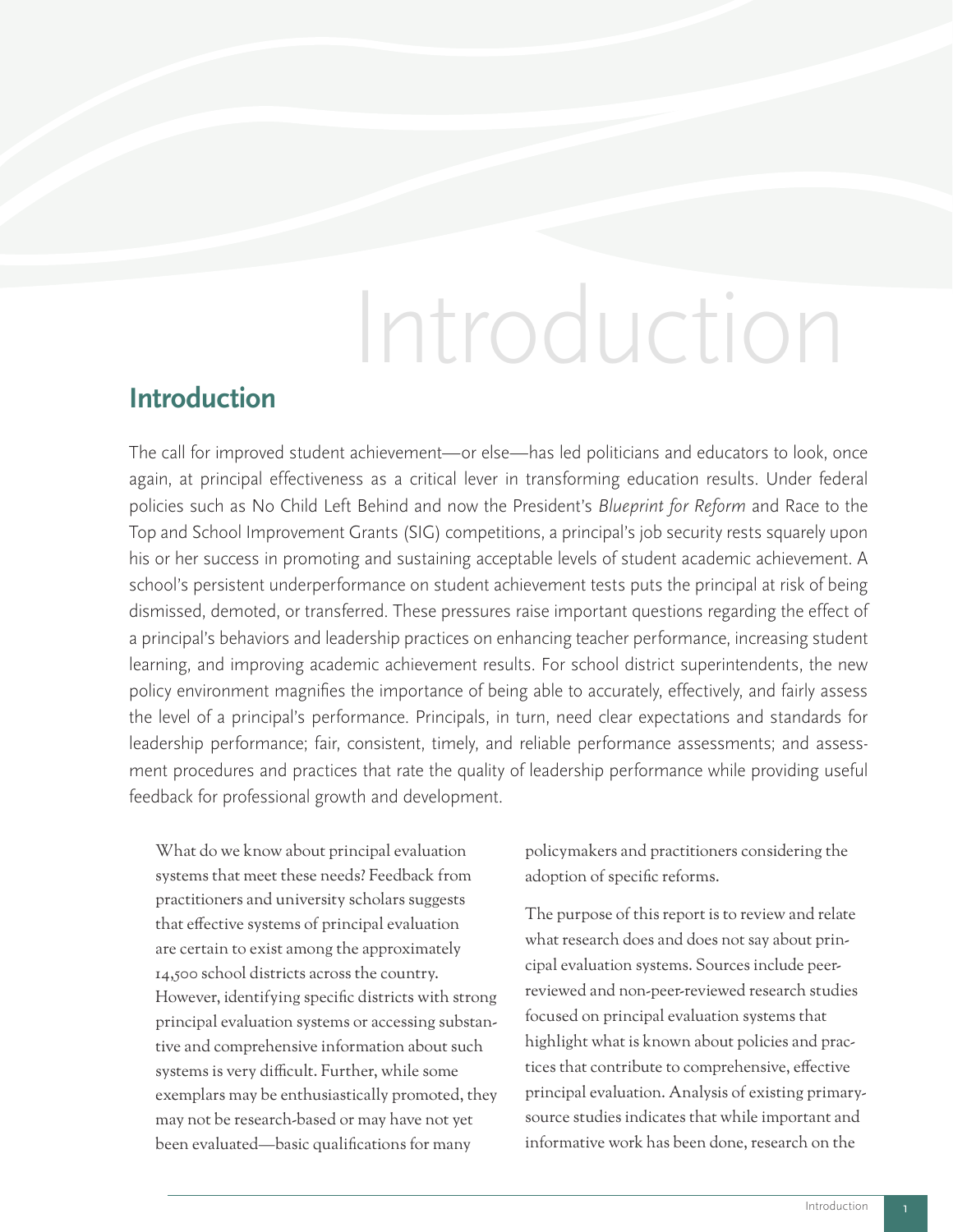subject of principal evaluation lacks volume and depth. Therefore, in addition to primary sources, this review also examines secondary sources drawn from professional literature to supplement the thin empirical research base. Together, primary- and secondary-source literature highlight a number of key points that may provide guidance to practitioners and policymakers charged with evaluating principals as a means to assess and increase principal effectiveness.

#### **Search Methodology**

The researchers identified and examined the most relevant and publicly accessible literature on the topic of principal evaluation—philosophies, models, common approaches, problems, and promising practices enacted by states and school districts over the 30-year period from 1980 to 2010. For the search, the research team

- \* interviewed several prominent scholars and researchers in the field of education administration in search of references or other leads, some of which were also found in database searches;
- \* conducted a thorough search of the major education databases—for example, the Education Resources Information Center (ERIC)—using multiple combinations of key words, titles, and author names;
- \* searched websites for other reports, conference papers, and articles produced by prominent education foundations, agencies, think tanks, and research centers;
- \* identified books focused on principal evaluation; and
- \* searched Dissertation Abstracts and identified 107 doctoral dissertations relating to principal evaluation (just seven percent of all dissertations on the topic of certificated

evaluation). However, given their uneven quality, limited accessibility, and a lack of peer review, dissertations were not included in this analysis. A more thorough review and analysis of doctoral dissertations might be undertaken as a separate project in the future.

#### **Search Results and Analyses**

From the search, 80 manuscripts regarding principal evaluation published after 1980 were identified. The research team was able to access 72 of these. Four manuscripts were deleted because they were not relevant to the topic of principal evaluation. Therefore, 68 peer-reviewed and nonpeer-reviewed publications focused on principal evaluation are represented in this review. (See Table 1.) This small number of publications represents only four percent of the total number of ERIC articles that pertain to certificated school personnel evaluations, the broad search category that includes principal evaluation.

After identifying source materials, the research team reviewed each publication for descriptive information, key findings, and implications. Literature was sorted by type and placed into two major categories—primary sources and secondary sources. Publications were analyzed by publication dates to identify trends or patterns in the types of scholarship generated over three decades.

#### **Primary Sources**

For this review, primary sources are defined as research, in peer-reviewed and non-peer-reviewed journals, that describes "knowledge gained from observations that are formulated to support insights and generalizations about the phenomena under study" (Lauer & Asher, 1988, p. 7). Primary sources conform to the No Child Left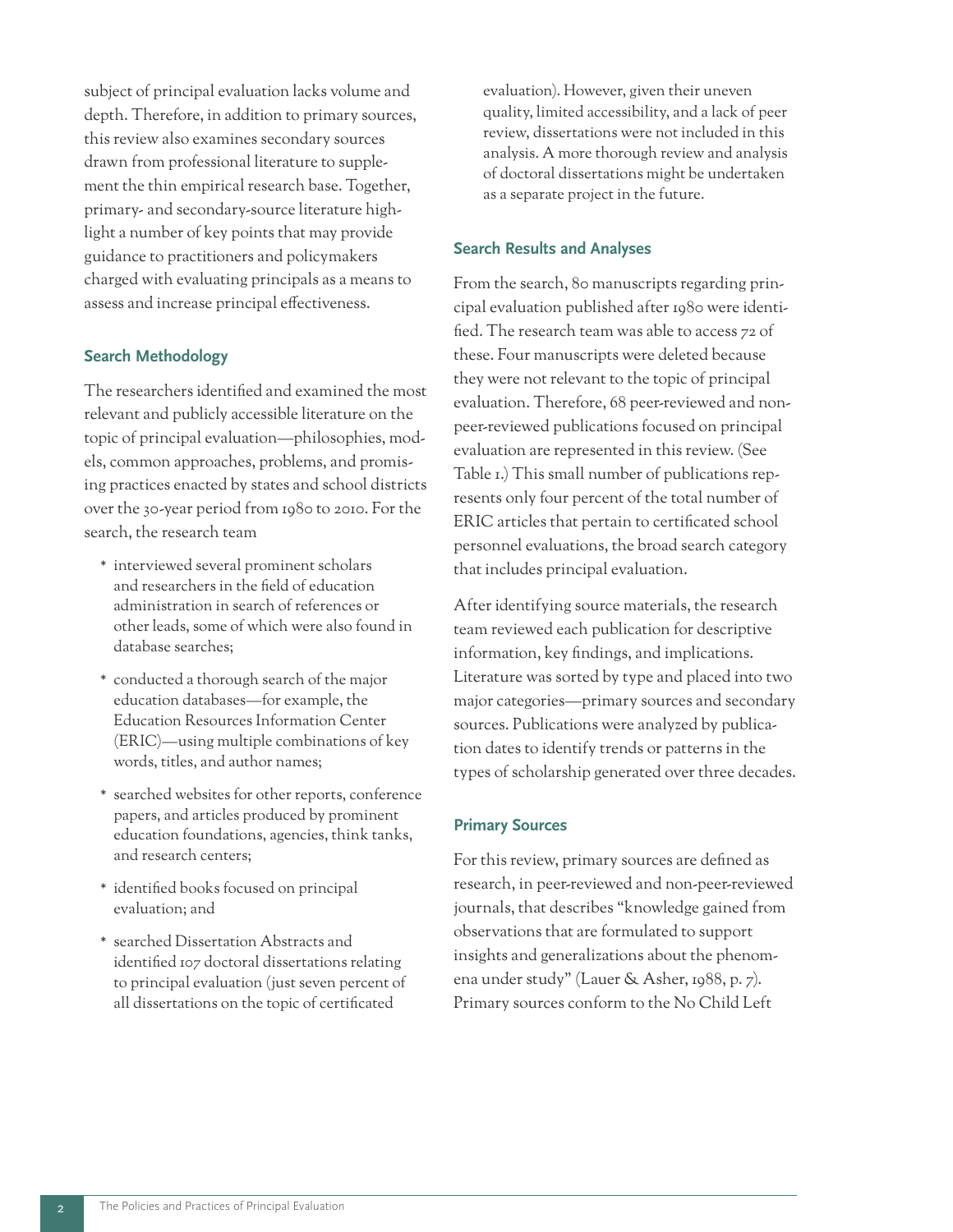Behind (2002) definition of scientifically-based research: "research that involves the application of rigorous, systematic, and objective procedures to obtain reliable and valid knowledge relevant to education activities and programs" (Public Law 107–110, No Child Left Behind, 2002, §7801[37]). Analysis of source materials revealed that principal evaluation is thinly represented in publications of any type and is particularly limited in studies that meet the criteria for scientifically-based research. Twenty-eight publications were categorized as primary sources.

#### **Secondary Sources**

For this review, secondary sources are defined as descriptive and/or analytical publications focused on principal evaluation. In general, this literature may be directly or indirectly based on one or more research studies and is not generally authored by the researchers of those studies. Secondary sources were distributed across peerreviewed journals, peer-reviewed conference papers, non-peer-reviewed publications, and reports by various foundations, research centers, and institutes. This literature exhibited a range of sophistication, quality and usefulness. For example, some secondary sources in nonpeer-reviewed publications provided valuable information that supplemented the limited empirical research base found in primary sources. Forty secondary sources that focused on principal evaluation were identified.

#### **Publication Dates**

As shown in Table 1, publication dates of the 68 reviewed documents revealed that studies on principal evaluation increased after the 1980s: 13 of the 68 manuscripts (19 percent) were published during the 1980s, 23 (34 percent) were published during the 1990s, and 32 (47 percent) were published during the 2000s. Primarysource publications increased over the three decades, while secondary-source publications increased in the 1990s and then leveled off. Of the primary sources reviewed, 57 percent were published during the last decade, up from 25 percent in the previous decade. Forty percent of the secondary sources were published in each of the last two decades.

Secondary-source publications doubled from the 1980s to the 1990s. The number of secondary-source publications leveled off in the most recent decade, while primary-source studies doubled.

#### **Organization of the Literature Review**

This review of literature describes key points of what is known of the policies and practices of principal evaluation, as derived from a set of primary sources and secondary sources found in a variety of reputable publications. (See the References section for a complete list of sources used in this review.)

*Part I: Primary Sources* includes 28 research studies. Each study is summarized and categorized into one of four broad themes. Key points

| TABLE 1: Frequency and Distribution of Principal Evaluation Literature by<br>Publication Type from 1980 through 2010 |          |                                |                                |                                     |
|----------------------------------------------------------------------------------------------------------------------|----------|--------------------------------|--------------------------------|-------------------------------------|
| Publication Type                                                                                                     | Total    | Frequency from<br>1980 to 1989 | Frequency from<br>1990 to 1999 | Frequency from<br>2000 through 2010 |
| <b>Primary Sources</b>                                                                                               | 28(41%)  | 5(18%)                         | 7(25%)                         | 16(57%)                             |
| Secondary Sources                                                                                                    | 40 (59%) | 8(20%)                         | 16(40%)                        | 16(40%)                             |
| All Publications                                                                                                     | 68       | 13 (19%)                       | 23(34%)                        | 32(47%)                             |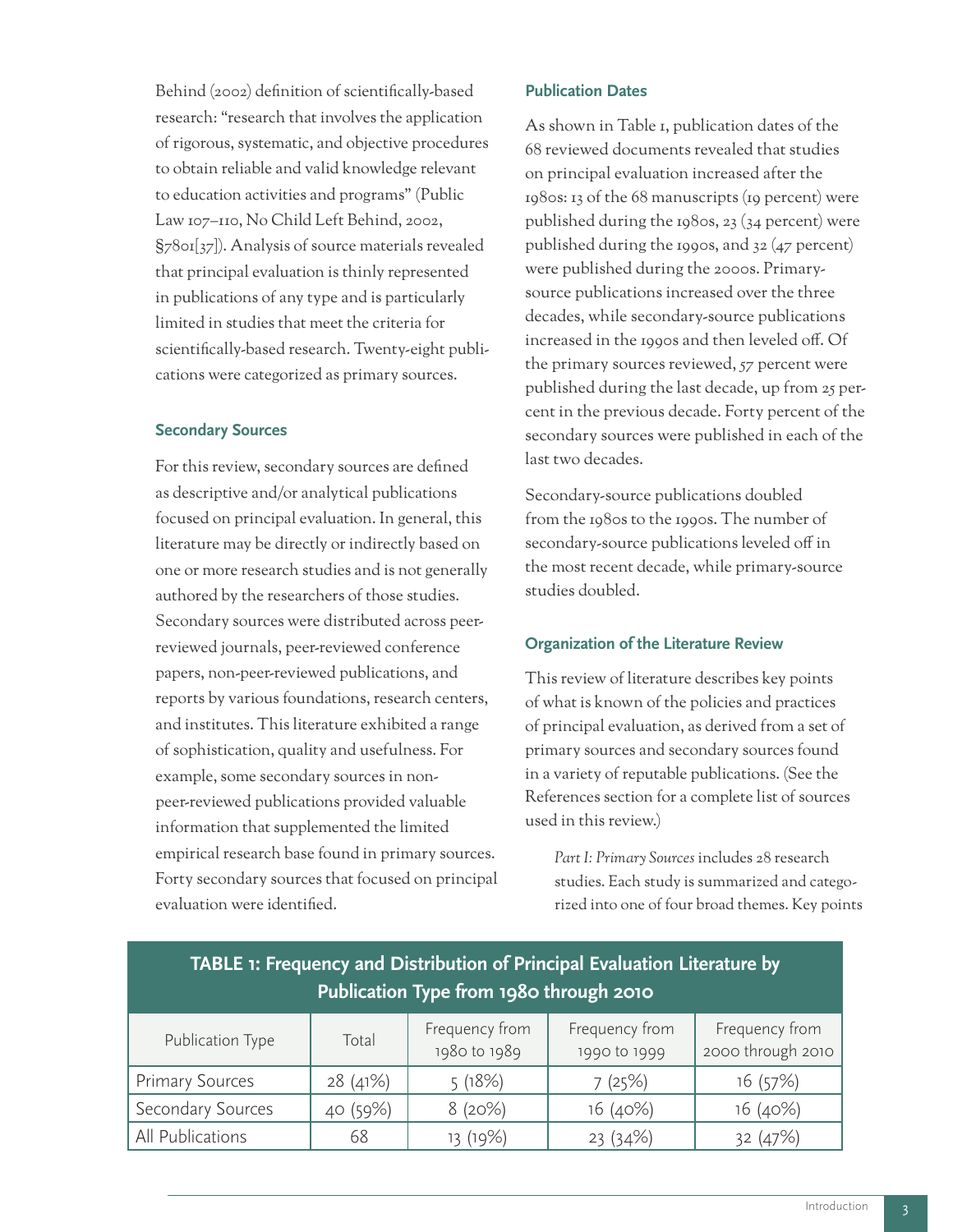for each theme are drawn from the studies and highlighted.

*Part II: Secondary Sources* includes 40 publications from a variety of sources. They are organized and described briefly within four broad perspectives that may include more specific areas of focus. Key points for each perspective are drawn from the literature and highlighted. *Final Comments.* Conclusions drawn from the literature's key points and possible lines of future research are presented.

*References* lists all sources identified for this review.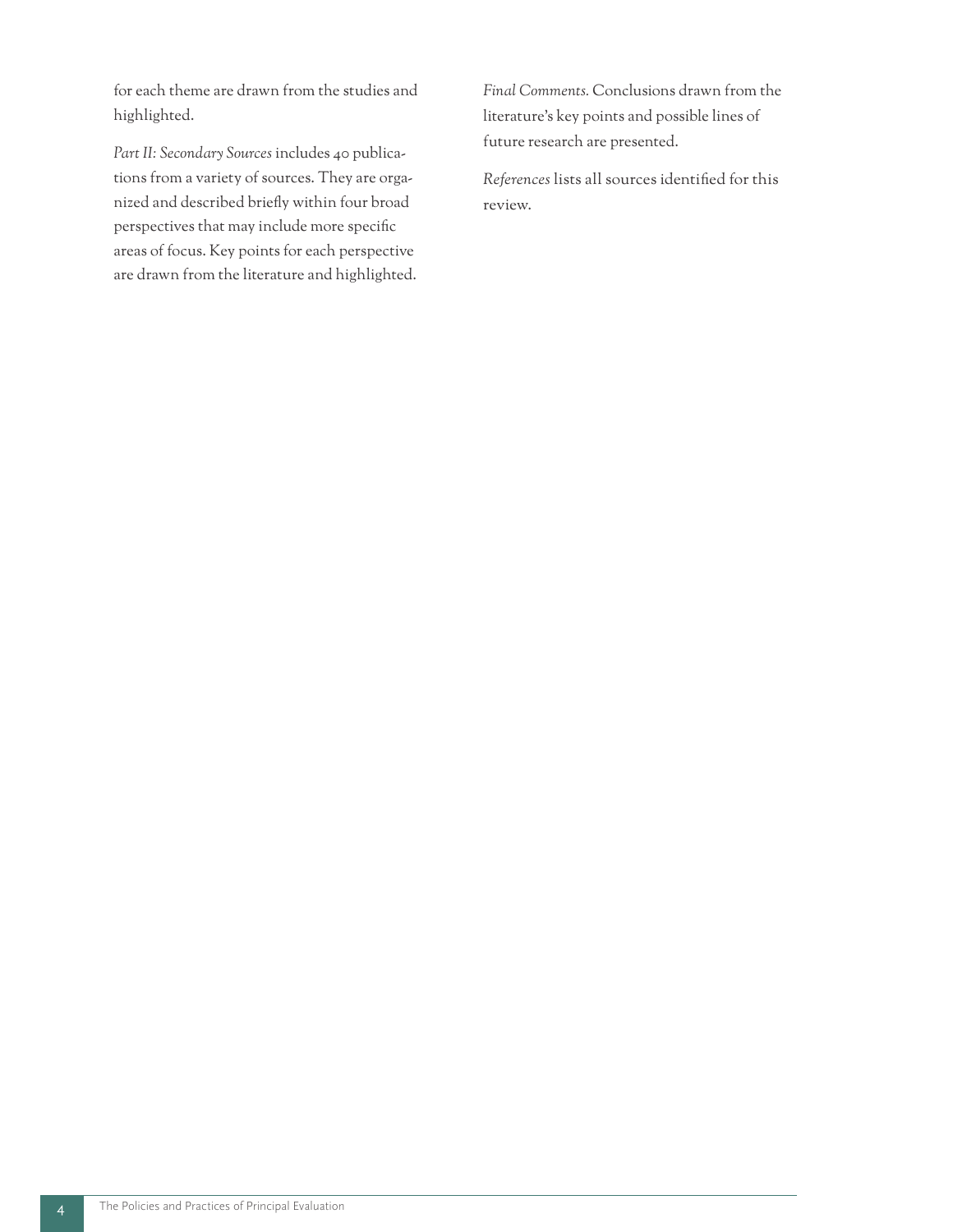# Part I

### **Part I: Primary Sources**

The literature search yielded 28 primary-source studies, fewer than half of the 68 publications selected for this review. As shown in Table 2, 20 (71 percent) of these research studies were published in peer-reviewed journals, two (7 percent) were peer-reviewed paper presentations at national education conferences, and six (21 percent) were published in non-peer-reviewed professional publications.

| TABLE 2: Primary-Source Studies |                                    |                                          |  |
|---------------------------------|------------------------------------|------------------------------------------|--|
| Peer-Reviewed Journals          | Peer-Reviewed<br>Conference Papers | Non-Peer-Reviewed<br><b>Publications</b> |  |
| 20(71%)                         | $(7\%)$                            | 6(21%)                                   |  |

#### **Analyses of Primary Sources**

The set of primary-source research was reviewed in three ways: methodologies of the studies, context or setting of the studies, and major themes of the studies. As shown in Table 3, the first analysis of the studies' research methodologies revealed that eight studies (29 percent) applied qualitative methods, 14 studies (50 percent) applied quantitative methods, and six studies (21 percent) used mixed-method approaches. Methodologies represented in the studies included diverse descriptive and inferential statistics of varying degrees of sophistication. The analysis revealed that only a small number of studies conformed to the No Child Left Behind (2002) definition of scientifically-based research. For example, few studies met all of the criteria of providing

"rigorous, systematic, and objective procedures to obtain reliable and valid knowledge" (Public Law 107–110, No Child Left Behind, 2002, §7801[37]). In most cases, the primary-source studies relied upon non-experimental methodologies and weak or nonexistent assessments of validity or reliability.

The second analysis of primary sources identified context or setting. As shown in Table 3, four studies (14 percent) focused on states, 20 (71 percent) focused on school districts, and four (14 percent) related to education in general. Several studies included a combination of state and district policy perspectives in which the analysis included information from both state and district sources.

The data in Table 3 reveal that the body of research on principal evaluation and the related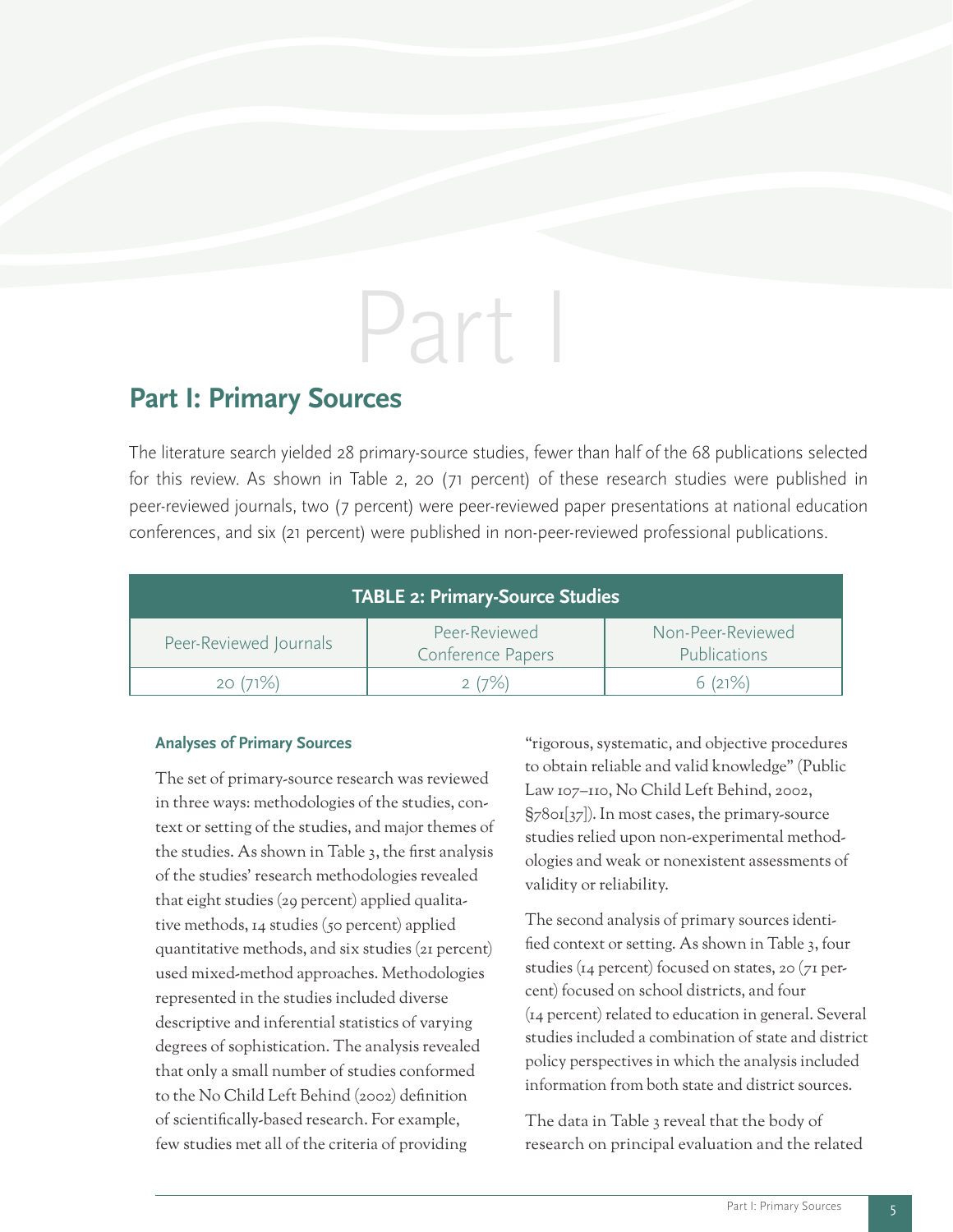| TABLE 3: Primary-Source Studies: Methodology and Context |                       |                        |                 |                    |                          |         |
|----------------------------------------------------------|-----------------------|------------------------|-----------------|--------------------|--------------------------|---------|
|                                                          |                       | Methodology            |                 |                    | Context                  |         |
| Total                                                    | Qualitative<br>Method | Quantitative<br>Method | Mixed<br>Method | <b>State Focus</b> | <b>District</b><br>Focus | General |
| 28                                                       | 8(29%)                | 14 (50%)               | 6(21%)          | 4(14%)             | 20(71%)                  | 4(14%)  |

| Table 4: Primary-Source Studies by Theme |                |                 |                               |                           |
|------------------------------------------|----------------|-----------------|-------------------------------|---------------------------|
| Total                                    | Implementation | Instrumentation | Portfolio-Based<br>Evaluation | <b>Component Analysis</b> |
|                                          | 15 (53%)       | 7(25%)          | 3(11%)                        | 3(11%)                    |

units of analysis have focused largely on local education agencies rather than on statewide systems. Principal evaluation has generally been considered a district's local responsibility, but new federal guidelines for rigor, comparability, and student achievement results—related to strong principal evaluation practices—have increased state accountability for leading policy changes. The small amount of primary research focused at the state level, however, does not provide much guidance for states that seek to take up leadership in this area. It appears that most empirical research on principal evaluation has been directed toward issues and problems of local practice rather than statewide improvement policy.

The third analysis of the primary-source studies identified four themes that might be useful to both policymakers and practitioners: implementation, instrumentation, portfolio-based evaluation, and component analysis. Fifteen (53 percent) of the studies focused on topics and issues relating to the implementation of principal evaluation policies, systems, protocols, and processes. Seven

(25 percent) of the studies related to the examination and validation of various types of principal evaluation instruments. Three (11 percent) of the studies examined the approach of portfolio-based principal evaluations. Three (11 percent) of the studies were categorized as component analyses, research that considered the various parts of principal evaluation systems. Table 4 illustrates the number, and percent, of peer-reviewed and non-peer-reviewed research studies by theme.

It is important to note that 28 studies conducted over three decades represent an extremely thin research base. The body of knowledge derived from primary-source studies rests on limited populations, small samples, contextually variant settings, differing methodological approaches, and methodologies applied with different levels of rigor. As a result, it is difficult, if not impossible, to generalize findings or draw definitive conclusions (Glasman & Martens, 1993; Derrington & Sharratt, 2008). However, the review of primary sources does present some information about principal evaluation that may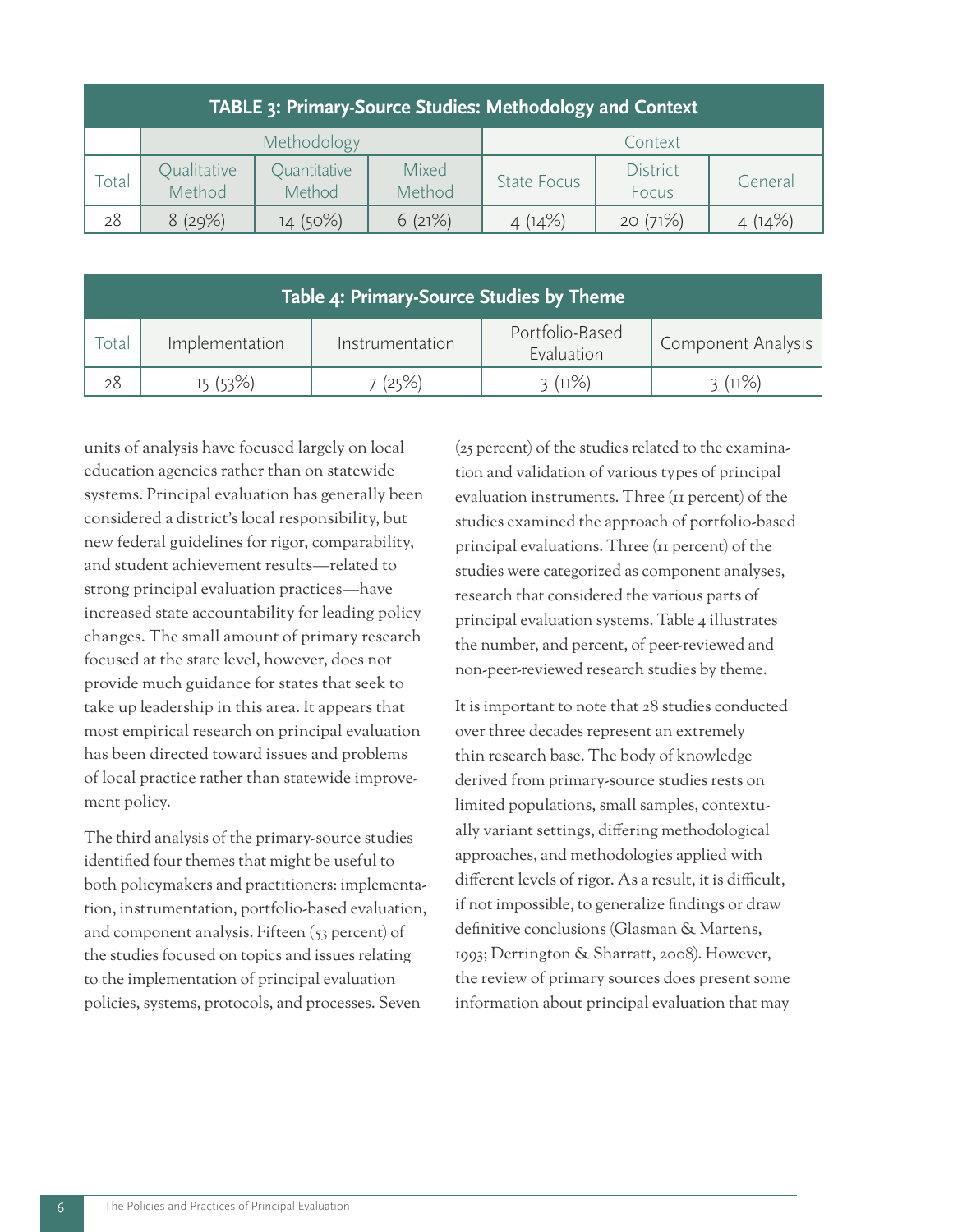be useful to practitioners and policymakers who are moving ahead to improve systems for evaluating principals.

#### **Descriptions and Key Points of Primary Sources by Theme**

Brief summaries and key points relating to each of the four themes of the research are reported in the following sections. Note that the bold print heading for each of the primary-source summaries references the general content, not the title, of the study.

#### **Theme One: Implementation**

Fifteen studies centered on the implementation of principal evaluation policies, systems, protocols, and processes. While each study was unique in purpose and scope, the following points were found in common. Most evaluation systems

- \* were constructed around various performance criteria rather than outcomes,
- \* were loosely linked to professional standards,
- \* used a variety of methods to gather and analyze performance, and
- \* were applied unevenly and lacked reliability or validity.

Standards-focused studies dominated implementation research. Five implementation studies looked specifically at how school districts incorporated professional standards into their principal evaluation processes. Two of these studies examined various aspects of principal evaluation against a set of locally developed professional standards of what principals should know and do (Kimball, Milanowski, & McKinney, 2009; Kimball, Heneman, & Milanowski, 2007). A third study compared evaluation practices with the *Standards for Personnel Evaluation* developed in 1988 by the Joint Committee on Standards for Educational Evaluation (Glasman & Martens, 1993). A fourth study compared evaluation practices in Virginia against the 1996 Interstate School Leaders Licensure Consortium (ISLLC) Standards for school leadership (Catano & Stronge, 2006), while the fifth study compared evaluation practices in the state of Washington against the same 1996 ISLLC Standards (Derrington & Sharratt, 2008). Summaries of each of the 15 implementation studies follow.

#### *1. How medium and large school districts use standards-based principal evaluation systems*

Kimball et al. (2007) examined how medium and large school districts use standards-based principal evaluation systems. The study surveyed superintendents (or designees) from school districts in the United States with enrollments exceeding 10,000 students, to determine if and how medium and large school districts used a standards-based evaluation system and related human resource practices, such as pay for performance. Over three-quarters of the 193 superintendents who responded to the survey stated that their districts required annual principal evaluations. However, only 25 percent reported that their district's principal evaluation system was explicitly aligned with professional standards, and only 11 percent linked principal evaluation with performance pay incentives. Similarly low percentages were attributed to alignment with student achievement results (8 percent), use of portfolios (26 percent), inclusion of teacher feedback (38 percent), and use of a descriptive rubric-type scoring scale (22 percent).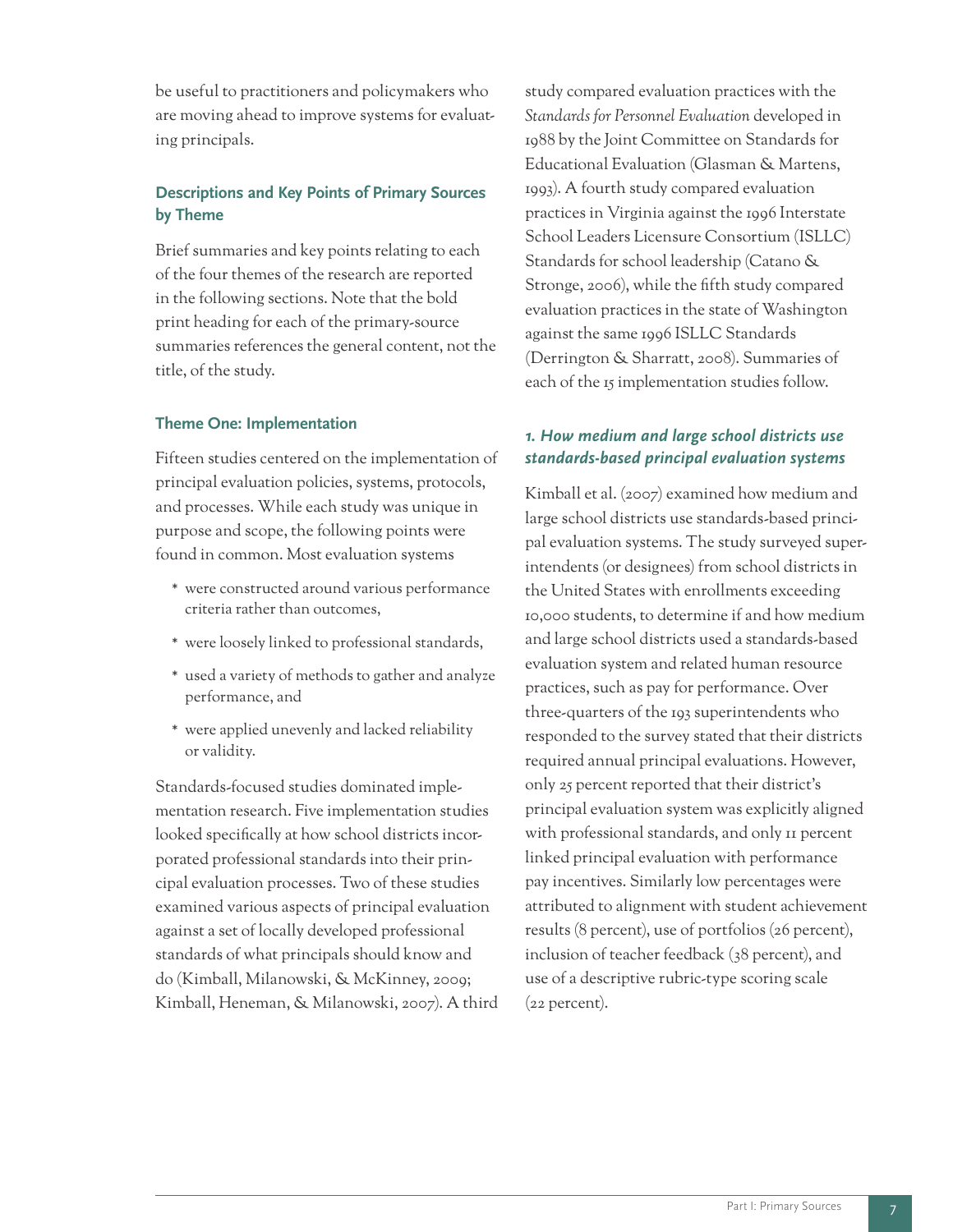#### *2. A comparison of two evaluation approaches*

In another study, Kimball et al. (2009) focused on a comparison of two evaluation approaches. The study randomly assigned 76 principals from a large school district in the western United States into two groups. One group participated in the district's traditional evaluation method, and the second group participated in a new standardsbased approach to evaluation. In particular, the researchers wanted to know if the groups differed in their perceptions regarding the clarity of the district's performance expectations, quality of feedback, usefulness, fairness, and overall satisfaction with the evaluation process. The results were mixed. In general, principals in the standards-based group perceived their evaluations more favorably on these factors than did principals assigned to the traditional evaluation group. However, the evaluators' erratic levels of fidelity to the implementation procedures and criteria significantly compromised the degree to which the standards-based approach was perceived as being helpful to principals. Implementation trumped instrumentation in terms of how well evaluations were conducted, how evaluation processes were perceived by principals, and how connected effective evaluations were to promoting the principals' professional growth. The quality of implementation was identified as a critical element in effective principal evaluation systems in this study, as well as in others reviewed.

#### *3. Evaluation practices, accreditation standards, and the ISLLC Standards*

Catano and Stronge (2006) found strong relationships among principal evaluation practices, state accreditation standards for principals, and the ISLLC Standards (Council of Chief State

School Officers, 1996) among all 132 school districts in Virginia. Over 90 percent of district evaluation systems were explicitly linked to instructional management. Most district evaluation systems also referenced organizational management and staff and parent communications, and were focused on informing a principal's professional development. The authors questioned whether principals were actually evaluated according to the criteria contained in district evaluation instruments and whether principals' effectiveness actually improved as a result of the evaluation process.

#### *4. Evaluation systems and the ISLLC Standards in the state of Washington*

Derrington and Sharratt (2008) found that only 16 percent of Washington's school districts framed principal evaluations around the ISLLC Standards. In addition, fewer than half of the superintendents in the state reported familiarity with the standards, with 41 percent reporting that they had no knowledge whatsoever of the standards. Superintendents in districts that incorporated the ISLLC Standards stated that the standards were strong indicators of what principals were expected to do. They reported that the standards provided consistency in evaluation frameworks and a common language around evaluation criteria. Superintendents also liked the level of specificity contained in the standards as well as their alignment with ongoing school reform goals and objectives. Not all reports were positive, however. Several superintendents stated that the ISLLC-based evaluation systems were too time consuming and contained too many items and too many redundant concepts.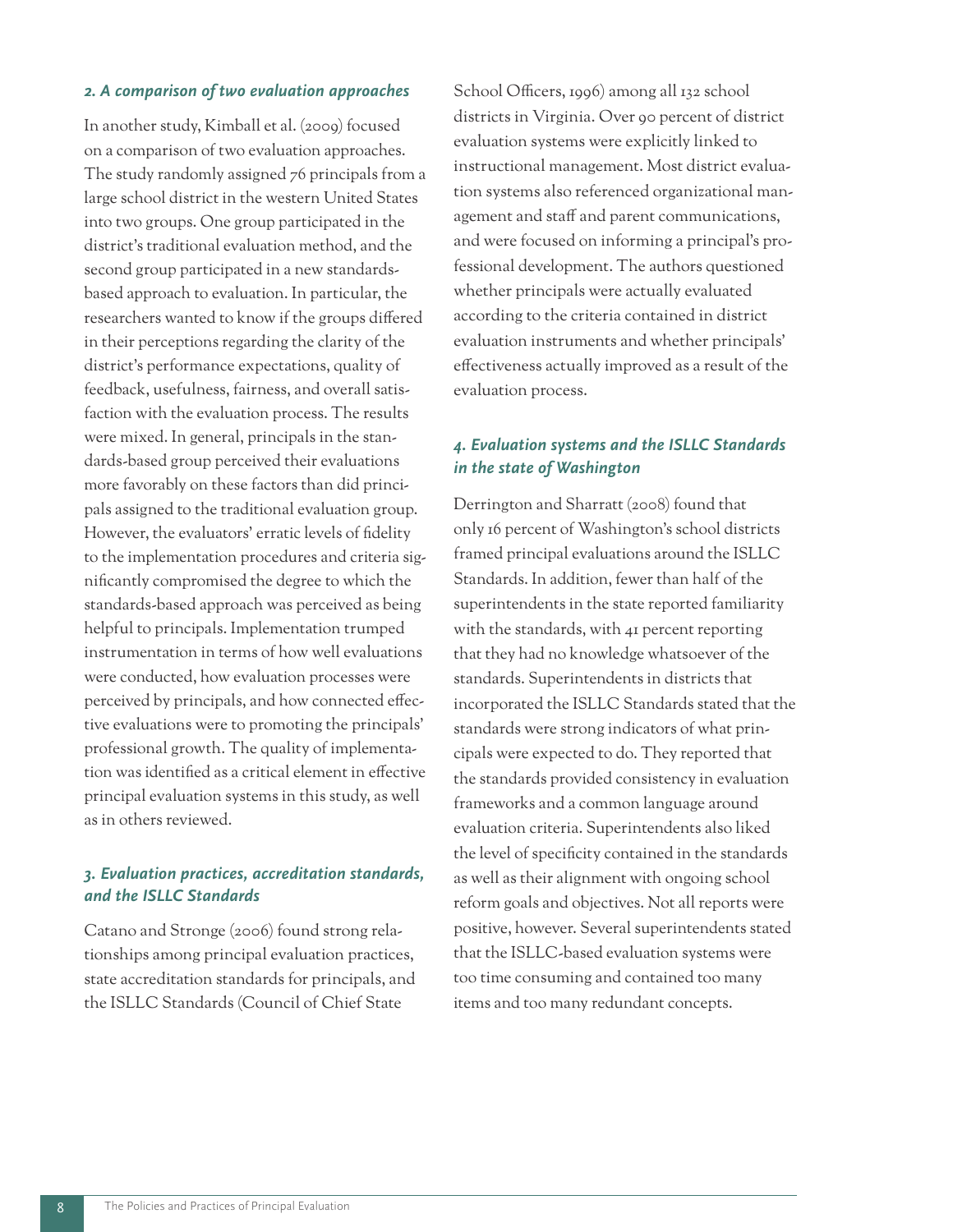#### *5. Congruence between superintendent perceptions and district principal evaluation systems*

Fletcher and McInerney (1995) surveyed all Indiana public school district superintendents with five or more principals to examine their perceptions about the importance of 21 principal performance domains established by the National Policy Board for Educational Administration (NPBEA) in 1993. The authors also conducted a content analysis of the principal evaluation instruments used by survey respondents, to determine the degree of congruence between superintendent perceptions and district evaluation systems. The findings revealed differences between the performance domains the superintendents said they valued and the content of the actual principal evaluation instruments used. For example, over 90 percent of the superintendents rated leadership, instructional programs, motivating others, and judgment as the most important domains, but the content in the instruments used to evaluate principals did not match these domains.

#### *6. The incorporation of personnel evaluation standards in seven California school districts*

Glasman and Martens (1993) studied principal evaluation policies and practices among seven school districts in Santa Barbara County, California, to determine if, and how, districts incorporated the standards for personnel evaluation developed by the Joint Committee on Standards for Educational Evaluation in 1988 (Stufflebeam, 1988). The nationally recognized personnel evaluation standards consist of 21 practices organized within four categories: propriety (legal and ethical considerations); utility (informative, influential, timely); feasibility (efficiency and ease of use); and accuracy (data-based outcomes). Glasman and Martens

used an open-ended interview approach with 13 district evaluators and 14 principals and conducted a content analysis of evaluation documents. They found that each of the seven districts made extensive use of the 21 practices and that utility was the most prominently used category. The three practices most commonly used by districts were constructive evaluation, practical procedures, and interactions with evaluatees. The two least commonly used practices were monitoring and reliable measurement. Common problems across all seven districts included a failure to provide much depth or detail in the documented reports of principal performance and an emphasis on performance criteria rather than outcomes. And, as in the 2009 study by Kimball et al., evaluator training was uneven and weak.

#### *7. How urban school districts construct and implement principal evaluations*

Goldring, Cravens, Murphy, Porter, Elliott, and Carson (2009) conducted an extensive review of principal evaluation documents used by 68 urban school districts in 43 states affiliated with reform initiatives sponsored by the Wallace Foundation's State Action for Education Leadership Project (SAELP). The purpose of the study was to determine how urban districts constructed and implemented principal evaluations. Researchers concluded that critical behaviors principals needed to perform to influence student achievement were not emphasized in evaluation instruments. Their major concern was the finding that factors relating to the principals' roles in fostering a rigorous curriculum, high-quality instruction, or connections with external communities received the least amount of attention in evaluation documents. They found that nearly 50 percent of district evaluation protocols were not directly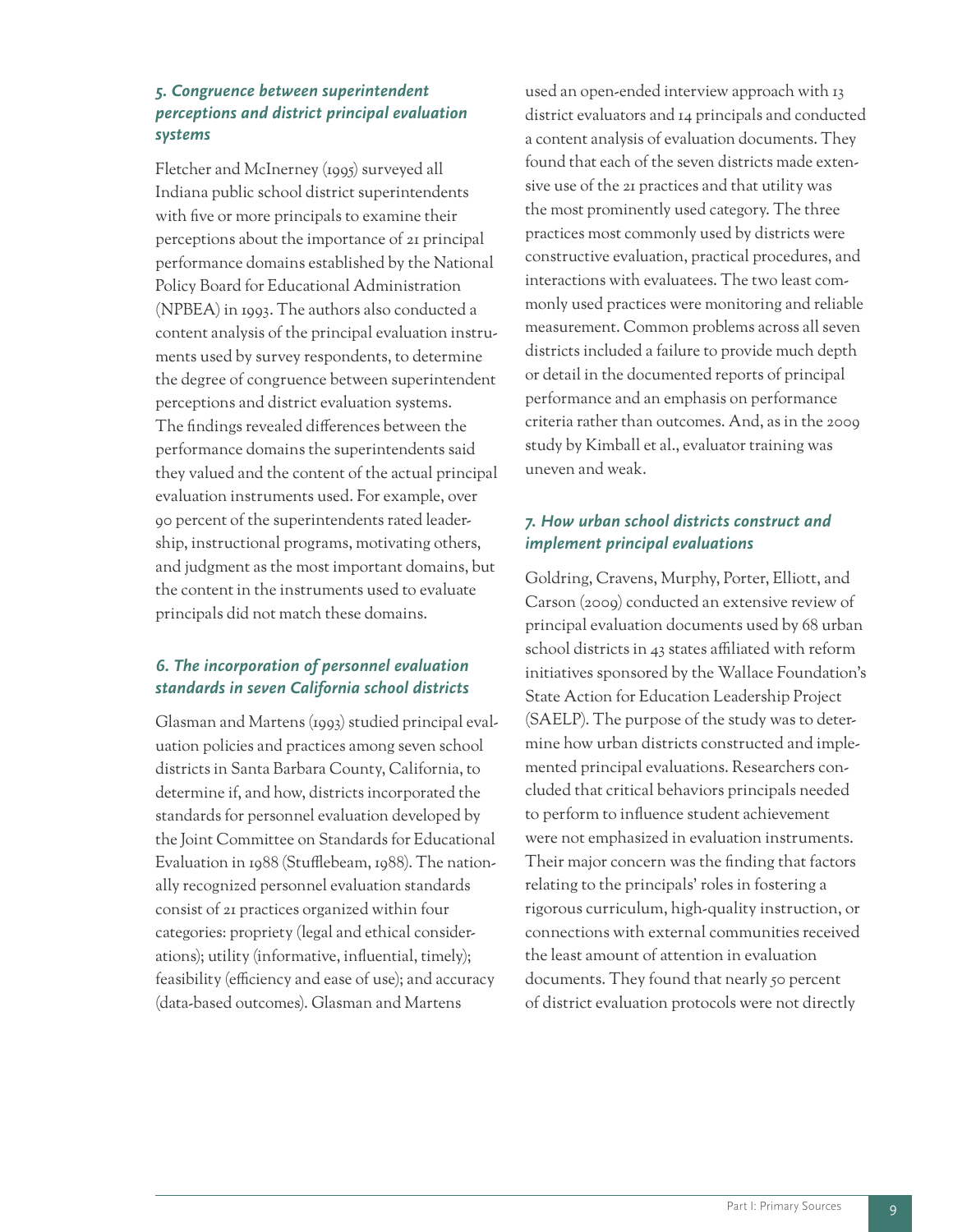aligned with professional standards. Their findings also pointed out that the vast majority of the evaluations relied on rating scales rather than rubric-based assessments, self-assessments, or portfolio documentation and that only two of the 68 school districts had subjected their evaluation protocols to rigorous validity or reliability analyses. Further, almost none of the evaluation documents referred to the skills and abilities that principal evaluators needed.

#### *8. Alignment of principal evaluation systems and the literature on evaluation*

Similar in several ways to the Goldring et al. (2009) study discussed in the previous section, Thomas, Holdaway, and Ward (2000) used mixed methods to examine how closely principal evaluation systems in Alberta, Canada, aligned to the literature on principal evaluations. Sixty-seven superintendents and 100 principals participated in a multi-phase study that included analysis of district evaluation documents, a short questionnaire, and interviews with a subsample of 10 superintendents and 10 principals. Data were analyzed through frequency analysis, mean values, cross-tabulations, content analysis, and thematic analysis. Four key findings emerged from the data:

- \* Superintendents attributed higher levels of importance to the evaluation process than did principals.
- \* Evaluative approaches should be sufficiently flexible to address the contextual needs and cultural characteristics of each school.
- \* Evaluators should use multiple sources of data and evaluative approaches.
- \* Considerable variations exist among Alberta school districts in the purposes and practices of principal evaluation.

#### *9. A content analysis of principal evaluation policies and criteria in California school districts*

Stine (2001) conducted a content analysis of principal evaluation policies and criteria from 17 Southern California school districts and found considerable variation. Some district policies focused on personal characteristics, whereas others focused on leadership style, management skills, or content expertise; some systems contained several criteria. Stine also found that most principal evaluation systems were not strongly aligned with professional growth and development plans; most relied on a checklist approach and contained a mix of subjective and objective criteria. Finally, Stine contended that the quality of the process used to evaluate principals is more important than the evaluation's content. For example, top-down systems that are not constructed around a collaborative relationship between the superintendent and principals are less likely to promote principal effectiveness.

#### *10. Incorporating a performance-based principal evaluation system in Missouri school districts*

Valentine and Harting (1988) surveyed 50 percent of school district superintendents in Missouri to determine the degree to which their districts implemented the criteria of the state's recently developed performance-based principal evaluation (PBPE) system. They found that three years after the PBPE system was initiated, the percentage of districts using it had jumped from 30 percent to 68 percent. In addition, 98 percent of respondents reported that they believed the PBPE system would have a positive impact on school effectiveness, the quality of instruction, and, more importantly, student achievement. The researchers also found that 88 percent of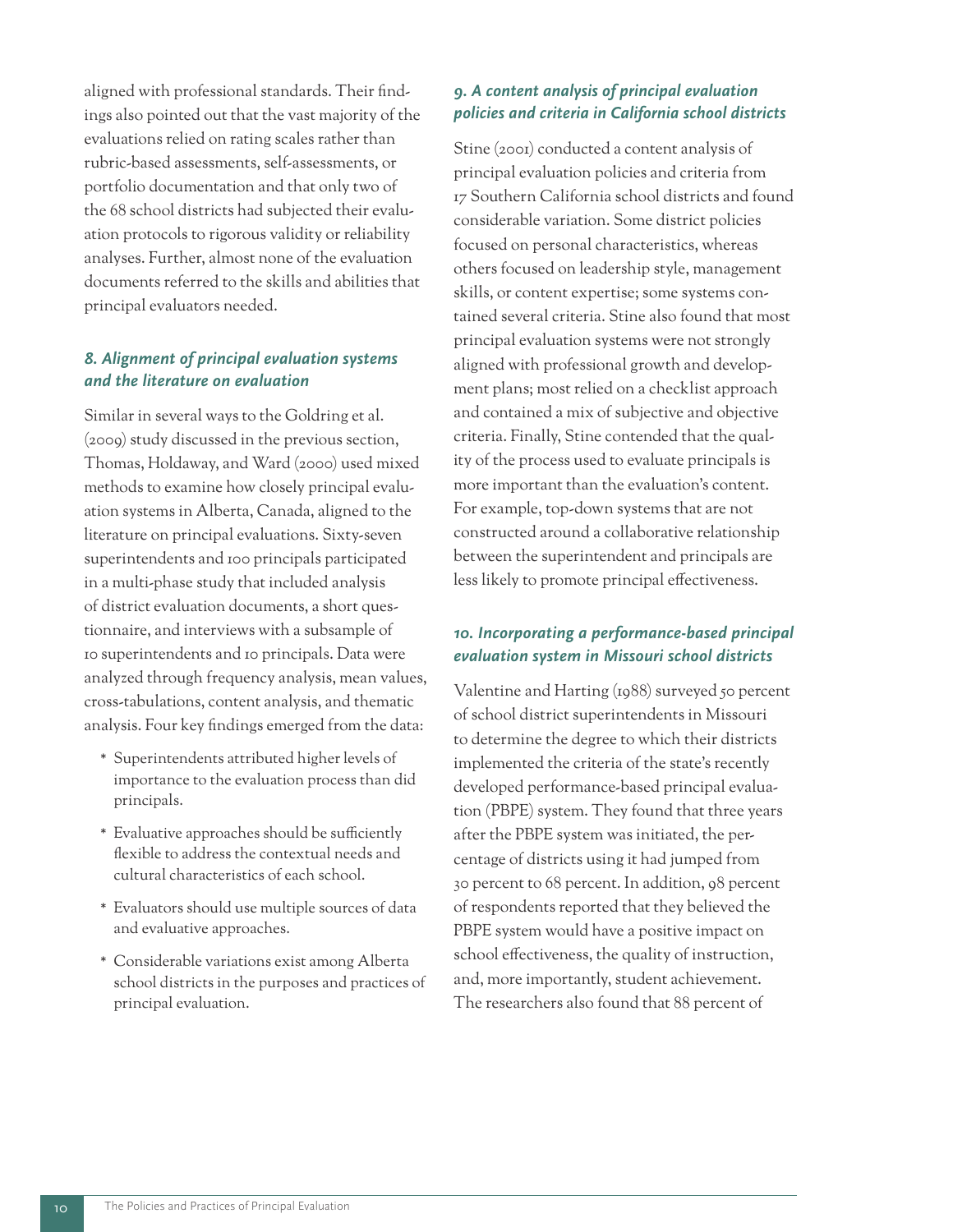the districts evaluated principals annually, with 86 percent aligning their evaluation systems with job targets and professional improvement goals. Further, over 80 percent of the superintendents observed principals on a regular basis, and 74 percent of the superintendents reported that their principals found the evaluation process to be positive. Finally, 86 percent of the districts provided training for principal evaluators.

#### *11. The implementation of a state-mandated principal evaluation system*

Harrison and Peterson (1986) surveyed 200 principals and 142 superintendents in a southern state to compare their perceptions about how the components of a state-mandated principal evaluation system were implemented. Using a conceptual framework for evaluation drawn from studies of evaluations in other settings and for teachers, the researchers examined responses to questions framed around four evaluation components: criteria, purpose, sources of information, and results. They found five critical pitfalls in the evaluation of principals:

- \* Superintendent respondents had more favorable perceptions about principal evaluation processes than did principals.
- \* Principals were much less clear on the processes and procedures used by their evaluators than were superintendents.
- \* Superintendents and principals held widely divergent perspectives about the purposes and priorities of principal evaluation. For example, the authors found that superintendents believed that instructional leadership practices were central to principal evaluations, whereas principals believed operational management functions were most important.
- \* Principals were more likely than superintendents to believe that community opinions formed the basis of their evaluations and that measurable performance standards were far less important.
- \* Principals were more likely to report weak communication with their superintendents regarding the purposes, processes, and outcomes of their evaluations.

#### *12. How districts assess the instructional leadership of principals*

Kimball and Pautsch (2008) interviewed seven district evaluators and 14 principals in two large urban school districts to compare how the districts defined and assessed the principals' instructional leadership. The researchers noted that the principal evaluation systems in both districts included criteria related to the management of academic content standards, accountability for student learning, and school change efforts. In addition, they found that neither district clarified the role of principal evaluation relative to school improvement strategies. Researchers also reported that, given the multiple professional demands placed on district evaluators, the districts struggled to perform principal evaluations consistently or with quality.

#### *13. Stakeholder perceptions on how to evaluate principals*

Johnson (1989) interviewed multiple stakeholders in a Canadian school district to elicit perceptions on how to best evaluate principals. Several important themes emerged. The stakeholders determined that evaluation was more effectively performed through a variety of constructive practices that extended, for example, beyond simple checklists. They noted that teacher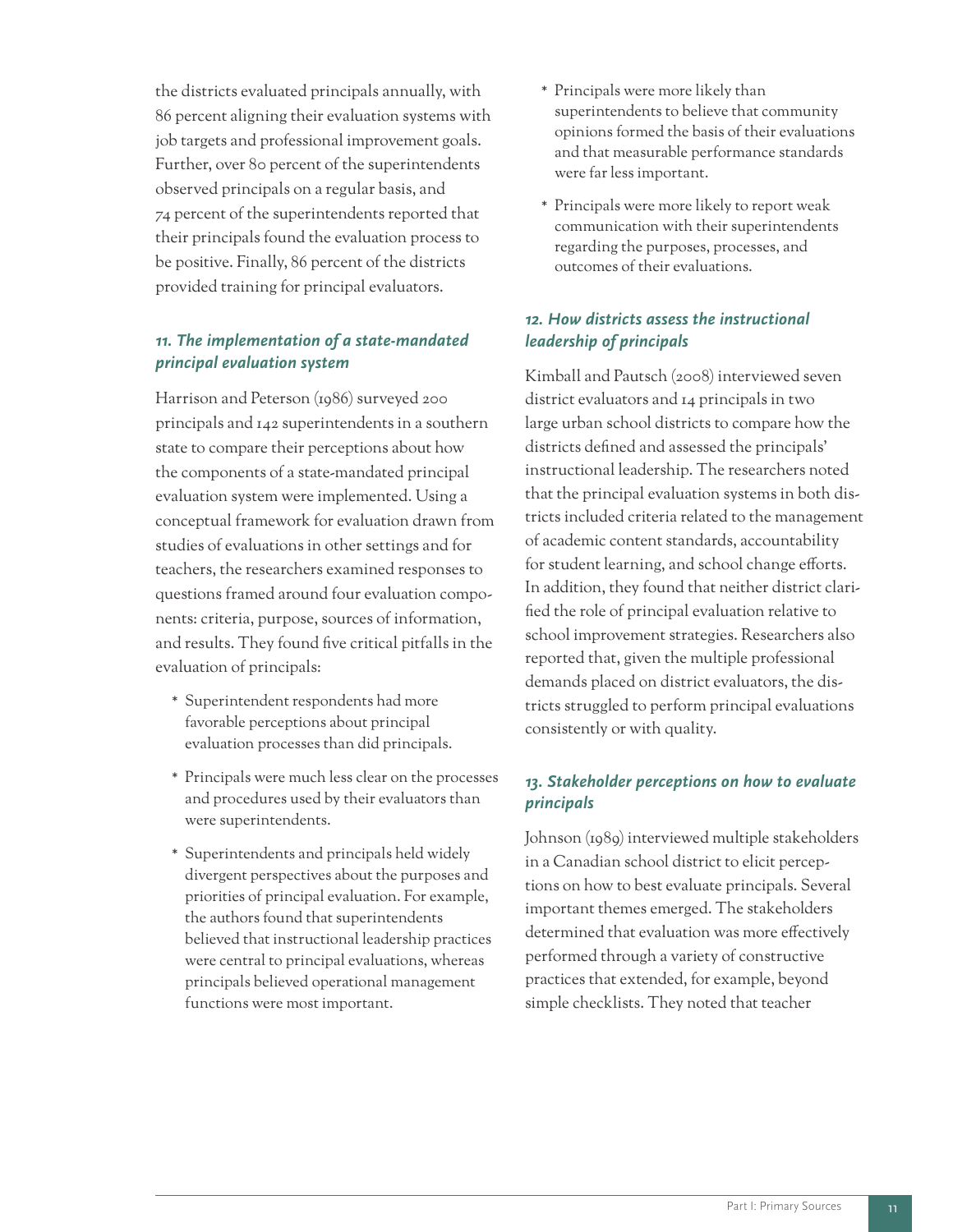feedback should be an important component and that evaluations should serve to advance a principal's professional development. Interviews also revealed five key elements for judging principal effectiveness: performance goals and outcomes, attitudes and behaviors of school staff, organizational structure, environmental factors, and trained evaluators.

#### *14. Elements of effective principal evaluation systems*

Thomas and Vornberg (1991) used a Delphi technique with a panel of experts in education administration to develop a principal evaluation model. The panel, sponsored by the Council of Chief State School Officers (CCSSO), was asked to comment on two key questions:  $(i)$  What is the predicted direction of principal evaluation? and (2) What methods and elements are required for principal evaluation systems in the 1990s? Responses clustered into 11 elements related to process and procedures, and eight elements related to performance standards. Many of these elements have been repeatedly identified in the literature over the past 20 years.

#### PROCESS AND PROCEDURES

- \* Training for evaluators and evaluatees
- \* Ongoing review of evaluation processes and performance standards
- \* Close alignment between evaluation processes and principal job descriptions
- \* Cooperative goal setting between principals and supervisors
- \* Evaluation goals integrated and aligned with school and district goals
- \* Timely and regularly scheduled observations and evaluations
- \* Multiple sources of information and evidence
- \* Focus on formative evaluation and professional development
- \* Measurable and objective data (versus subjective opinions)
- \* Evaluation as a positive process (versus a pretext for discipline)

#### PERFORMANCE STANDARDS

- \* Establishes personal and school goals
- \* Uses instructional leadership skills, e.g., in conducting staff evaluation
- \* Sets positive achievement expectations
- \* Demonstrates sound judgment and communications
- \* Evaluates progress toward schoolwide goals
- \* Conducts the work of the school, e.g., in supervising operations
- \* Works effectively under pressure
- \* Exhibits strong interpersonal and group relationships when collaborating with others

#### *15. The politics of principal evaluation*

Davis and Hensley (1999) interviewed 14 principals and six superintendents from Northern California school districts to examine the political nature of principal evaluations. The authors asked administrators several questions relating to the following issues: (1) evaluation procedures, (2) evaluation feedback, (3) sources of evaluation information, (4) political influences on evaluation,  $(5)$  strategies used to neutralize adverse political influences, and (6) the usefulness of evaluations. Principals reported that formal evaluations were not helpful in "shaping or directing their professional development or in promoting school effectiveness" (p. 399). They also did not trust the motives or intentions of district office evaluators. Principals generally perceived their evaluations to be based largely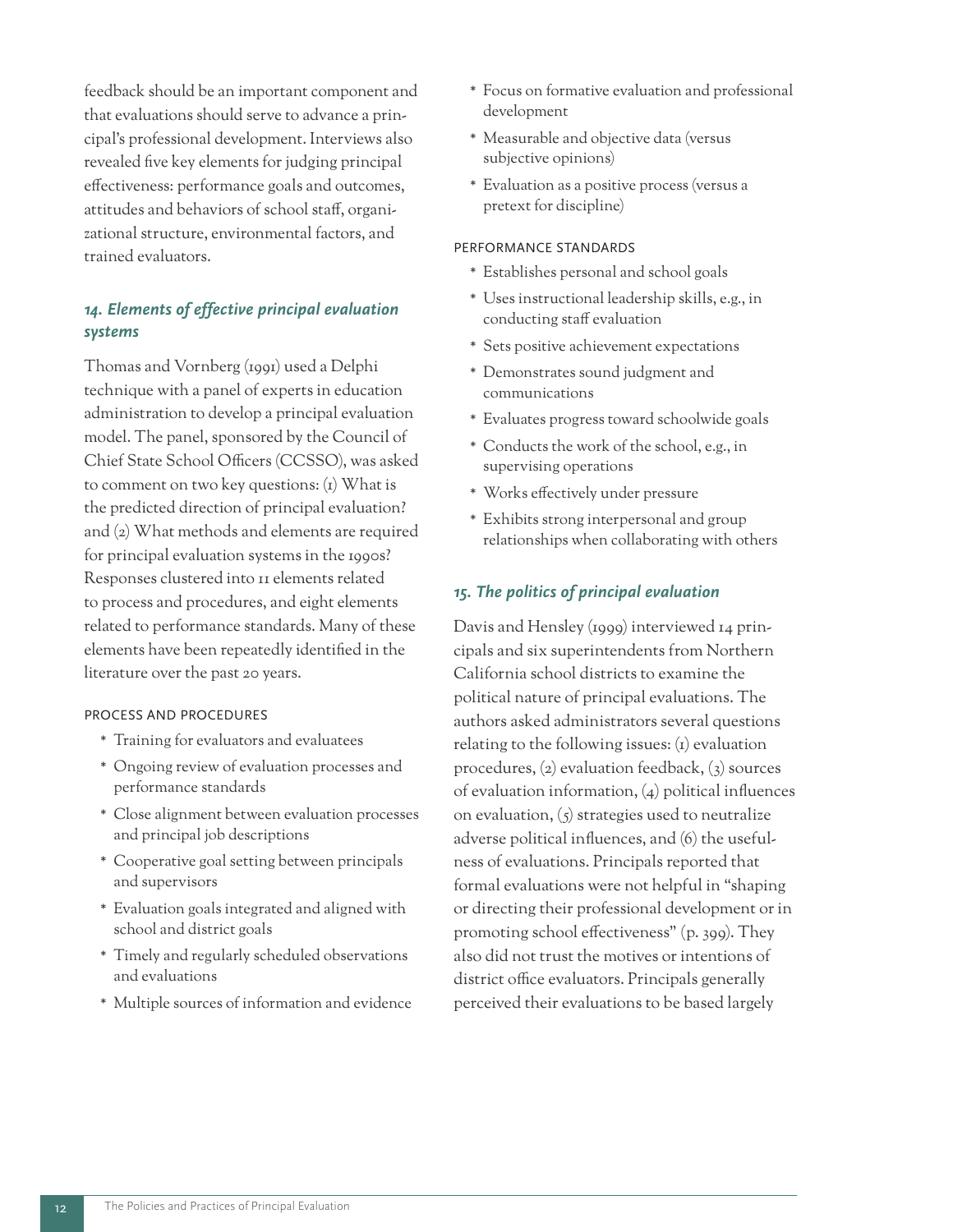on district evaluators' subjective feelings rather than on measurable performance indicators. Similarly, principals felt that the quality and integrity of evaluation processes were compromised by the influence of a small number of disgruntled or opinionated individuals (e.g., parents, teachers). Researchers noted that there was agreement among principals that evaluation processes were inconsistently carried out, were based primarily upon superintendents' goals and objectives, and failed to account for contextual differences among schools. Principals also felt

that evaluators differed in their knowledge or perspectives about evaluation. Principals reported that their evaluations rarely included information from teachers, parents, or students, and that their evaluators typically spent little time on campus directly observing principals' leadership behaviors. The authors suggested five elements that could enhance the quality and effectiveness of principal evaluation: consistent process, direct observation, shared documentation, principal involvement, and building of positive relationships.

#### **KEY POINTS FROM IMPLEMENTATION STUDIES**

**1. Most district-developed principal evaluation systems lack validity and reliability.**

**2. Alignment between district evaluation systems and professional standards is mixed among districts.** 

**3. Methods and tools used to evaluate principals vary widely.** 

**4. A growing number of district evaluation systems are beginning to emphasize instructional leadership practices.**

**5. Consideration of environmental contexts and circumstances is important when devising and implementing principal evaluations.**

**6. Principals' evaluators must be properly trained in the district's evaluation process and must consistently and effectively apply that process with all principals.**

**7. Perceptions regarding the purposes, processes, and outcomes of evaluation often vary between principals and superintendents.**

**8. Principals often perceive their evaluations as the product of political influences and subjective opinions by community members and district supervisors.**

**9. There are differences between the performance domains that superintendents deemed important and the content of the actual principal evaluation instruments used by districts.**

**10. Superintendents attributed higher levels of importance to the evaluation process than did principals, except when the process was a product of collaboration between principals and superintendents and when evaluation standards and expectations were made explicit.**

**11. The quality of the process used to evaluate principals is more important than the content of the evaluation.**

**12. Evaluations are most likely to be perceived favorably by principals when they are linked to school, school district, and personal/professional goals.**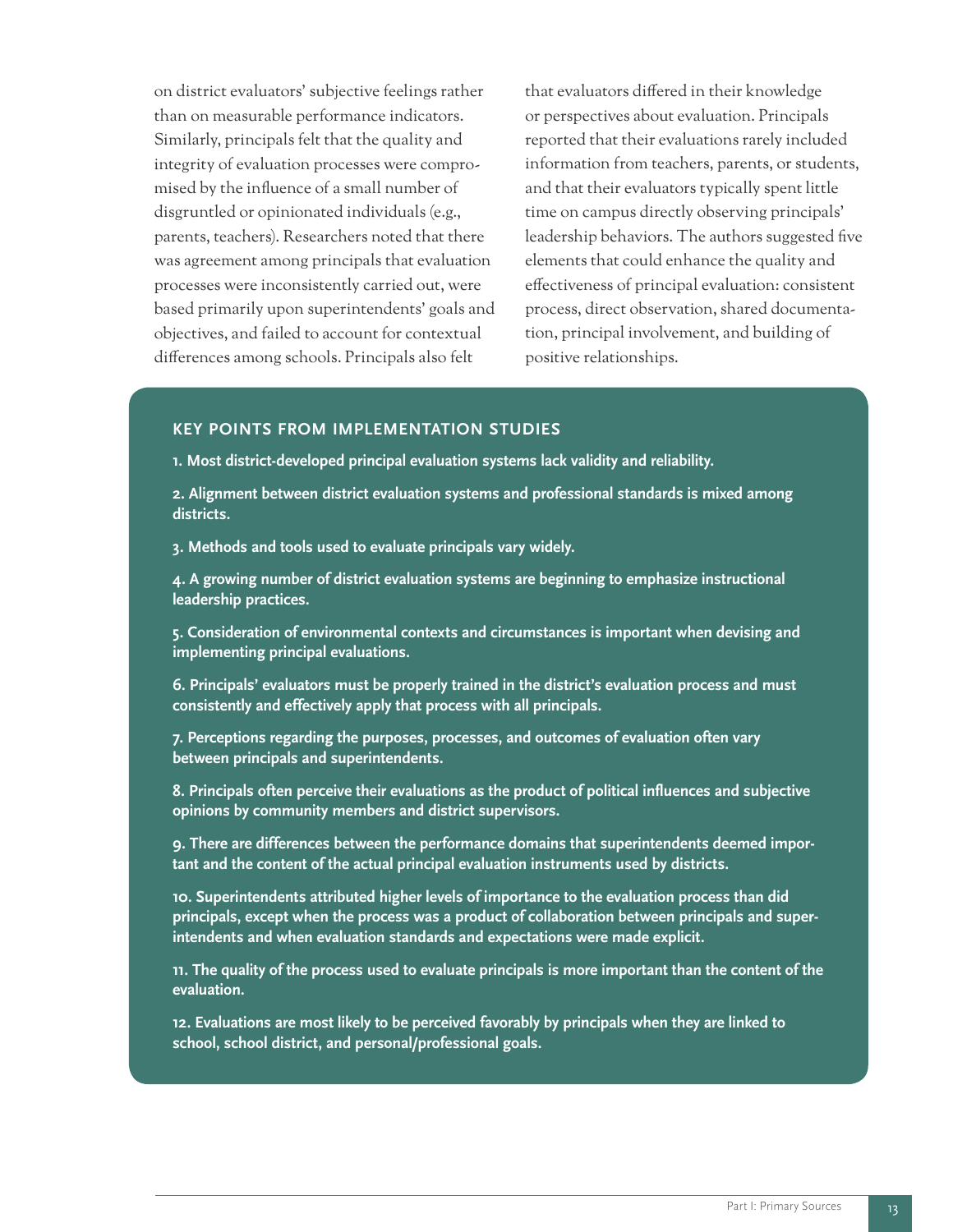#### **Theme Two: Instrumentation**

The review of primary sources found seven model-based studies between 1985 and 2008 that focused on the development and/or validation of various principal evaluation instruments. It did not include a review of instruments that have been developed and tested by individual school districts, nor did it include state licensure instruments or administrator preparation program assessments, such as the School Leadership Licensure Assessment or the School Leadership Preparation and Practices Survey. Three studies focused on the development and psychometric analysis of instruments designed to assess a principal's instructional leadership (Amsterdam, Johnson, Monrad, & Tonnsen, 2005; Hallinger & Murphy, 1985; Porter et al., 2008). A fourth study assessed the psychometric properties of a principal leadership behaviors instrument (Oyinlade, 2006); a fifth study assessed the development and validation of an instrument to measure principal effectiveness in implementing effective reading programs (Nettles & Petscher, 2008); a sixth study assessed the validity and reliability of three instruments designed to assess principal selfefficacy (Tschannen-Moran & Gareis, 2004); and the seventh study applied graphic item analysis to develop an instrument designed to predict principal performance (Williamson & Campbell, 1987).

#### *1. A case study of South Carolina*

Amsterdam, Johnson, Monrad, and Tonnsen (2005) employed a case-study method to examine the role of collaboration in establishing the validity of South Carolina's principal evaluation system. The case study chronicles collaborative efforts by a team of experts from the South Carolina State Department of Education and

a team of faculty members affiliated with the South Carolina Educational Policy Center at the University of South Carolina. Using guidelines and standards established by the American Psychological Association, the American Educational Research Association, the Joint Committee on Standards for Educational Evaluation, and the Interstate School Leaders Licensure Consortium, the teams developed a new statewide principal evaluation instrument. Performance evaluation standards, evaluation criteria, and instrumentation were developed and validated through document analyses, field review, and a pilot study of 25 South Carolina principals. Multiple methods established criteria for content, construct, and consequential validity. Positive intercorrelations, ranging from .65 to .86, were found between performance evaluation standards and evaluation criteria. The authors maintained that the collaborative process resulted in greater clarity regarding principal evaluation criteria, enhanced principals' understandings of the criteria, and increased principal buy-in to the new system.

#### *2. The Principal Instructional Management Rating Scale (PIMRS)*

Hallinger and Murphy (1985) developed the PIMRS to assess the instructional management activities of principals through a survey of teachers, principals, and district office administrators. This study, conducted with ten elementary school principals, from a Northern California Bay Area school district, reported strong content validity and reliability coefficients. The authors found that school stakeholders differed in their perceptions about principals' instructional management practices. They also found that instructional management behaviors were more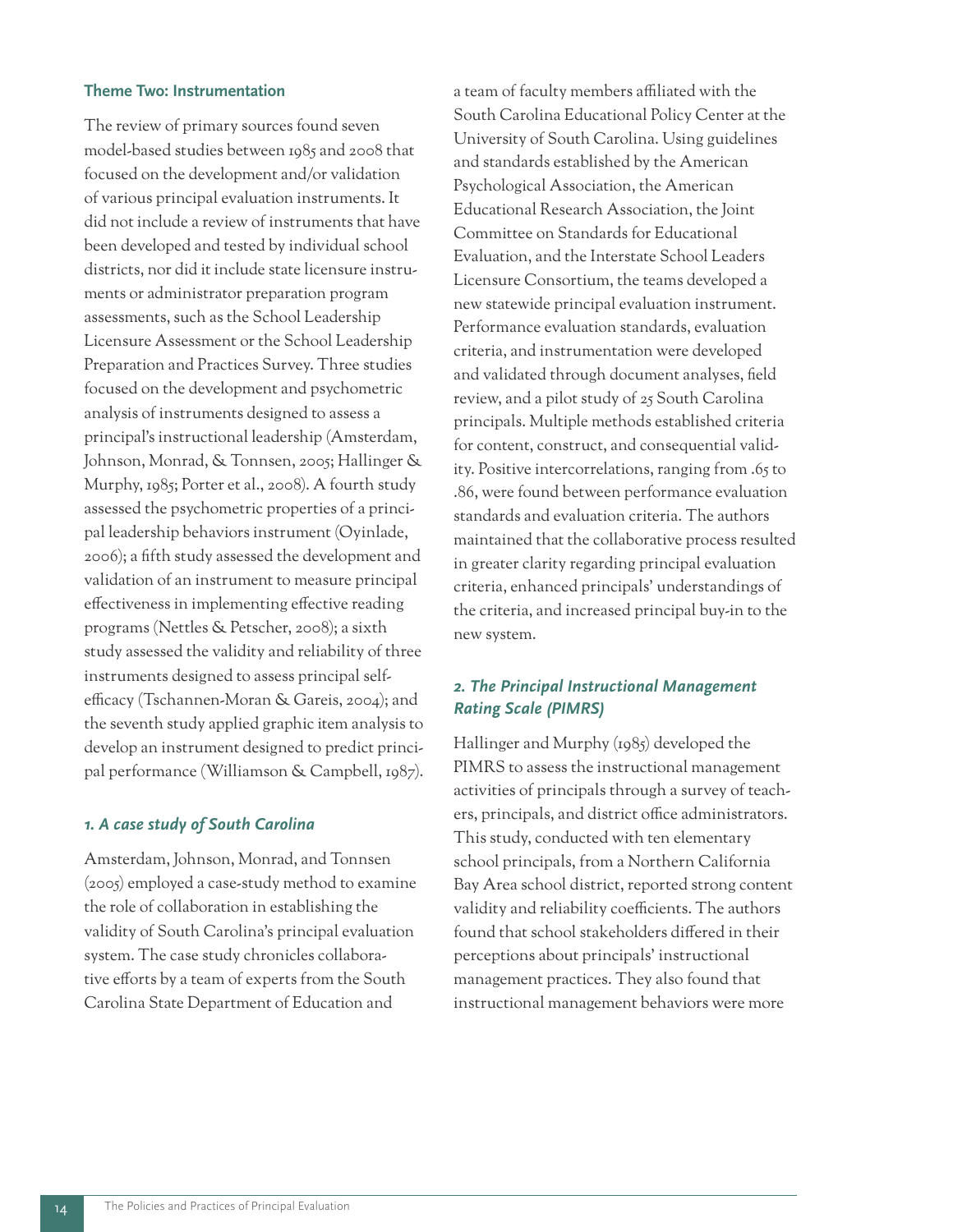prevalent in small schools, most principals were actively engaged in the evaluation and supervision of teachers, and principals actively used student test results to inform administrative decisions and interventions. However, the authors acknowledged that assessing the frequency of instructional management behaviors does not measure the substance or impact of such behaviors, and that organizational settings and contexts matter in terms of how principals behave and how those behaviors are likely to be perceived by others. (An updated version of the PIMRS was released in 2001.

#### *3. The Vanderbilt Assessment for Leadership in Education (VAL-ED)*

Porter et al. (2008) conducted a study to construct and validate the VAL-ED by employing various analyses and research methodologies in all phases of the instrument's development and psychometric assessment. Content was developed from the elements of a conceptual framework constructed largely upon the authors' review of the literature on leadership, leadership development, and instructional leadership. Both online and paper versions of a questionnaire were designed to measure leadership behaviors known to influence teacher performance and student learning. The authors provided a detailed analysis of validity and reliability issues. In addition, the assessment is nationally normed, is informed by the ISLLC Standards, and uses a multi-rater assessment protocol (e.g., principal, principal supervisor, teachers) that consists of 72 items framed around six core components (e.g., features of effective schools) and six key processes (e.g., leadership behaviors). Aggregate and subgroup results are reported in terms of mean item effectiveness, using a five-point rating

scale. The instrument also requires respondents to identify the supporting evidence relating to a principal's level of effectiveness on each survey item, reports from others, personal observations, documents, school projects and activities or other sources). The VAL-ED authors maintained that its scores yield a diagnostic profile of a principal that (1) can be used for both summative and formative purposes, (2) measures leadership development over time, and (3) can be adapted to a variety of settings and circumstances (e.g., is context sensitive).

#### *4. The psychometric properties of the Essential Behavioral Leadership Qualities (EBLQ) assessment process*

Oyinlade (2006) used multiple statistical methods to study the psychometric properties of the EBLQ assessment process. The EBLQ was designed to measure a principal's effectiveness on tasks and activities deemed highly essential to successful schools. Twenty-five principals and 294 teachers from 25 schools for the blind and visually impaired were surveyed to assess their perceptions regarding leadership effectiveness. The study illuminated the relationship among three variables called *essential* leadership behaviors (good listening skills, honesty/ethics, and fairness) and four variables called *effective* leadership behaviors (hard-working, knowledge of policies, fiscally efficient, and good listening skills). A Cronbach's alpha analysis indicated a very high reliability coefficient of .92. The EBLQ is described as an analytic process to assess stakeholder perceptions that the author reports can be used with a variety of evaluation protocols and is, therefore, transportable from one evaluation system to another.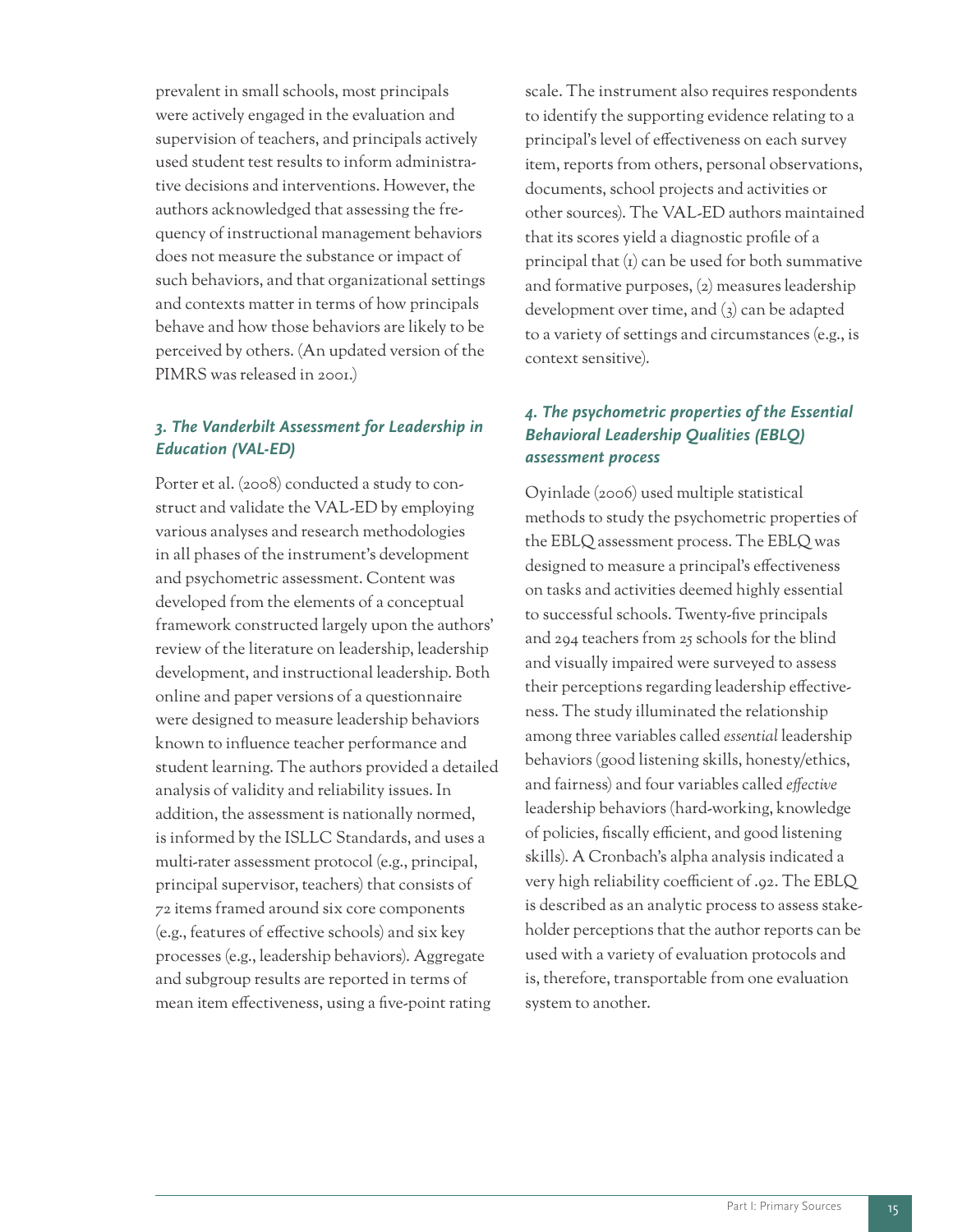#### *5. The psychometric properties of the Principal Implementation Questionnaire (PIQ)*

Nettles and Petscher (2008) assessed the psychometric properties of the PIQ, designed to measure a principal's effectiveness in implementing programs falling under the Florida Reading Initiative. Six hundred thirty-eight principals responded to an early version of the PIQ, which consisted of 105 items. Confirmatory factor analysis subsequently reduced the number of items to 28, with 5 subscales: core reading program, professional development, leadership/organizational practices, assessment, and intervention. Validity and reliability assessments were quite strong. Although the PIQ was found to be a good measure for evaluating principal behaviors related to implementation of reading programs, the authors cautioned against generalizing the results to other states.

#### *6. The validity of three principal self-efficacy instruments*

Tschannen-Moran and Gareis (2004) used principle factor analysis and Cronbach's alpha to examine the validity and reliability of three self-efficacy assessment instruments completed by several hundred principals in Ohio and Virginia. Especially promising was one instrument that captured the context-specific nature of self-efficacy beliefs. The authors noted that the assessment and development of a principal's sense of efficacy can lead to skill mastery, increased

resilience and well-being, motivation, and selfdirected leadership behaviors. The authors concluded that the assessment of self-efficacy should be a component of principal evaluations. Over the years, researchers have illuminated the relationship between a leader's feelings of self-efficacy and the ability to perform key leadership functions. However, the development of valid and reliable instruments to assess this construct has proved challenging.

#### *7. Predicting a principal's effectiveness*

Williamson and Campbell's study (1987) addressed the question of whether successful principals are more likely than unsuccessful principals to give correct answers on a test of administrative "incidents." The authors' primary purpose was to determine if a carefully designed leadership assessment instrument could predict a principal's likelihood of successful performance. Through a survey provided to 37 West Virginia principals, the authors assessed the validity of a self-designed instrument by applying graphic item analytic methods to differentiate items according to difficulty and their relationship to the criteria of successful and unsuccessful leadership. Their study, reported in the *National Association of Secondary School Principals (NASSPB) Bulletin*, describes the methods and processes used to develop the instrument and a copy of the instrument itself, but does not include data pertaining to its implementation.

#### **KEY POINTS FROM INSTRUMENTATION STUDIES**

**1. Valid and reliable principal evaluation instruments designed to address leadership behaviors are very limited in number and in the sophistication of their research designs. Only a few are available in the academic literature or publicly accessible through online search engines.** 

**2. The authors of the VAL-ED study report that the nationally-normed assessment yields a diagnostic principal profile that can be used for formative and summative purposes, can measure leadership development over time, and is context sensitive.**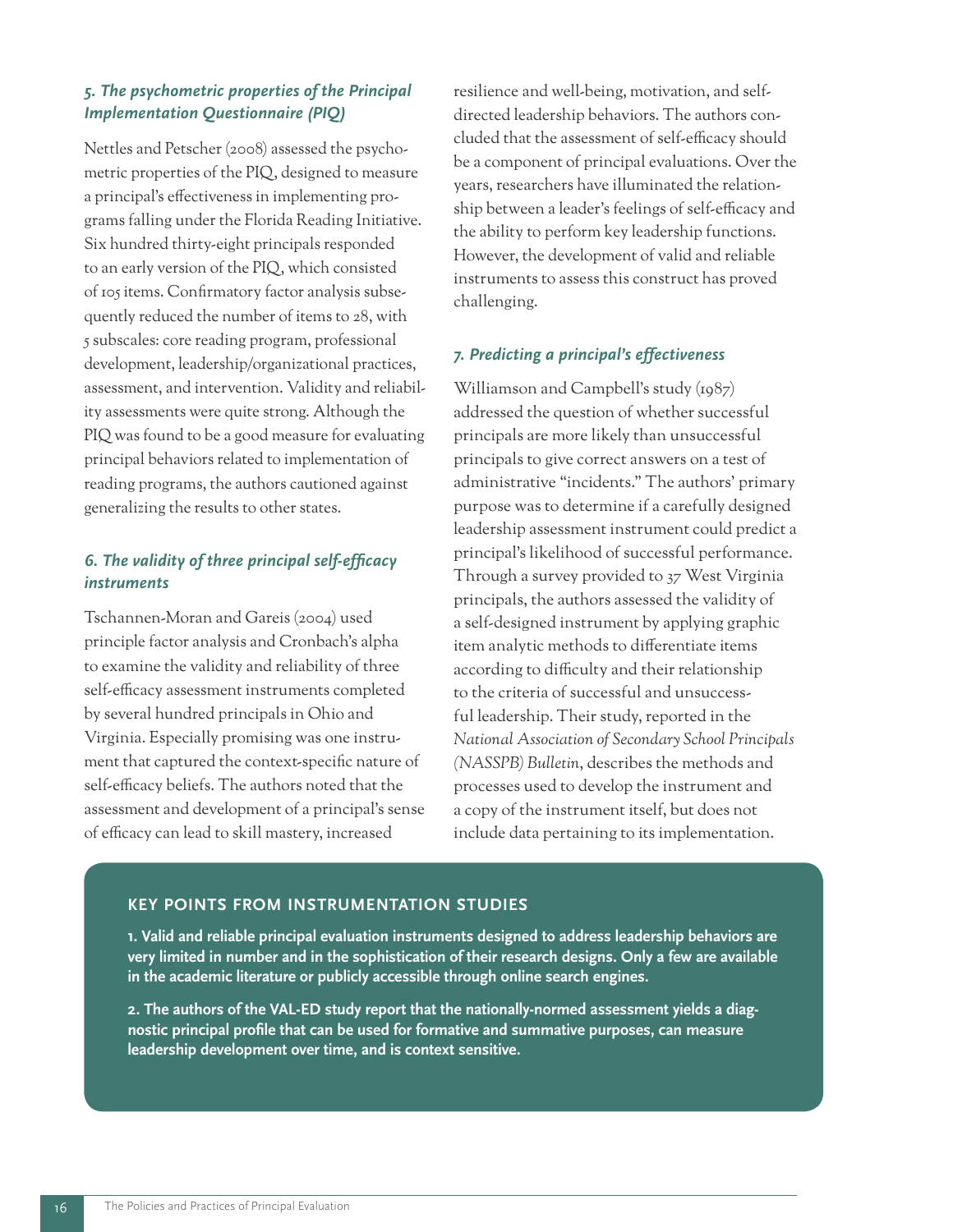#### **Theme Three: Portfolio-Based Evaluation**

Three studies examined the uses and characteristics of portfolios in principal evaluation through qualitative interviews of principals and district office supervisors. One of the studies also included the analysis of student test scores, while another included a brief survey. As is common in qualitative research, sample sizes were modest.

#### *1. Impact of portfolio evaluation on leadership practice*

Johnston and Thomas (2005) surveyed and interviewed subjects and examined completed portfolios to determine if the portfolio process enhanced leadership practice. The largest group included 26 principals from various public schools in Ohio that had completed the Portfolio Assessment for School Leaders developed by ISLLC and the Educational Testing Service. Results were mixed. Whereas 12 principals found portfolios to be quite useful as mechanisms to prompt self-reflection, seven found that portfolios required more work of dubious relevance. Most principals did not perceive portfolios to be particularly useful for professional development purposes unless the portfolios were included as part of other professional growth initiatives.

#### *2. Mixed attributes of portfolio evaluation*

In contrast, studies by Brown, Irby, and Neumeyer (1998) and by Marcoux, Brown, Irby, and Lara-Alecio (2003) revealed several positive attributes of portfolio-based evaluation. For example, portfolios enhanced communication between principals and district office supervisors; increased the personalization of the evaluative process; provided documented evidence of performance; increased buy-in from principals; and promoted better alignment among principal, school, and district goals. On the downside, portfolios were time consuming for most principals and evaluators, lacked psychometric analysis, and needed to be more clearly defined in terms of their alignment to summative and formative assessments. Portfolios were most useful when they were structured around specific performance criteria and least useful when they were open ended. However, the use of portfolios in principal evaluation systems remains quite modest. In their study of 74 urban school districts across 43 states, Goldring, Cravens, et al. (2009) found that only 16 percent of districts included a portfolio component in their principal evaluation procedures.

#### **KEY POINTS FROM PORTFOLIO-BASED EVALUATION STUDIES**

- **1. The use of portfolios as component parts of principal evaluation systems is relatively rare.**
- **2. The research reviewed provides no evidence that the use of portfolios impacts principal behavior, teaching practices, or student performance.**

**3. Portfolios are time consuming to develop and maintain, but appear to be helpful as mechanisms to stimulate self-reflection among principals.**

**4. Most portfolio assessments have not been tested for psychometric properties.**

**5. Portfolios appear to be especially useful for archiving authentic documents pertaining to principal performance.**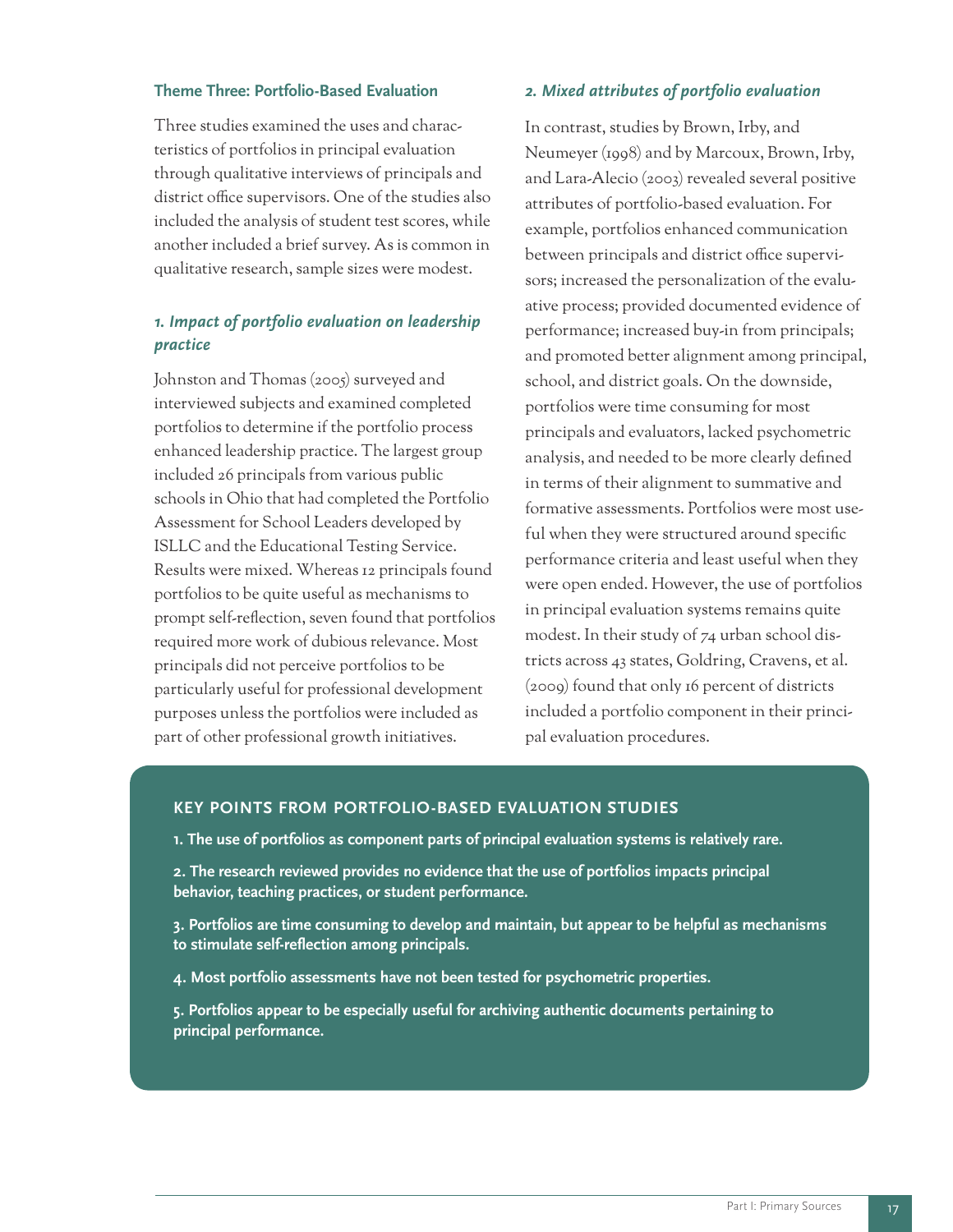#### **Theme Four: Component Analyses**

Principal evaluation systems comprise many parts or components. Three studies focused on analyzing one or more component parts and were categorized as component analyses. Two of the studies used various quantitative methods to examine relationships between particular components or aspects of principal evaluation systems. One study examined how stakeholder perceptions of principal performance were influenced by differences in school characteristics. Another study examined the relationship between principal evaluation policies and practices and principals' learning-centered behaviors. A third study used a path analysis approach to analyze parent, student, and teacher survey responses regarding the impact of principal behaviors on important school outcomes.

#### *1. Stakeholder perceptions of principal performance*

Heck and Marcoulides (1996) applied hierarchical linear modeling (HLM) techniques to examine how stakeholder perceptions of principal performance were influenced by differences in school data, school features, and contexts. Their analysis was driven by two research questions: (1) How do different role groups view principal performance? and (2) What is the proportion of variance in assessments of principal performance within and between schools?

Fifty-six California elementary school principals and 328 teachers responded to a questionnaire that measured perceptions of a principal's implementation of 34 role-based administrative actions. A five-point Likert-type scale was used to rate perceptions from "never" to "always." A factor analysis organized the 34 actions into

three leadership dimensions (governing the school, maintaining a positive school culture and climate, and organizing and monitoring instructional programs).

Overall, respondents within and across schools agreed in their perceptions of the principals' role, with most of the variance in perceptions residing within, rather than across, schools. In addition, a respondent's position or role status in a school was positively related to performance ratings, perhaps partially explaining why principals consistently rate their own performance higher than teachers do. The length of a principal's work experience in a particular school was not significantly related to perceptions of his or her effectiveness. Finally, the authors maintained that a multilevel analytic approach (such as HLM) is an effective way to account for the influence of various school factors and contexts in assessing a principal's performance.

#### *2. Principal evaluation policies and learningcentered behaviors*

Sun and Youngs (2009) applied multilevel hierarchical linear modeling analyses with administrators and teachers from 13 school districts in Michigan to examine the impact of district principal evaluation policies and practices on principals' learning-centered behaviors (e.g., setting high goals for student learning, coordinating the curriculum, developing and enforcing academic standards, and supporting instruction). First, they found that school principals were more likely to engage in learning-centered leadership behaviors when school districts used evaluation processes to hold principals accountable for important school and district goals, encourage them to pursue professional development, and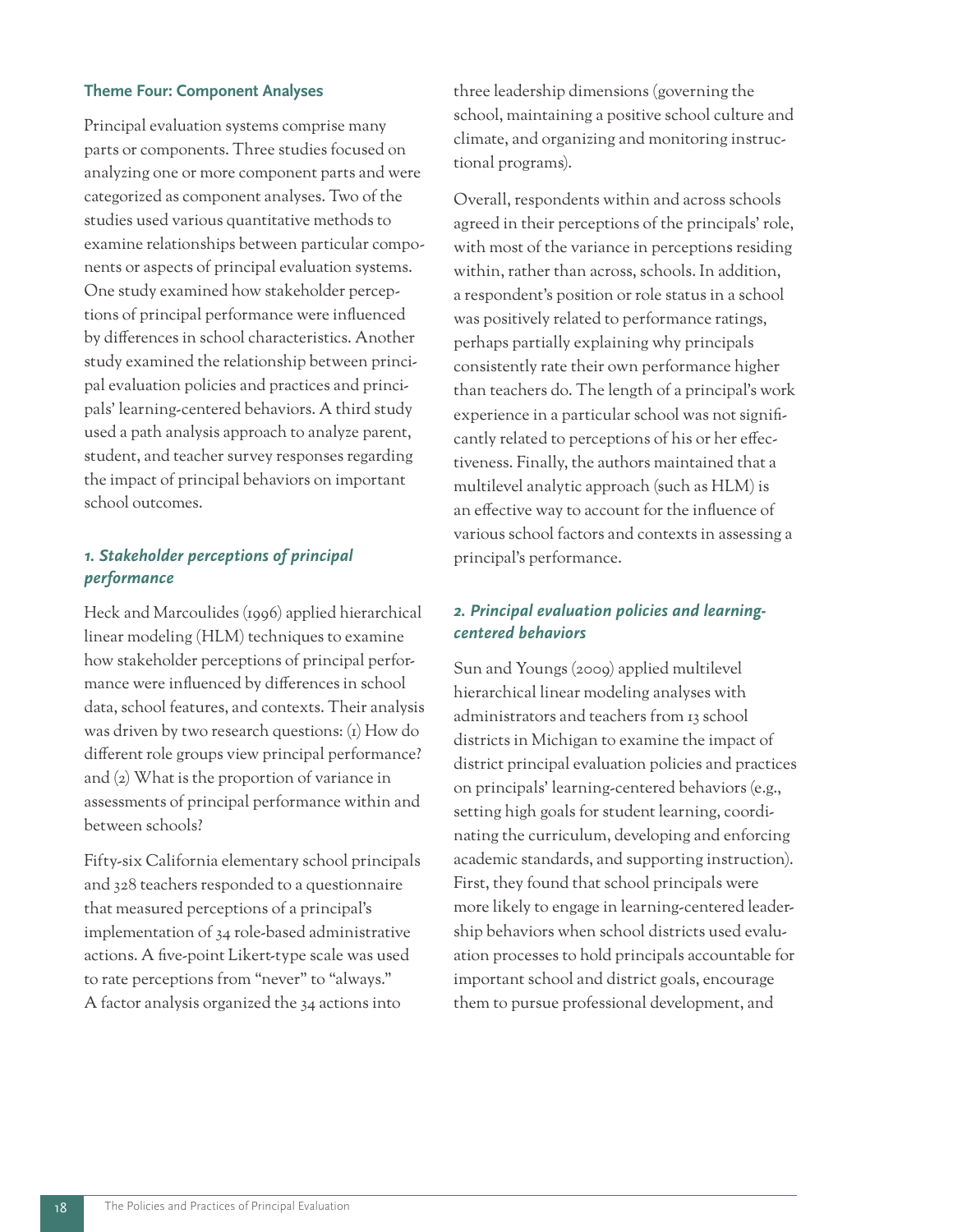promote school restructuring. Second, they found that learning-centered leadership behaviors were more likely to occur when district evaluation systems focused on a principal's knowledge, skills, and behaviors, rather than on his or her personality traits, attributes, characteristics, or dispositions. Third, they found that principals' learning-centered leadership behaviors were enhanced when district evaluation systems emphasized goal setting, curriculum design, teacher professional development and evaluation, and monitoring student performance. Finally, the study revealed that principals' perceptions of the evaluation process were frequently at odds with the district office administrators' intentions.

#### *3. Impact of principal behaviors on school outcomes*

In a study of 30 schools in Kansas and Missouri, Snyder and Ebmeier (1992) used a path analysis

approach to analyze parent, student, and teacher survey responses regarding the impact of principal behaviors on important school outcomes. One purpose of the study was to apply the findings to the development of a principal evaluation framework. The authors maintained that structural modeling analyses can improve understandings regarding the impact of principal behavior on students, teachers, and the school as an organization. The findings suggest that in light of the principal's largely indirect influence on student learning, principal evaluations should *not* be based upon "affective" student outcomes, such as self-concept, self-reliance, or motivations, nor should they be based on parent perceptions of the principal's impact on school effectiveness. Rather, evaluations should hold principals accountable for targeted contextual factors of the school (e.g., teacher hiring, organizational structures and characteristics), teacher outcomes, and teacher perceptions of school functioning.

#### **KEY POINTS FROM COMPONENT ANALYSES STUDIES**

**1. The quality of principal evaluation systems may be enhanced through the collaborative involvement of multiple stakeholders in the development and assessment of psychometric properties.**

**2. Multilevel analysis of principal behaviors in concert with the participation of multiple stakeholders strengthens the quality of principal evaluation procedures by accounting for variations in school factors and contexts.**

**3. Structural modeling analyses may improve understandings regarding the impact of principal behavior on students, teachers, and the school as an organization.**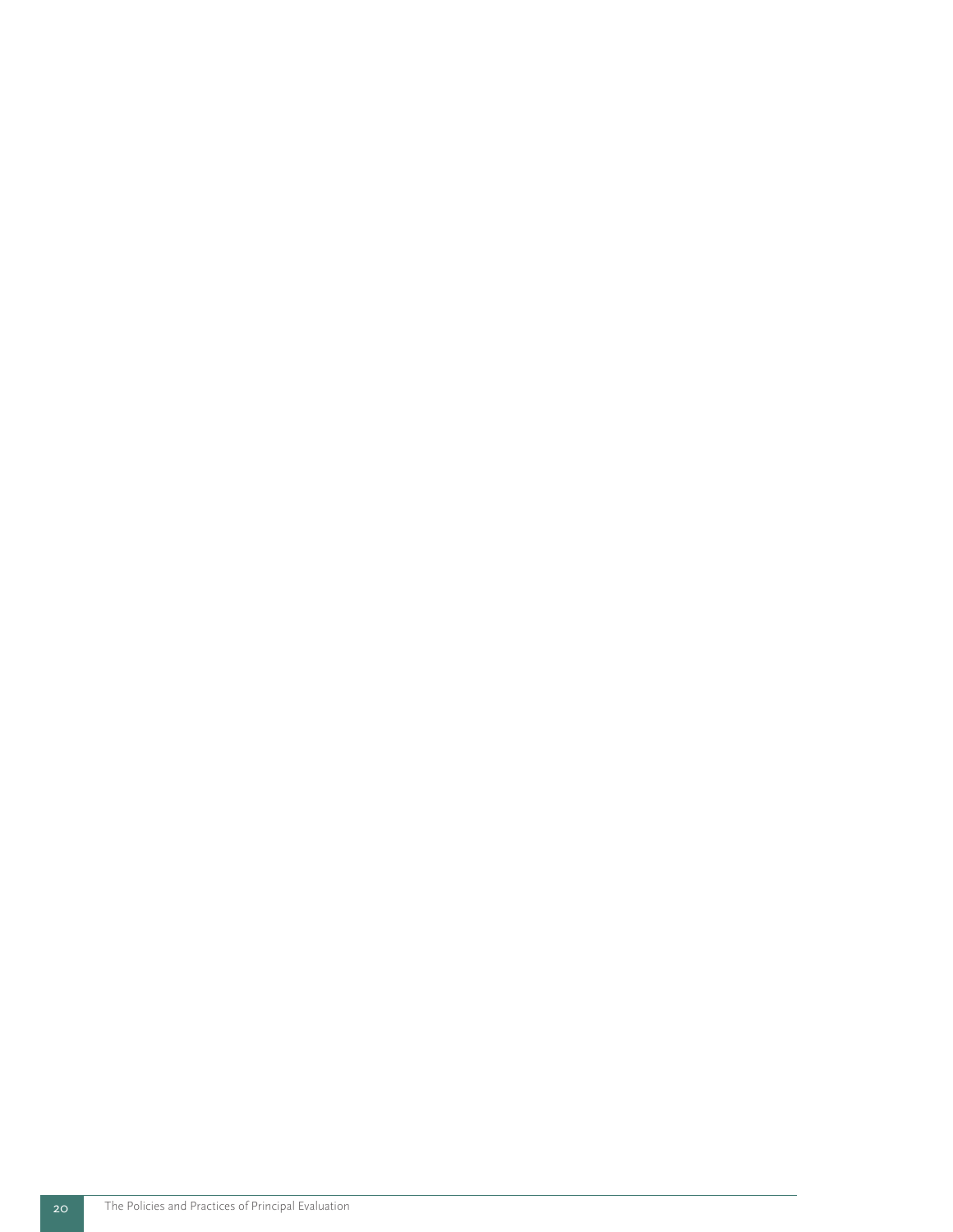# Part II

### **Part II: Secondary Sources**

Forty of the 68 principal evaluation publications identified in this review were categorized as secondary sources. This literature came from practitioner-oriented journals or institutional reports and provided data, policy analyses, best practice recommendations, models, and instruments focused on principal evaluation practices and systems. As shown in Table 4, 25 (63 percent) addressed principal evaluation practices in general, five (13 percent) emphasized state perspectives, and 10 (25 percent) emphasized schools and school districts.

| TABLE 4: Secondary-Source Literature |         |                    |                       |
|--------------------------------------|---------|--------------------|-----------------------|
|                                      |         | Context            |                       |
| Total                                | General | <b>State Focus</b> | <b>District Focus</b> |
| 40                                   |         | (12%)              |                       |

Analysis of secondary sources indicated that multiple themes and perspectives were represented with various frequencies across the range of publications. A single source often included more than one theme or perspective. (Note: The percentages provided in Table 5 below, therefore, exceed 100 percent.) Also, different

sources reported many of the same concepts and ideas, but not necessarily from the same point of view. For example, one criticism of principal evaluations was that they failed to provide much useful feedback to principals to further develop or improve their leadership skills (Portin, 2009). However, others wrote that principal evaluation

| TABLE 5: Thematic Perspectives of Secondary-Source Publications |         |  |  |
|-----------------------------------------------------------------|---------|--|--|
| The status of principal evaluation systems                      | 5(13%)  |  |  |
| Critical descriptions and commentaries                          | 13(33%) |  |  |
| Recommendations for how to improve principal evaluation systems | 24(60%) |  |  |
| Descriptions of best practices in the field                     | 12(30%) |  |  |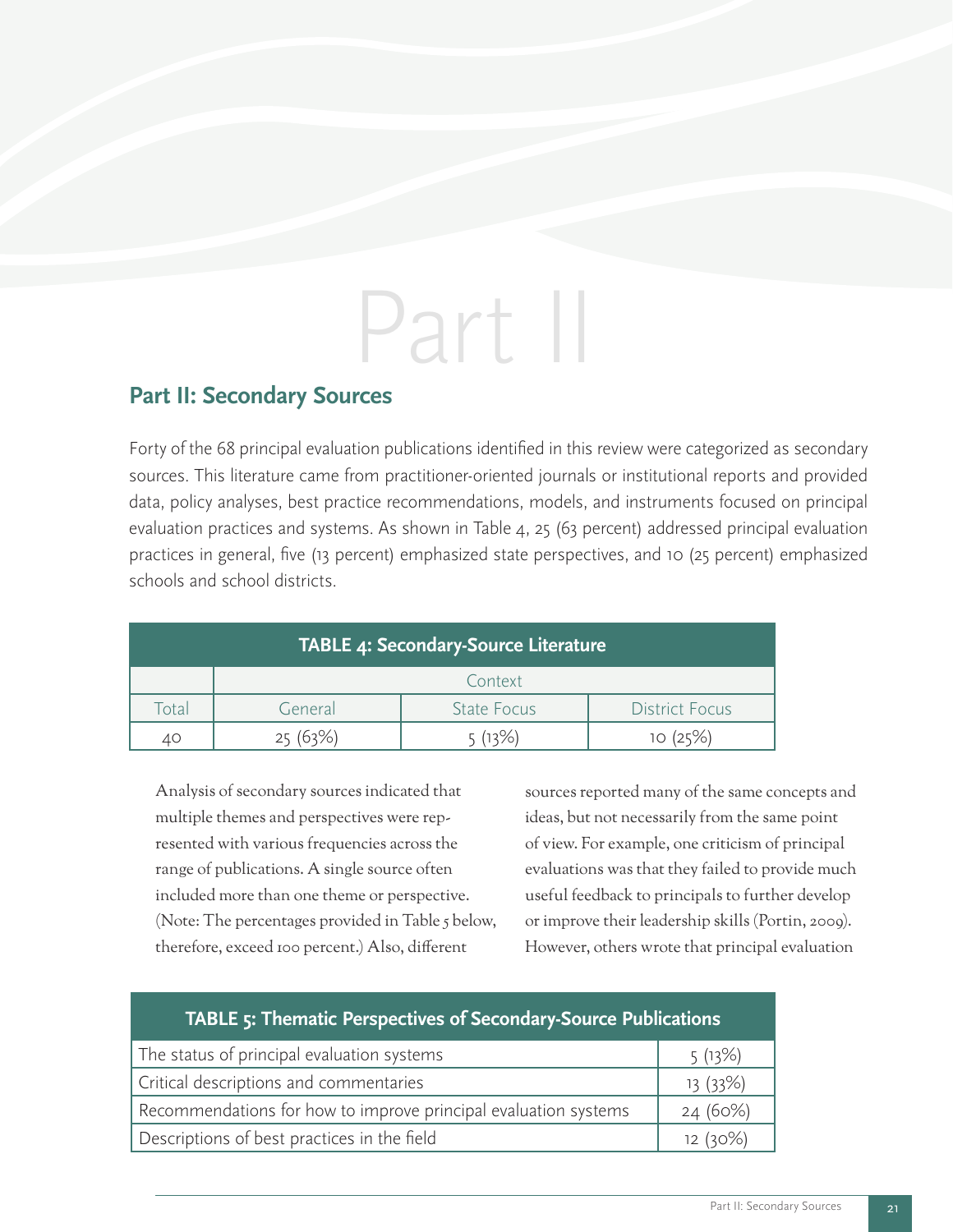systems *did* provide useful information to guide and stimulate a principal's professional development (Andrews, 1990; Lashway, 2003; Portin, 2009; Portin, Feldman, & Knapp, 2006; Rinehart & Russo, 1995; Shelton, 2009). The review revealed that for nearly each negative about principal evaluation there was a corresponding positive finding, and, in some cases, an author reported both a critical conclusion and a positive conclusion (for example, Portin, 2009).

Secondary-source literature was organized into four *perspectives*, labeled to distinguish them from the *themes* used for analysis of primary-source research in Part I. Four dominant perspectives were identified: status of principal evaluation systems, critical descriptions and commentaries about principal evaluation systems, recommendations and suggestions relating to the process and/or content of effective principal evaluation systems, and descriptions of best practices in principal evaluation.

Sources dealing with the *status of principal evaluation systems* reported common practices currently being used. As shown in Table 5, five publications (13 percent) presented this perspective. The literature described what was going on in the field, generally without judgment regarding effectiveness or quality. In contrast, *critical descriptions and commentaries* presented descriptions of common principal evaluation practices, along with critical commentary. Literature providing this perspective illuminated problems and shortcomings in

evaluation systems and implementation strategies and raised questions regarding the impact of these systems and processes on principal performance and important school outcomes. Thirteen publications (33 percent) fit within this perspective. Publications with the perspective of *recommendations and suggestions* provided a wide variety of recommendations on how to improve principal evaluation processes and/or content. Twenty-four (60 percent) of the secondary-source documents reviewed represented this perspective. The fourth perspective, *descriptions of best practices,* included narratives about principal evaluation systems and practices that the authors believed were operating effectively. Twelve (30 percent) of the publications reviewed provided examples considered to be best practices from the field.

In addition, as shown in Figure 1, for purposes of analysis, perspectives with larger or differentiated sets of literature were further disaggregated into policies, processes, features, and/or knowledge and outcomes. *Policy* includes the rules and regulations regarding principal evaluation used by states or districts; *process* relates to the methods and procedures used to carry out evaluations; *features* refers to the elements and focus of the evaluation system; and *knowledge and outcomes* describes what principals learned or could do as a consequence of evaluation. (Note that not all perspectives were further analyzed into the four focus areas.) Figure 1 outlines the analytical approach used to review secondarysource publications.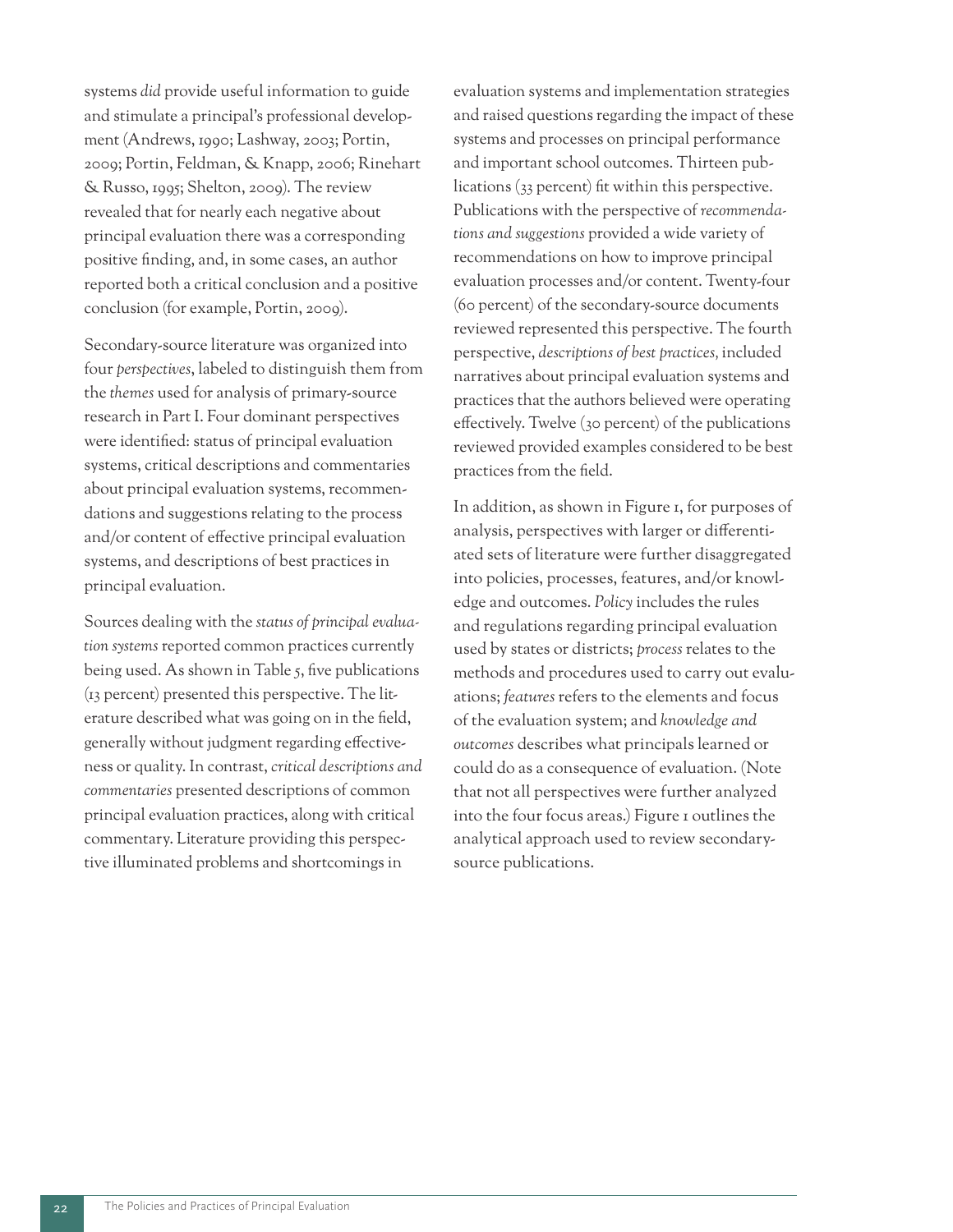#### **FIGURE 1: Analytical Approach to the Review and Interpretation of Secondary Sources**



#### **Perspective One: Status of Principal Evaluation Systems**

Nine publications described the status of principal evaluation systems and focused on evaluation policies and processes (combined) and features.

#### *Evaluation policies and processes*

According to Hart (1994), principal evaluation systems emphasized conformity, loyalty, and physical appearances, with relatively little attention given to the attainment of specified performance standards or organizational outcomes. Manatt (1989) noted increases in

systems analyses, time logging, instrumentation, philosophical bases, and better job descriptions. Anderson (1991) and Peterson (1991) cited an increase in the number of districts that developed formal principal evaluation systems after the 1970s. Additionally, after 1980, several authors described both an increase in the accountability-driven attention given to principal evaluation by school districts (Ginsberg & Berry, 1990; Ginsberg & Thomson, 1992) and an increase in the methods commonly used to gather and codify principal evaluation data and information (Kempher & Robb Cooper, 2002; Portin et al., 2006). For example, Ginsberg and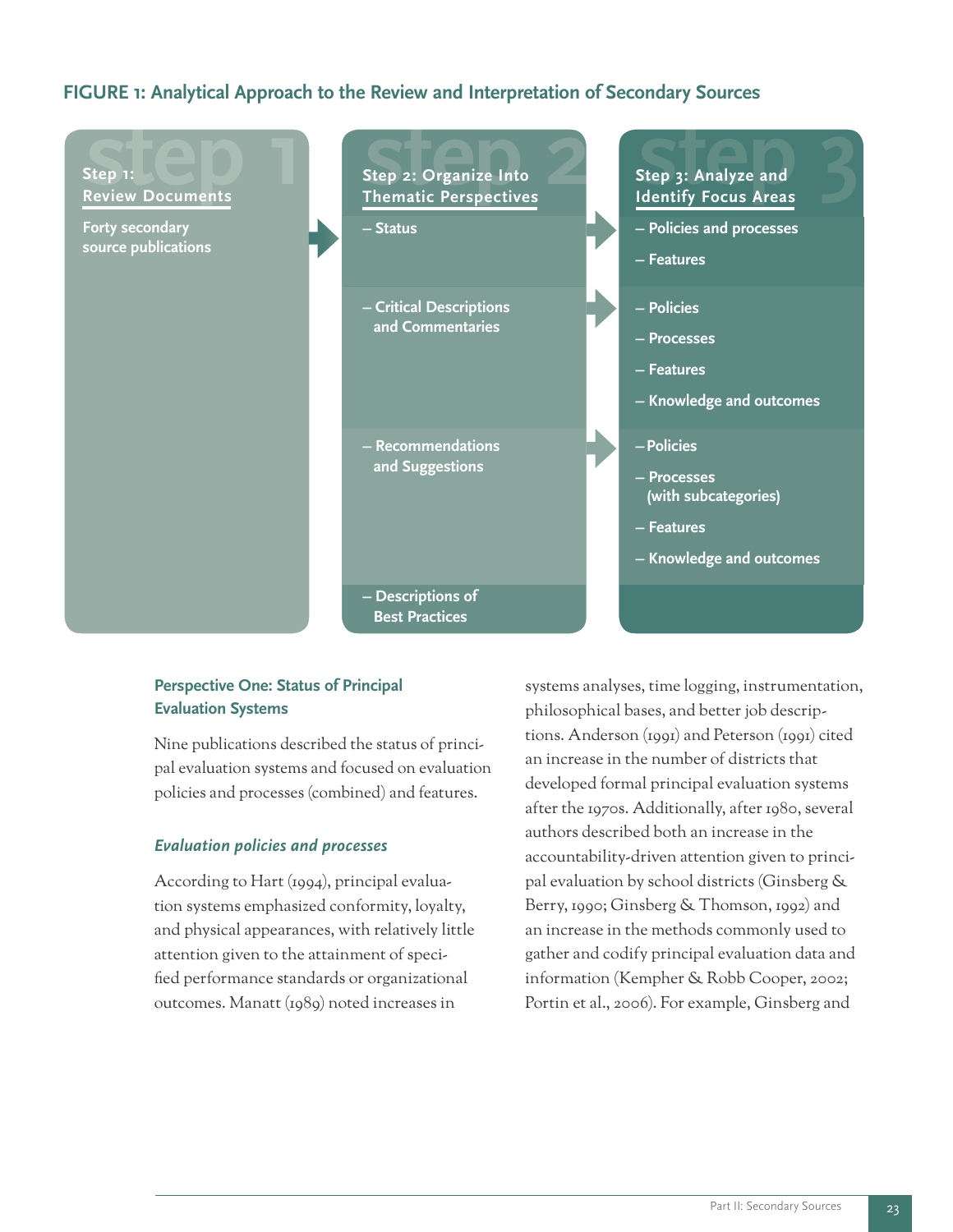Berry (1990) described the frequent use of various rating scales to denote levels of principal performance, and Lashway (2003) and Peterson (1991) noted that districts relied on a variety of tools—such as checklists, narrative reports, self-evaluations, surveys, team assessments, and portfolios—to capture and judge principal competence. Certain practices became more common in school districts, such as increased use of pre- and post-conferences and the analysis of various types of individual and school performance data or other evidentiary artifacts (Kempher & Robb Cooper, 2002). Several authors noted that districts more frequently used principal evaluation systems in a formative process to promote professional development and combined this with summative ratings or judgments (Ginsberg & Berry, 1990; Peterson, 1991; Portin et al., 2006). Peterson (1991) reported that most districts used principal evaluation to increase communication between the superintendent and principals, facilitate goal setting, and motivate principal professional growth and development. Portin et al. (2006) found that principal evaluation systems became more sensitive to differences in the environmental contexts and school circumstances that principals face.

#### *Evaluation features*

Analysis of secondary sources describing the status of evaluation systems revealed a few publications focused on specific features of principal evaluations. First, Lashway (2003) and Portin et al. (2006) reported that an increasing number of districts aligned evaluations with professional standards (such as ISLLC) and that district systems included performance tasks and objectives. Portin also noted that evaluation systems had begun to reflect recognition of the importance of the principal's instructional leadership and its impact on student learning outcomes. However, the review of secondary sources suggested that standardsbased evaluation systems that are strongly aligned with the roles and responsibilities of instructional leadership are still in the emergent stages.

Second, the review found that despite developing trends, principal evaluation systems generally continue to place most attention on management and personal traits, decision-making attributes, and specific leadership behaviors and actions, and that comparatively little attention is given to evaluating the impact of principal performance on organizational outcomes (Ginsberg & Berry, 1990; Portin et al., 2006).

#### **KEY POINTS FROM STATUS OF PRINCIPAL EVALUATION SYSTEMS LITERATURE**

**1. The processes, policies, features, and foci of principal evaluation vary considerably across school districts.**

**2. Evidence-based evaluation practices appear to be increasing in school districts, as is the use of professional standards to calibrate and establish evaluation goals and outcomes.**

**3. Districts appear to be paying greater attention to school contexts and circumstances when establishing the criteria for, and assessing the outcomes of, principal performance.**

**4. The use of evaluation for both summative and formative purposes is increasing among school districts.**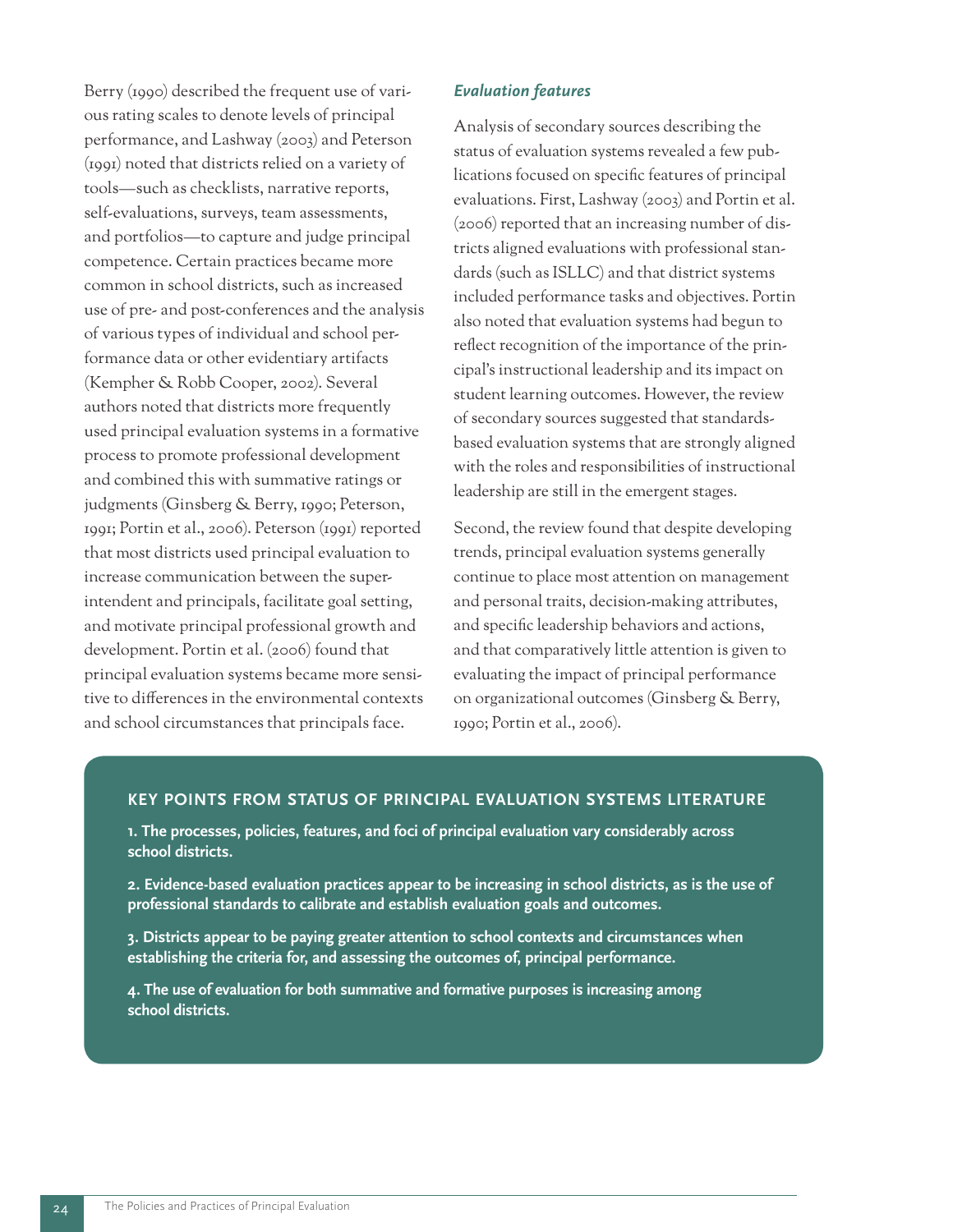#### **Perspective Two: Critical Descriptions and Commentaries**

Sixteen secondary sources provided critical descriptions and commentaries of principal evaluation systems. The focus area content policies, process, features, and knowledge and outcomes—was fairly evenly distributed across these publications.

#### *Evaluation policies*

Kempher and Robb Cooper (2002) reviewed the principal evaluation policies and procedures used by 19 states in the North Central Association of Colleges and Schools (NCA). They noted that, since most principal evaluation policies and practices were locally developed, there was little, if any, continuity or commonality among the states' policies or practices. The authors concluded that, in general, principal evaluation "is a meaningless process" (p. 31) and is characterized by a weak relationship between state policies and the literature on effective leadership. Other secondary sources indicated that locally developed principal assessment systems appeared to be the norm in other states as well (Ginsberg & Berry, 1990; Kempher & Robb Cooper, 2002; Portin et al., 2006).

Because there is no agreement among researchers and practitioners as to what constitutes effective principal evaluation, it is not possible to draw any significant conclusions from the research; the empirical foundation is simply too thin (Ginsberg & Berry, 1990). Andrews (1990) and Ginsberg and Thomson (1992) share the concern that the profession of educational administration lacks solid consensus on the particular performance expectations that matter most. On another policy point, Andrews (1990) and Reeves (2005) assert

that because most principal evaluation policy systems lack meaningful rewards, incentives, or consequences, principals often go through the motions of complying with evaluation requirements, but with little motivation to do so.

#### *Evaluation processes*

Several authors expressed concern that most principal evaluation systems lacked rigor, validity, or reliability (Ediger, 1999; Marlow, 1999)—that is to say, the designs of most evaluation systems were not highly sensitive to the alignment between principal job expectations and duties and the methods used to assess them (Peterson, 1991), nor were they carefully calibrated to ensure consistency among different school district evaluators or in the criteria used to assess principal performance (Condon & Clifford, 2009; Portin, 2009; Rinehart & Russo, 1995). Several authors noted that principal evaluations often contained poorly specified criteria, had unclear purposes, or were irregularly and inconsistently applied, undermining the ability of school districts to provide meaningful feedback to principals or to develop valid and reliable evaluation tools (Anderson, 1991; Lashway, 2003; Peterson, 1991; Portin, 2009; Reeves, 2005). Lashway (2004) maintained that principal evaluation processes are often perfunctory and designed to assuage public demands for administrative accountability.

Ginsberg and Berry's (1989) analysis of South Carolina's state-sponsored Principal Evaluation Program revealed that principals had considerable influence over their evaluation outcomes. For example, the authors found that loosely coupled relationships between principals and their evaluators frequently resulted in exaggerations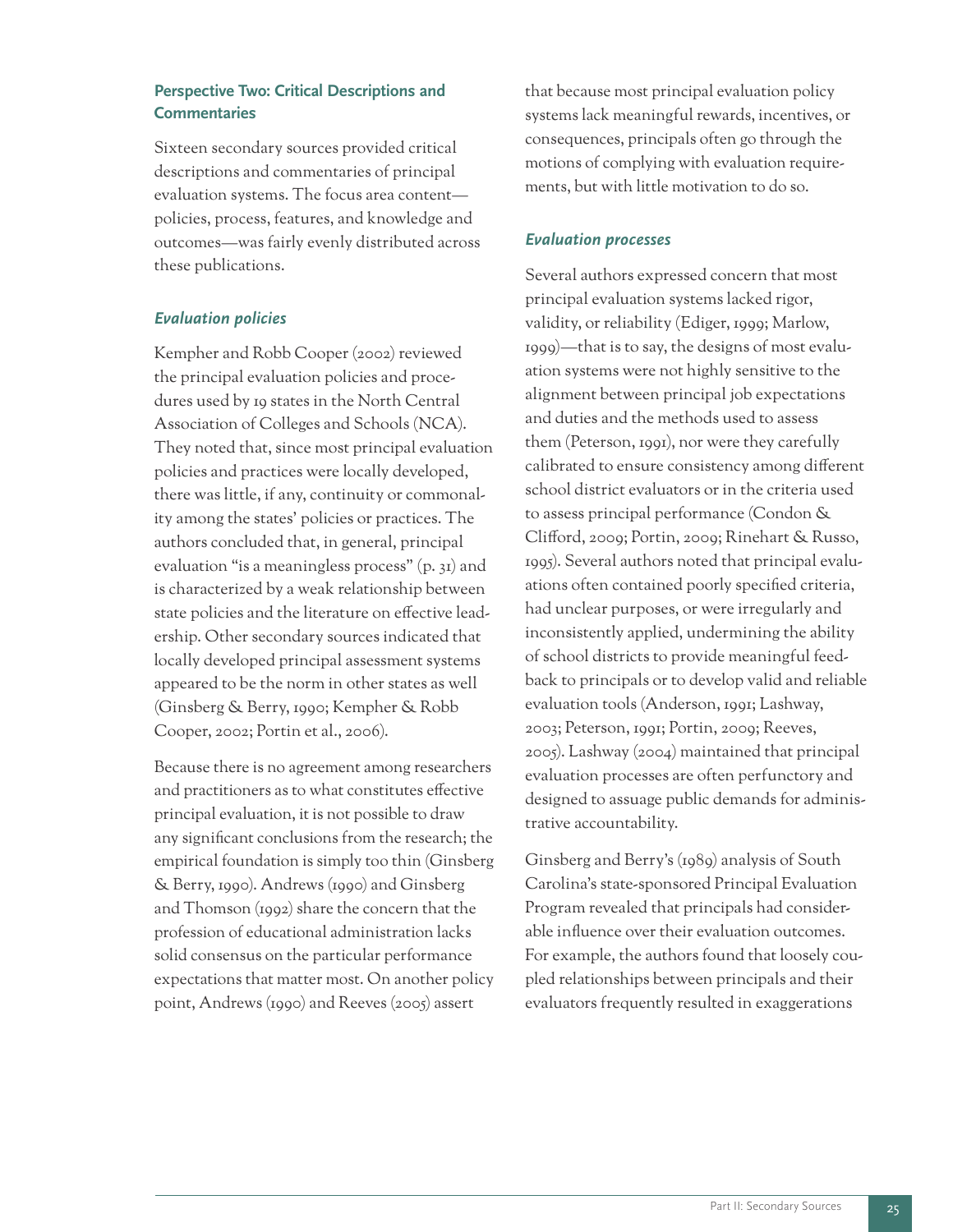of performance on various criteria and supporting data—that is to say, when principals and their evaluators were not working closely together in the implementation and overview of evaluation processes, some principals embellished their work and performance outcomes. In part, such behaviors were often the consequence of evaluation systems that did not measure professional performance against results but were designed around the assumption that principals were sufficiently competent until proven otherwise.

The ability of districts to implement meaningful principal evaluation systems seems to be complicated by the complex nature of the principalship. The factors that influence principal behavior and leadership are often highly nuanced and subject to variations in school context and circumstances (Peterson, 1991). Although there is considerable research on the knowledge, skills, and abilities possessed by effective principals, there are no definitive models of leadership that allow evaluators to predict the most appropriate mix of these attributes under different circumstances (Ginsberg & Thomson, 1992; Ginsberg & Berry, 1990; Lashway, 2003; Portin, 2009; Rinehart & Russo, 1995).

#### *Evaluation features*

Ginsberg and Berry (1990) raised concerns that most principal evaluation systems overrely on supervisory judgments about how well principals meet preset performance criteria. Since most supervisors occupy district office administrative positions far removed from principals' daily work, they often miss important contextual nuances and variations among different schools in a district and may fail to account for the

many ways in which a principal's behaviors and actions can impact important school outcomes (Peterson, 1991). Similarly, many evaluation systems fail to provide strategically structured and meaningful feedback from multiple stakeholders. When this happens, important perspectives about a principal's performance are often ignored or limited in scope (Rinehart & Russo, 1995). Reeves (2005) also concluded that most principal evaluation systems provide little in the way of useful feedback.

Three other primary concerns about the features of principal evaluation surfaced. First, Lashway (2003) and Peterson (1991) cited the overreliance on simple checklists to rate principals. Second, Peterson (1991) maintained that superintendents were more likely to hold favorable perceptions about the value of the principal evaluation processes than were principals. Ginsberg and Berry (1990) maintained that most evaluation systems provided limited opportunities for principals to provide self-evaluative feedback to their supervisor. Finally, Portin (2009) noted that most principal evaluation systems do not focus on instructional leadership, but instead emphasize various management responsibilities and leadership processes. Such reports suggest that many evaluation systems are narrow in scope and emphasize procedural efficiency rather than providing in-depth assessments of leadership practice and outcomes.

#### *Evaluation knowledge and outcomes*

Several authors cited a general lack of empirical research and weak research regarding principal evaluation. Instead, the knowledge base in this field depends largely upon unsubstantiated anecdotal accounts. In addition, much of the research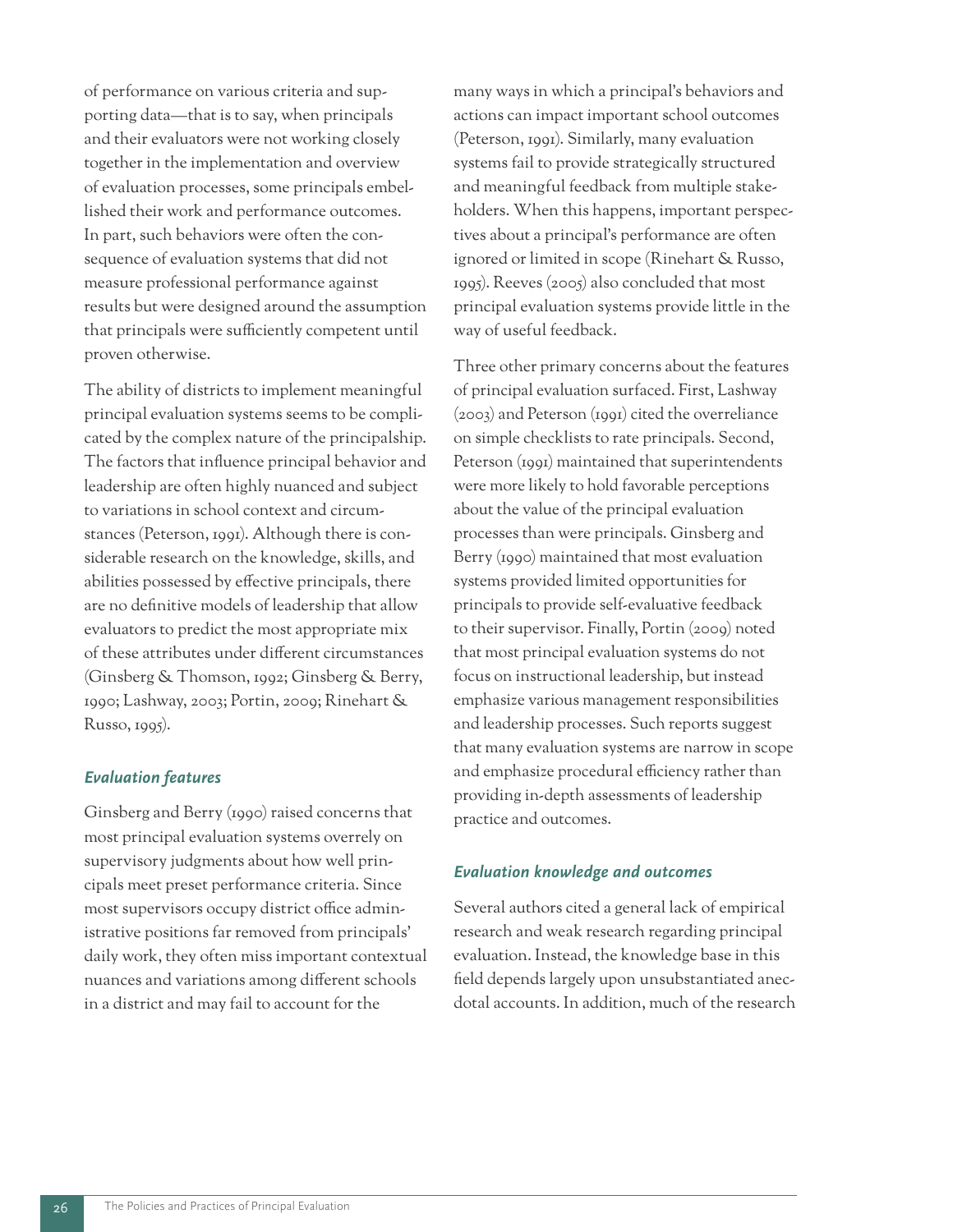literature and other publications that *do* exist are not closely linked to the research on effective leadership or fail to keep pace with the developing knowledge base in educational administration. Consequently, research and professional literature fail to provide much useful information about the practices, quality, or outcomes of principal evaluation (Ginsberg, Berry, 1990; Ginsberg & Thomson, 1992; Goldring, Porter, et al., 2009).

In general, authors who provided critical commentary regarding the outcomes of principal evaluation did so in very broad terms. They had concerns that most evaluation systems are not particularly effective in promoting a principal's professional growth, altering leadership behaviors and actions, providing useful direction, or enhancing motivation (Ginsberg & Berry, 1990; Ginsberg & Thomson, 1992; Lashway, 2003; Portin, 2009; Reeves, 2005; Rinehart & Russo, 1995).

#### **KEY POINTS FROM CRITICAL DESCRIPTIONS AND COMMENTARIES LITERATURE**

**1. District principal evaluation systems and policies tend to be locally developed and not well aligned with professional standards or the literature on leadership effectiveness.**

**2. Research on principal evaluation systems and policies is sparse and has not been of sufficient strength to provide a robust theoretical foundation.**

**3. Most principal evaluation systems, policies, and instruments have not been tested for various types of validity or reliability. As a consequence, they may not be particularly accurate in assessing what principals actually do and may fail to provide meaningful conclusions or consistent feedback regarding principal performance.**

**4. Principal evaluation systems and policies often fail to consider contextual variations among schools and principals' individual needs.**

**5. Evaluation systems commonly rely on the judgments of a single evaluator, rather than providing structured feedback from multiple stakeholders.**

**6. Little is known about how, or how well, principal evaluation systems stimulate change in principal behaviors or have an impact on organizational effectiveness.**

**7. Many principal evaluation systems overrely on simple ratings, like checklists or brief narrative comments, that fail to provide deep, descriptive, or comprehensive analyses of a principal's strengths and areas that need further development.**

**8. Although many districts have begun to align evaluation systems to principles of instructional leadership, many districts continue to focus principal evaluations on management and operational tasks and duties, principal behaviors and characteristics, and preset performance criteria.**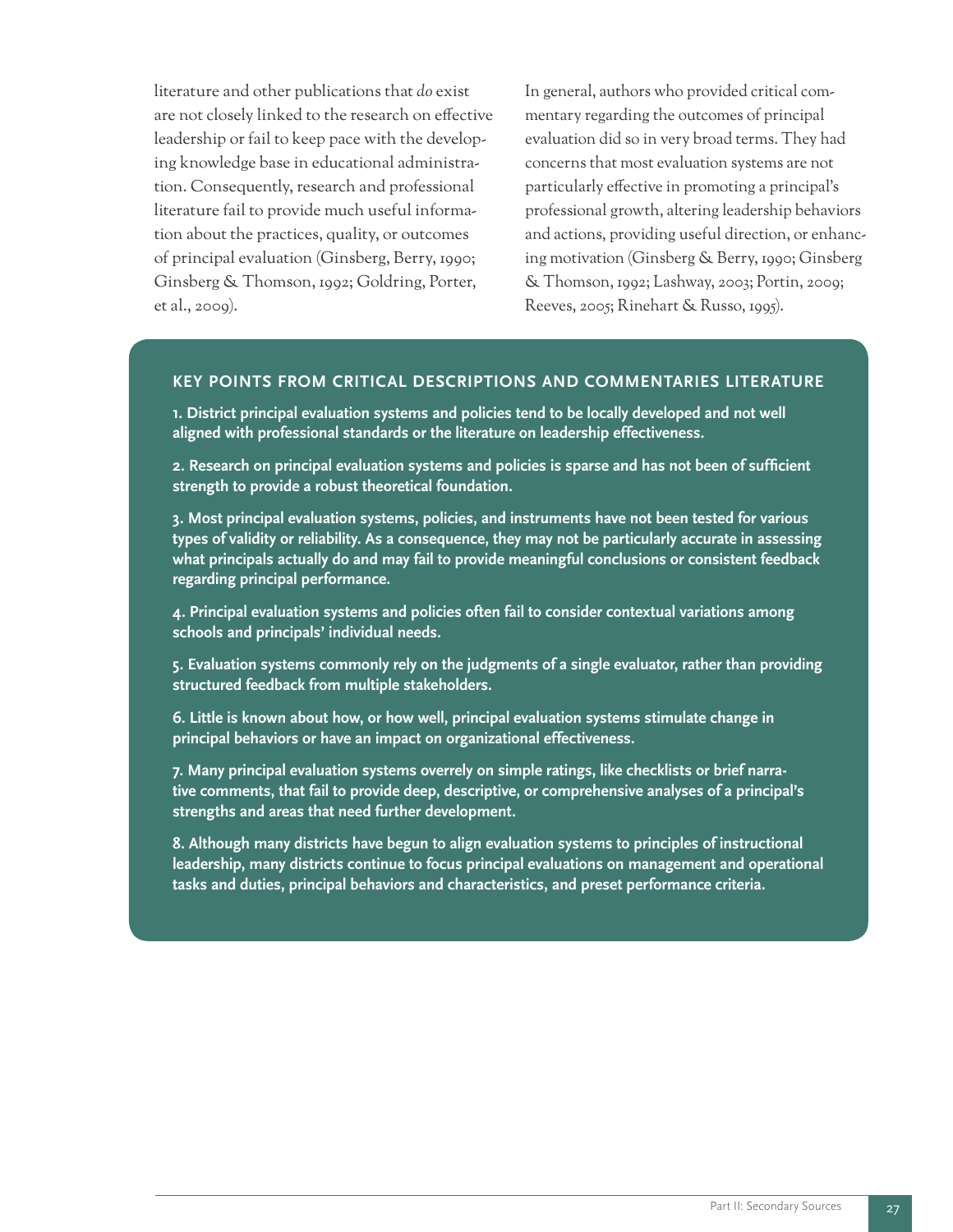#### **Perspective Three: Recommendations for More Effective Principal Evaluations**

Reviewers identified instances where authors of secondary-source publications made recommendations or presented best practices to consider for future action. To clearly distinguish between the two, a desirable attribute that *should* be included within evaluation systems was coded as a recommendation; an idea presented as a positive attribute of an *existing* evaluation system was coded as a best practice. These two classifications became Perspective Three and Perspective Four.

Thirty-three publications presented recommendations regarding the conduct or improvement of principal evaluation systems and procedures. Most recommendations focused on evaluation processes and features.

#### *Evaluation policies*

The most commonly cited recommendation was that principal evaluation policies should reflect research and should closely link to principals' professional development needs, plans, and activities. The review and analysis indicated that this notion gained popularity in the past decade as skepticism increased among practitioners, scholars, and policymakers regarding the efficacy of one-size-fits-all models of evaluation, and as the concept that principal evaluation should serve both formative and summative functions gained popularity (Anderson, 1991; Andrews, 1990; Iwanicki & Shibles, 1990; Lashway, 2003; New Leaders for New Schools, 2010; Peterson, 1991; Portin, 2009; Portin et al., 2006; Rinehart & Russo, 1995; Shelton, 2009; Whaley, 2002). Anderson (1991) also maintained that district supervisors should emphasize the formative function of principal evaluation while using

the results of summative evaluation to develop professional growth plans, goals, and objectives. Kearney (2005) recommended that school districts should periodically conduct audits of their principal evaluation systems to ensure that they are appropriately aligned with key district goals and policies.

Several authors were also interested in seeing principal evaluation systems designed to measure various aspects of leadership behavior or actions focused on outcomes-based criteria, such as student performance. A recent report on principal evaluation by New Leaders for New Schools (2010) focused its recommendations for the development of principal evaluation systems on the concept that principal performance and assessment must be closely aligned with student achievement and teacher effectiveness. The authors maintained that 70 percent of a principal's performance assessment should be tied to teacher effectiveness and student achievement (20 percent and 50 percent, respectively). This idea is a departure from the common practice of framing evaluation criteria upon meeting desired standards of behavior, the demonstration of administrative skills, or the completion of particular leadership activities. For example, evaluating a principal on the frequency of classroom observations and evaluating the principal on changes in teaching practices that result from those observations reflect very different evaluation criteria (Anderson, 1991; Duke, 1992; Garrett & Flanigan, 1991; Ginsberg & Thomson, 1992; Iwanicki & Shibles, 1990; Rinehart & Russo, 1995).

Another common policy recommendation is that principal evaluations should be conducted on an ongoing, cyclical (rather than annual) basis (Anderson, 1991; Iwanicki & Shibles, 1990;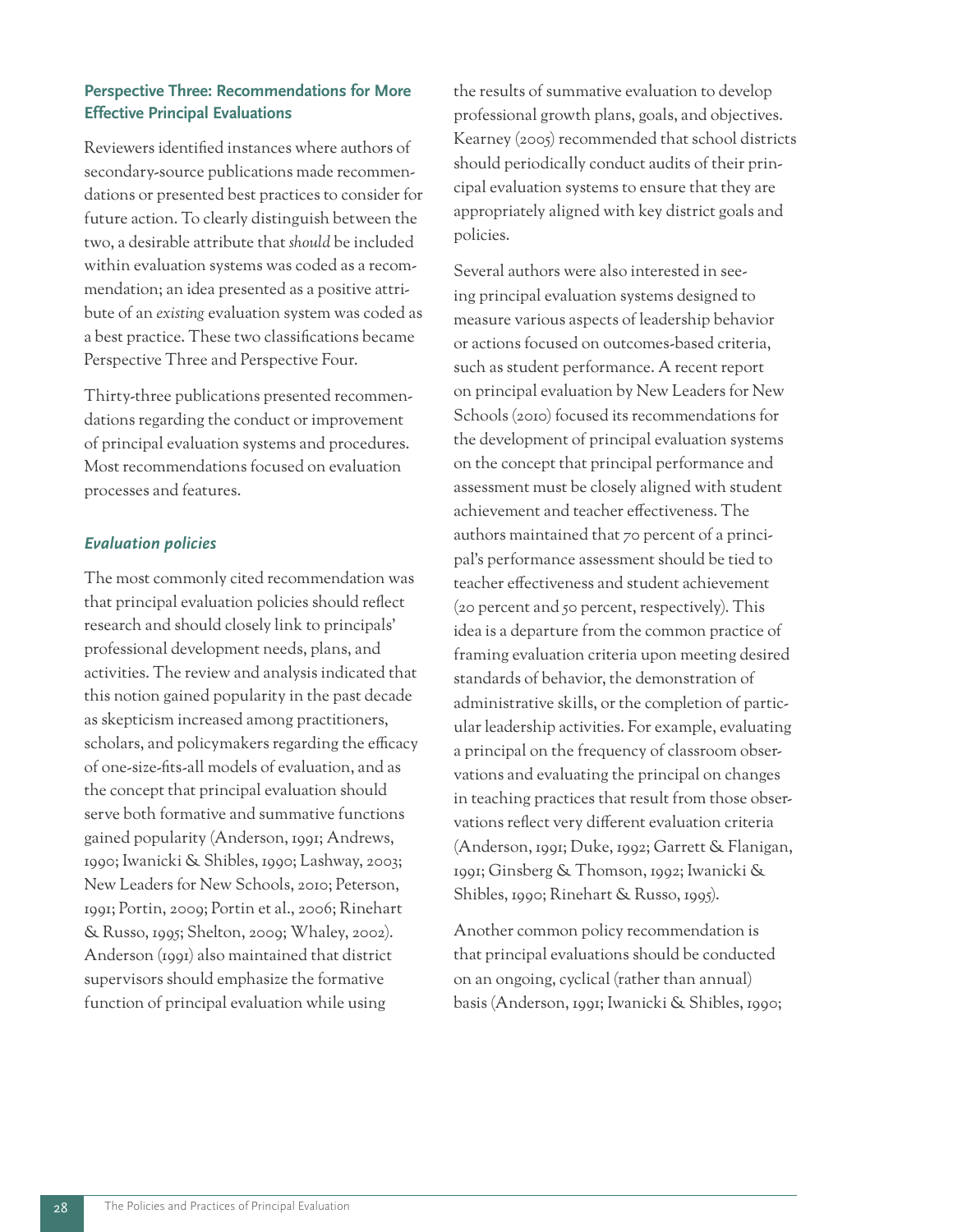Lashway, 2003; Shelton, 2009; Whaley, 2002). These authors envisioned evaluations occurring more frequently than once per year and being aligned with important organizational cycles (for example, at the beginning of a school year, midyear as the work of the school is in midstream, and at the end of a school year).

Several authors recommended that principal evaluations should be aligned with various financial incentives or performance-based rewards (Anderson, 1991; Andrews, 1990; Garrett & Flanigan, 1991). The New Leaders for New Schools report (2010) recommended that principal performance assessments should be tied to consequences including financial rewards, job selections, school placements, and dismissal.

Several authors maintained that principal evaluation policies should be designed within a clear conceptual framework that is aligned with one or more of the following factors: the particular needs and philosophies of the principal's school, utilitarian principles (such as relevant objectives to help others grow), humane principles (such as ethical and fair practices), strategies for a safe learning environment, constructivist perspectives designed to promote effective teaching and learning, and clear conceptions of an effective principal (Ediger, 1999; Iwanicki & Shibles, 1990; Peterson, 1991; Whaley, 2002). Ediger added that evaluation policies should take into account a principal's effectiveness in promoting positive public relations, recognition for school and individual accomplishments, and a sense of belonging among all stakeholders.

#### *Evaluation processes*

Recommendations on how to improve principal evaluations most often focused on evaluation

processes. For analysis, the recommendations were divided into four additional areas: sources of feedback about a principal's performance, ways of collecting evidence about principal performance, the nature of the evidence used to assess performance, and procedural designs or structures used to assess performance.

#### SOURCES OF FEEDBACK

Several authors noted the importance of involving multiple stakeholders in the development and implementation of principal evaluation processes. Some authors referred specifically to teachers, while others included peers, parents, and students as well (Anderson, 1991; Andrews, 1990; Brown-Sims, 2010; Lashway, 2003; Murphy & Pimentel, 1996; Peterson, 1991; Rinehart & Russo, 1995; Whaley, 2002). Ginsberg & Berry (1990) and Andrews (1990) highlighted the importance of district office evaluators, another stakeholder group, and recommended that they should be well trained in the purposes and procedures of principal evaluation in order to improve consistency, fairness, and accuracy in principal evaluations.

#### WAYS OF COLLECTING EVIDENCE

Andrews (1990) maintained that district office supervisors should continuously gather and monitor evidence and data pertaining to a principal's performance throughout the school year. In addition, several sources recommended that multiple methods and various types of evidence should be used to acquire a holistic view of principal performance (Brown-Sims, 2010; Garrett & Flanigan, 1991; Iwanicki & Shibles, 1990; Kempher & Robb Cooper, 2002). Recommended methods and types of evidence included portfolios (Garrett & Flanigan, 1991; Russo, 2004), self-evaluations (Peterson, 1991; Whaley, 2002), validated rubrics (Brown-Sims, 2010), and direct observations by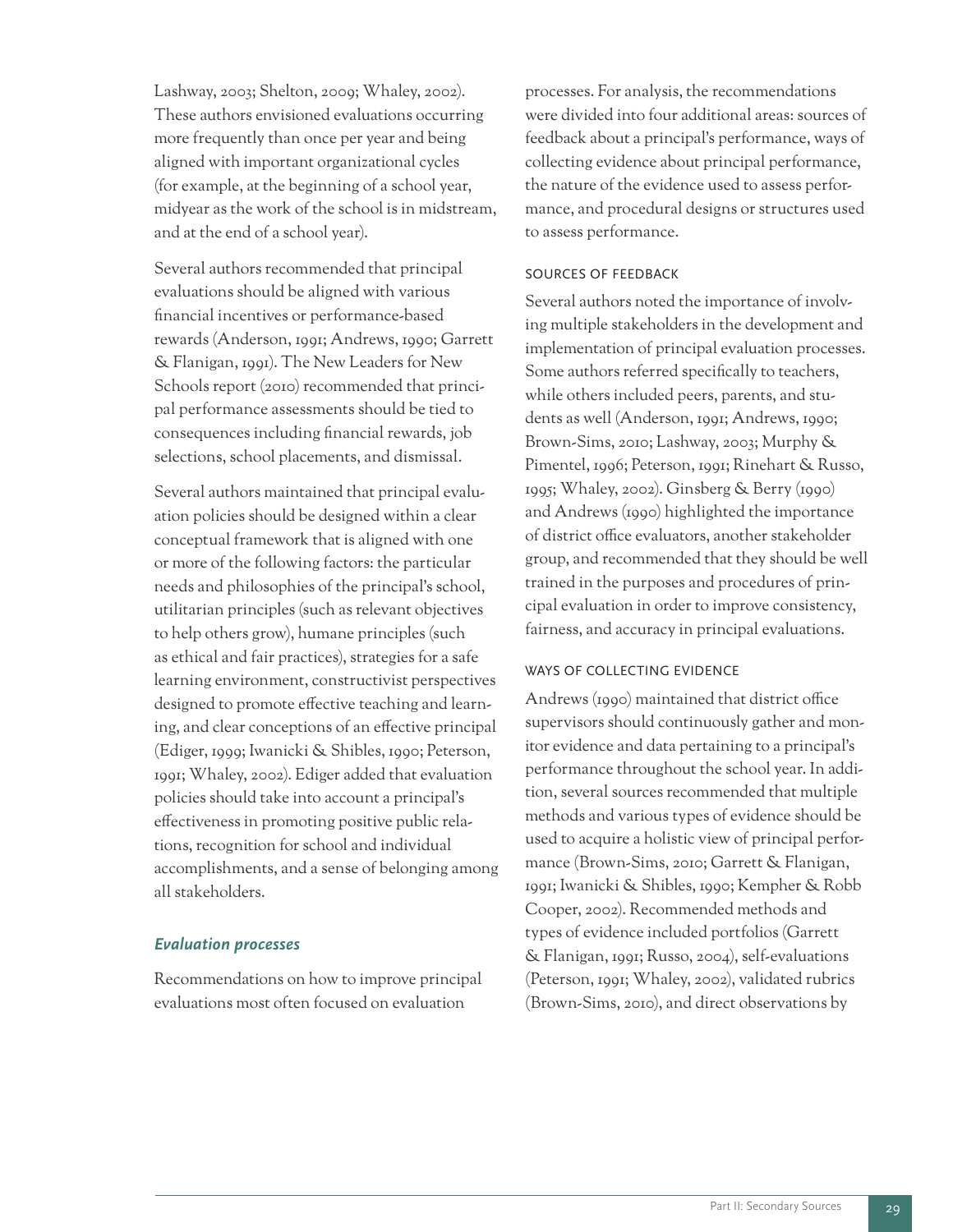district supervisors (Andrews, 1990; Rinehart & Russo, 1995). Anderson (1991) recommended that supervisors collect evidence about a principal's performance in different settings and through both scheduled and unscheduled observations. Iwanicki and Shibles (1990) recommended the use of various evaluation tools, aligned with both formative and summative evaluation purposes and goals. In addition, professional literature sources indicate that proprietary principal evaluation instruments, such as the Excellent Principal Inventory (Anderson, 1991) and the VAL-ED (Murphy et al., 2007), can provide multifaceted, valid, and reliable data.

#### NATURE OF EVALUATION EVIDENCE

Several secondary sources in the reviewed literature cautioned against inflexible or singular approaches to principal evaluation, as these approaches do not adequately capture important differences in the conditions of a principal's workplace. These sources suggest that principal evaluation systems should instead be sensitive to variations in school contexts, community environments, and the individual needs of principals (Brown-Sims, 2010; Ediger, 1999; Ginsberg & Thomson, 1992; Glasman & Heck, 1992; Hart, 1994; Iwanicki & Shibles, 1990; Marlow, 1999; Portin, 2009; Portin et al., 2006; Rinehart & Russo, 1995), and. moreover, that evidence of a principal's performance should be based on precise, objective, and measurable performance objectives and job expectations (Brown-Sims, 2010; Ediger, 1999; Peterson, 1991). Similarly, Iwanicki and Shibles (1990) maintained that principal evaluations should be tied to specific proficiencies, while Hart (1994) and Valentine (1986) recommended the use of work products or other relevant artifacts, such as student attendance and discipline records, test scores, dropout rates, graduation rates, innovative programs, committee reports, newsletters, and time logs. Iwanicki and Shibles (1990), however, cautioned that school districts should not necessarily give all evaluation criteria equal weight and that differentiation between weighted values may be necessary to account for variations in school contexts and individual principal needs.

#### STRUCTURE OF EVALUATION PROCESSES AND PROCEDURES

A number of important recommendations related ways in which evaluation processes and procedures should be organized or designed. Suggestions included strategies for structuring evaluation processes, framing particular functions of the principalship, and establishing collaborative relationships between principals and district office supervisors.

Anderson (1991), Andrews (1990), and Rinehart and Russo (1995) maintained that the criteria used to evaluate principals should be made explicit and presented in the form of performance expectations. Milanowski, Kimball, and Pautsch (2008) and Reeves (2005) argued that evaluation systems should focus on in-depth assessments of a few domains of practice rather than superficial coverage of many. Brown-Sims (2010) clarified several points that are important for principal evaluation processes to address: *what* will be assessed, *who*  will be involved in assessment processes, *how* assessments will be carried out, and the *frequency*  of both formative and summative assessments. Anderson (1991) structured principal evaluation into three phases: planning, collecting information, and using information. White  $(1987)$ proposed the following seven functional areas for structuring principal evaluations: curriculum and instruction, faculty and student relationships,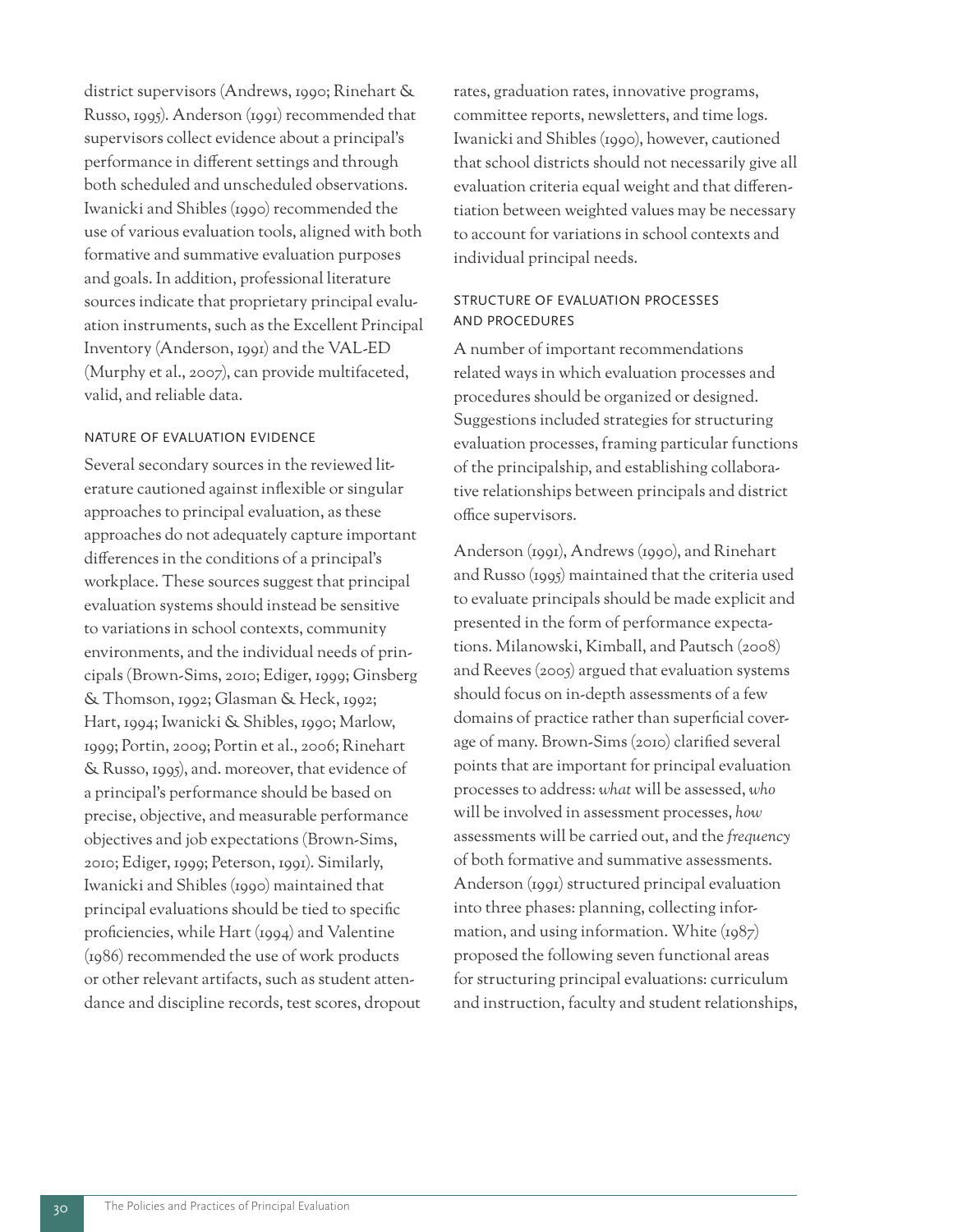financial management, community relations, facility management, personnel management, and professional growth. Prince (1987) described six "specifications for principal performance": coordinating the work of the school with the work of the district, coordinating school-level planning, monitoring and improving teaching, fostering a positive school climate, promoting staff development, and managing school records. Murphy & Pimentel (1996) provided four key performance areas for evaluating principal effectiveness: achievement of academic benchmarks and goals, patron and client satisfaction, creation of a positive learning environment, and compliance with standards of ethical practice.

Several secondary-source publications recommended that to secure principal buy-in, school district supervisors should work collaboratively with principals on such tasks as developing evaluation goals and priorities and establishing weighted values (Anderson, 1991; Ediger, 1999; Lashway, 2003; Kempher & Robb Cooper, 2002; Peterson, 1991). One way to accomplish this, according to Lashway (2003), is through the use of coaching to guide and support the principal's work. To address other criticisms of principal evaluation systems, Marlow (1999) maintained that evaluation systems should be humane and fair and should protect principal confidentiality. Iwanicki and Shibles (1990) added that principal evaluation procedures should be designed for efficient and consistent implementation. Similarly, Milanowski et al. (2008) recommended that district leaders ensure that the time and effort required by the evaluation system is not overly burdensome, yet sufficient to provide principals with time to prepare for evaluation procedures and requirements. Brown-Sims (2010) and Kearney (2005) recommended that district leaders

should periodically assess principal evaluation systems to ensure their alignment with important district goals, professional development needs, and principles of effective personnel evaluation.

Secondary sources identified in this review also offered recommendations to address both summative purposes, such as performance accomplishment and goal attainment, and formative purposes, such as professional growth and development (Anderson, 1991; Brown-Sims, 2010; Lashway, 2003; Manatt, 1989; Portin, 2009; Rinehart & Russo, 1995). Manatt (1989) recommended that, at the end of an evaluation cycle, the district evaluator should carefully synthesize the various sources of information, data, and evidence into a cogent and coherent written analysis of a principal's performance. From this process, district supervisors can collaborate with principals to develop individual work plans and targeted professional development activities (Brown-Sims, 2010; Iwanicki & Shibles, 1990). Several authors agreed that principal evaluation systems should differentiate between levels of performance, address the developmental needs and abilities of principals, and be appropriately calibrated to the various stages of a principal's career (Brown-Sims, 2010; Reeves, 2005; Whaley, 2002).

While the review did not establish one best way to evaluate principals, analysis of secondarysource literature points to general agreement that principal evaluation systems should be linked to the goals and processes of schoolwide improvement, based upon important organizational outcomes, and should advance powerful teaching and learning (Brown-Sims, 2010; Glasman & Heck, 1992; Kearney, 2005; Murphy & Pimentel, 1996; Portin, 2009; Portin et al., 2006; Reeves, 2005; Rinehart & Russo, 1995). Milanowski et al.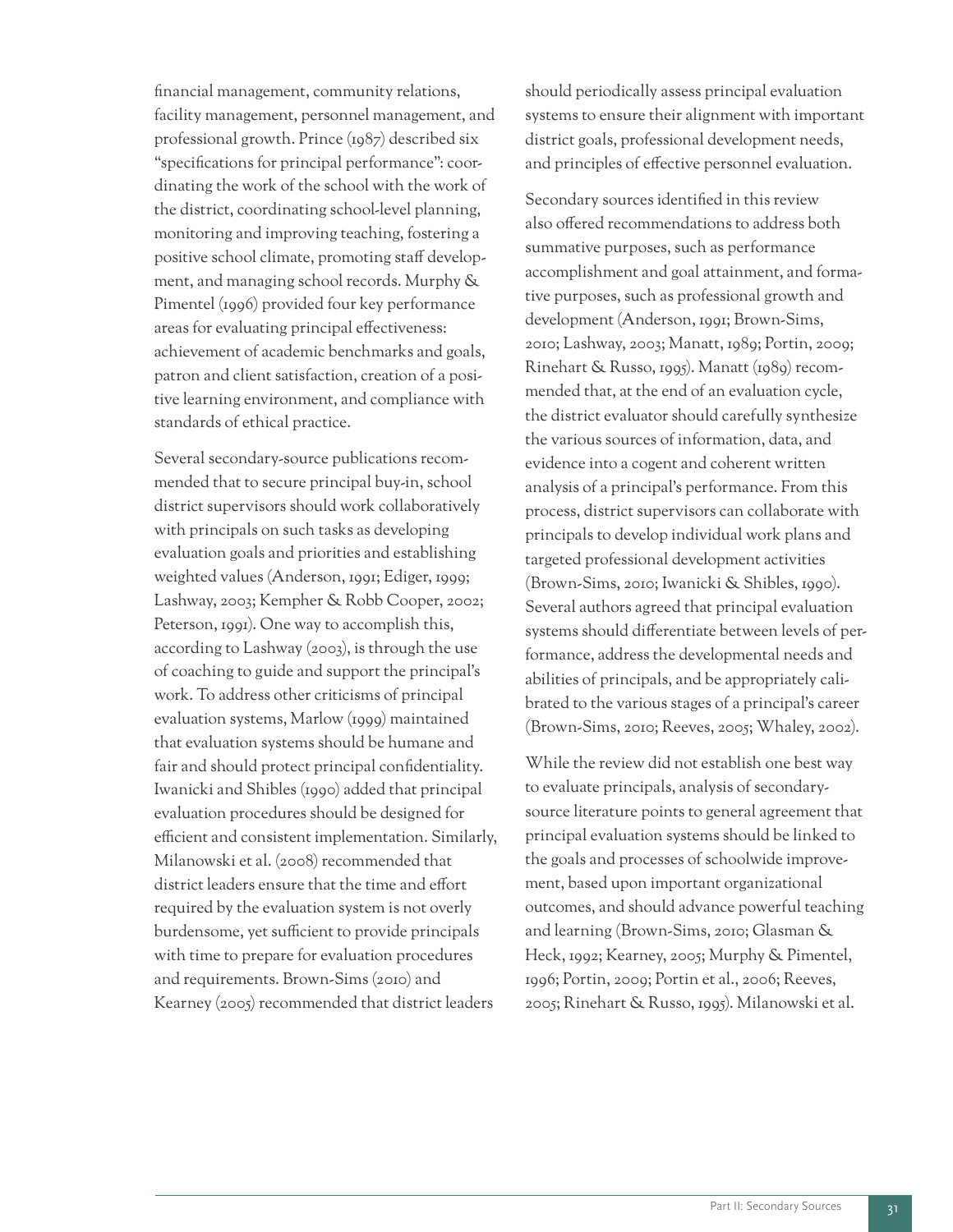(2008) recommended that district evaluators conduct frequent reviews of important school performance benchmarks, such as student achievement, throughout a principal's evaluation cycle, as more frequent progress checks help evaluators provide more timely and relevant feedback about a principal's performance.

While there may be a range of criteria that can serve as the basis of principal evaluation (Iwanicki & Shibles, 1990), there is consensus in secondary sources that, regardless of the criteria used, principal evaluation protocols should be constructed upon valid and reliable measures of performance (Andrews, 1990; Ginsberg & Berry, 1990; Portin, 2009; Whaley, 2002). This view aligns with the current call, in the new federal guidelines for state, district, and school improvement, for valid and reliable principal evaluation practices. However, literature identified in this review provided only general comments about the weak psychometric properties of most principal evaluation systems and not much direction for practical remedies. Attention to valid and reliable evaluations appears across various sources and is embedded in several perspectives presented in this review.

#### *Evaluation features*

Principal evaluation systems are built from individual characteristics or features that, together, result in an approach or strategy for evaluating principal effectiveness. Several sources analyzed for this review indicated that principal evaluation systems should be based upon a clear set of professional and ethical standards, such as those developed by the Joint Committee on Standards for Educational Evaluation, the Interstate School Leaders

Licensure Consortium, or state licensure agencies (Brown-Sims, 2010; Kearney, 2005; Reeves, 2005; Stufflebeam & Nevo, 1993; Whaley, 2002). In addition, Kearney (2005) maintained that systems should be based on a set of clearly articulated philosophical principles, theories of action, assumptions, and performance expectations. The literature also suggested that evaluation protocols should be constructed upon leadership role expectations and based on measureable and objective performance benchmarks (Ginsberg & Berry, 1990; Ginsberg & Thomson, 1992; Goldring, Porter, et al., 2009; Lashway, 2003; Manatt, 1989; Murphy & Pimentel, 1996; Portin, 2009; Rinehart & Russo, 1995; Shelton, 2009; Stufflebeam & Nevo, 1993; Whaley, 2002).

Hart (1994) noted that principals should be assessed as effective leaders partly on their "sense-making ability" and added, with Marlow (1999) agreeing, that principal evaluation systems should assess problem-solving ability while encouraging innovation, experimentalism, resourcefulness, and responsiveness to the needs and challenges of schools and their stakeholders. Secondary-source authors provide further recommendations about the nature and quality of interactive behaviors between leaders and followers, such as communications and relationships (Andrews, 1990; Hart, 1994; Kempher & Robb Cooper, 2002; Rinehart & Russo, 1995). Three sources provided recommendations for assessing change leadership, a principal's use of technology, and instructional leadership (Garrett & Flanigan, 1991; Marlow, 1999; Milanowski et al., 2008; Portin, 2009).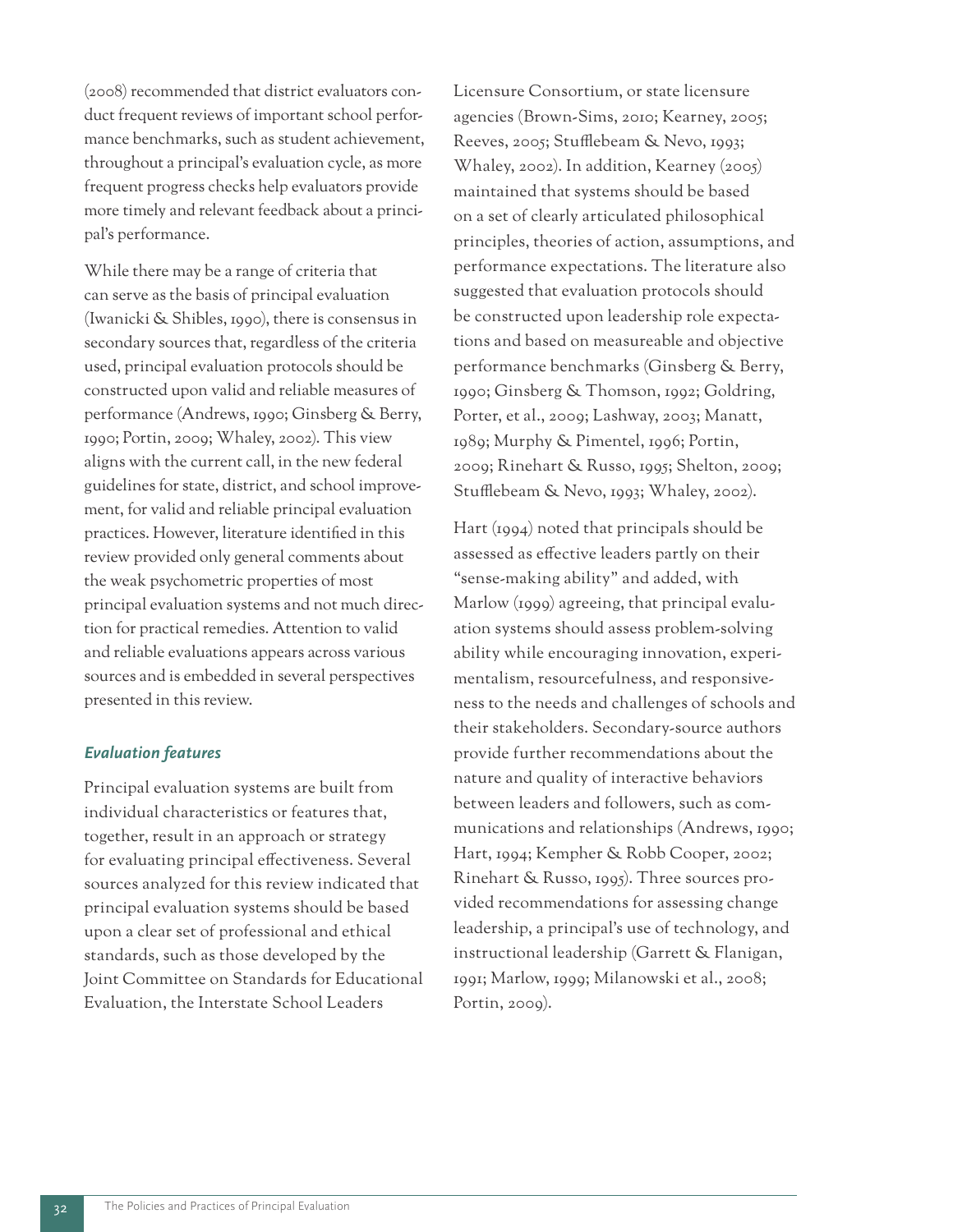#### *Evaluation knowledge and outcomes*

A few authors generated recommendations from the knowledge and outcomes derived from principal evaluation systems that they deemed to be effective (note that evidence of effectiveness was not provided by these authors). Brown-Sims (2010) maintained that effective evaluation

systems promoted increased principal accountability, stimulated instructional leadership behaviors, and provided data that could be used to target support and professional development for principals. Similarly, Anderson (1991) and Whaley (2002) stated that effective principal evaluation systems encouraged goal setting and self-reflection.

#### **KEY POINTS FROM RECOMMENDATIONS AND SUGGESTIONS FOR MORE EFFECTIVE PRINCIPAL EVALUATIONS LITERATURE**

**1. Evaluation should stimulate and guide a principal's professional development.**

**2. Evaluation protocols should be aligned with important school and student outcomes (e.g., student achievement and effective instruction).**

**3. Evaluators should acquire appropriate feedback from multiple stakeholders.**

**4. Evaluations are enriched and strengthened when evidence is collected through multiple methods (e.g., portfolios, self-assessments, 360-degree feedback, outcome-based assessments).**

**5. Evaluation systems should be flexible enough to account for variations in school contexts and environments.**

**6. Principals should be engaged partners in the process of establishing evaluation goals and objectives and assessing their own performance.**

**7. Evaluation procedures and tools should be reliable and valid.**

**8. Evaluation systems should be based on established standards of administrative practice and on objective and measurable performance objectives.**

**9. Evaluation systems should be based upon a conceptual framework that includes research about effective leadership, effective organizations, and effective personnel evaluation.**

**10. Principal evaluations may be most effective when focused on a few high-impact criteria and behaviors.**

**11. Evaluation systems should consider incorporating performance-based rewards and consequences.**

**12. School district leaders should regularly assess the alignment between the district's principal evaluation system and the critical goals and needs of principals, the schools, and the district.**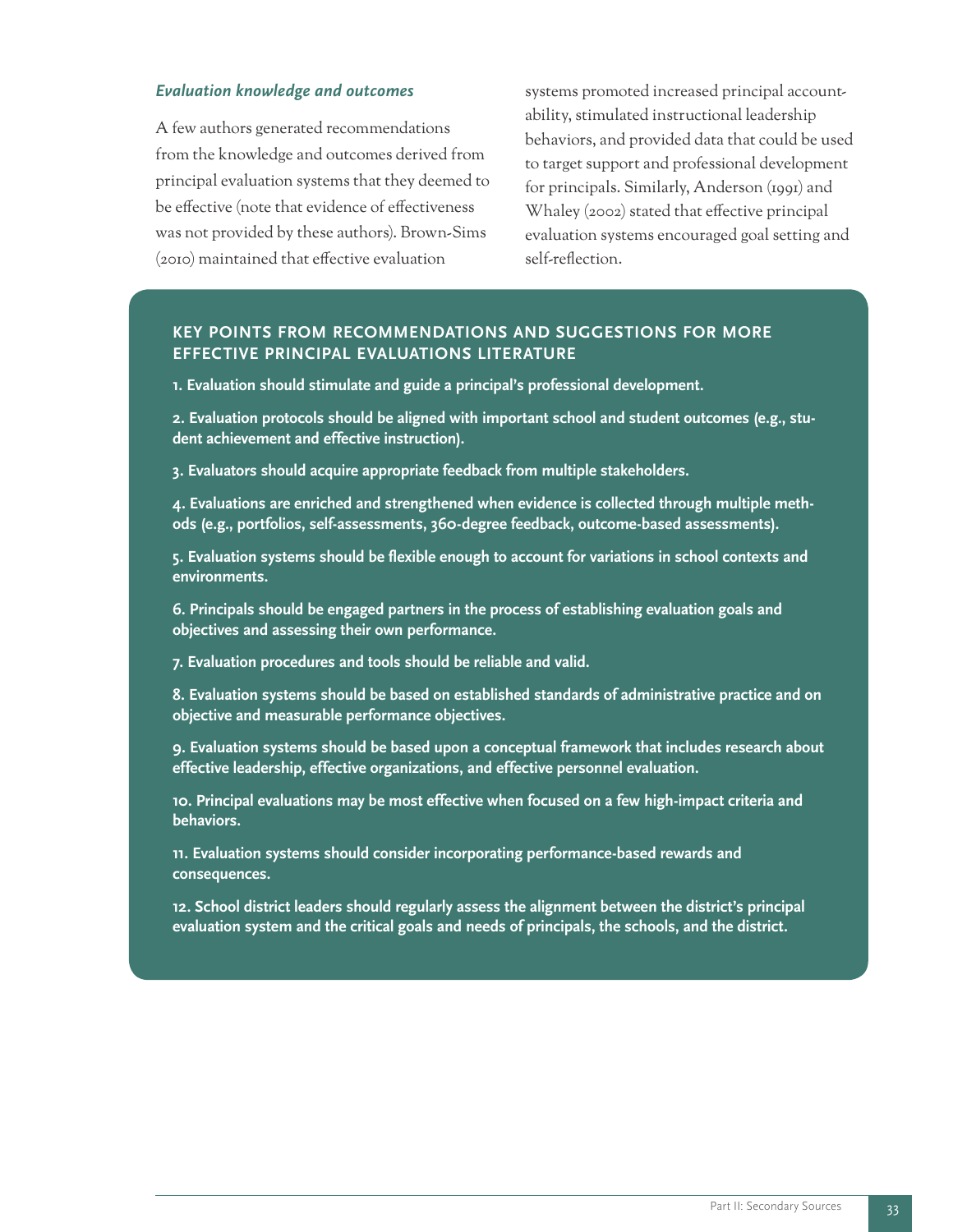#### **Perspective Four: Descriptions of Best Practices in Principal Evaluation**

For this review of secondary-source literature, a best practice is defined as an idea or concept presented as a positive attribute of an *existing* evaluation system. Eleven publications proposed exemplary evaluation practices that were known to exist in, or were used by, school districts. Much of this literature was published in the 1980s.

Lindahl (1986), Peterson (1991), Portin (2009), and Prince (1987) highlighted several school districts that used multiple sources of evidence and acquired feedback from multiple stakeholders to assess performance. Portin cited districts that used valid, consistent, and fair evaluation measures where feedback was "actionable"—that is, where information was immediately relevant and usable by the principal. Portin also referred to the usefulness and psychometric strength of the recently developed VAL-ED assessment, indicating that it was a valid and reliable measure of principal performance being used by a growing number of school districts.

The best-practice literature also described districts where evaluation processes were ongoing and cyclical rather than episodic or irregular (Lindahl, 1986; Manatt, 1989; Portin, 2009; White, 1987), where clear specifications were set for assessing principal performance (Lindahl, 1986; Prince, 1987), where evaluation systems both promoted professional growth and aligned principal evaluation processes with school goals (Lindahl, 1986; Portin, 2009), and where portfolios were successfully used to evaluate principals (Russo, 2004). Additionally, Erickson (1988) described a unique team evaluation approach by district office department leaders to provide comprehensive, detailed, and focused feedback

on critical administrative functions, such as personnel, budget, special education, curriculum, and instruction. This team approach proved to be a helpful source of support for principals as well as a reciprocal learning experience for district office managers, who became more aware of the challenges and contexts of principals' jobs.

The earliest reference in the best-practice category was Lindahl's (1986) narrative description of a large urban school district's efforts to modify and revise its principal evaluation system. Lindahl's work was particularly noteworthy because it identified, in the second year of a school district pilot program, 11 components that match quite closely with several important recommendations made by authors in later decades. Lindahl's list provides a base for principal evaluation components commonly found in the literature:

- 1. A self-evaluation component.
- 2. Both common and individual performance objectives.
- 3. A continuous/cyclical evaluation process.
- 4. Ongoing monitoring by district supervisors.
- 5. Alignment of evaluation processes with other school subsystems.
- 6. Use of multiple data sources.
- 7. Close alignment with principal's job description.
- 8. Both summative and formative purposes.
- 9. Alignment with campus improvement plan.
- 10. Alignment with principal's professional development needs.
- 11. A team of district office evaluators working together.

Redfern (1986) described the principal evaluation approaches used by school districts in Kettering,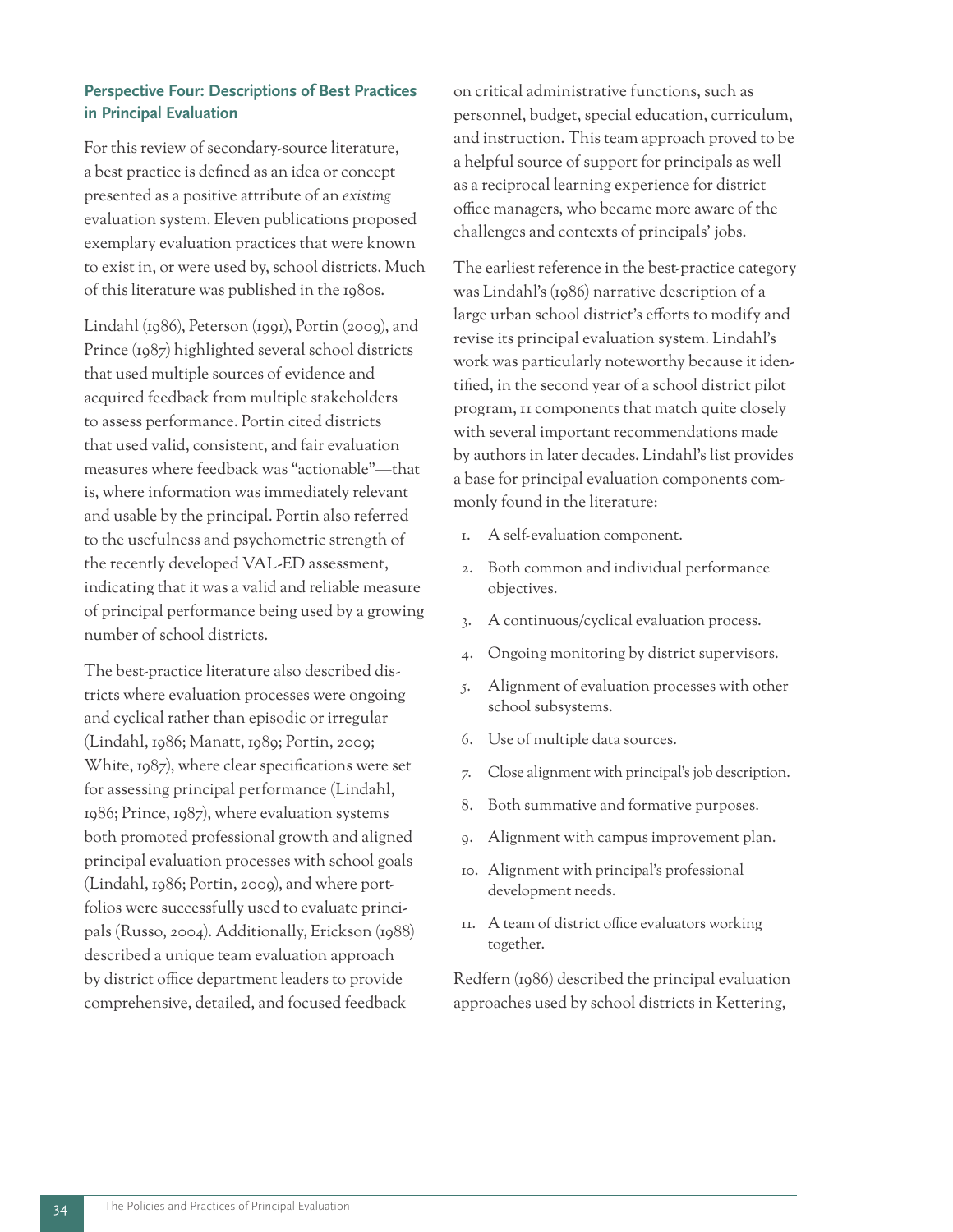Ohio; Pitt County, North Carolina; Pocatello, Idaho; and Birmingham, Alabama. In Kettering, the evaluation emphasis was on developing clear performance goals and objectives, and the evaluation instrument was aligned with the principal's job description. Pitt County schools used a state-mandated principal evaluation system that was based primarily on standardized performance criteria and administrative skills. In Pocatello, the evaluation system was developed around a professional-growth philosophy that included development goals and an individualized work plan for principals. In Birmingham, principals were evaluated using a simple checklist based on district-established administrative competencies. Reflecting the priorities of the 1980s, none of

Redfern's models aligned principal evaluation processes and goals with important outcomes for teachers and students.

Useful resources regarding best practice in principal evaluation can also be found in Whaley's (2002) book on developing effective principals, *Developing the Effective Principal: Hiring, Evaluating, and Retention Practices for the Superintendent*. In the book, Whaley provided exemplars of principal evaluation criteria and procedures that several school districts and states used. Similarly, Lashway (2004) provided several web links to relevant literature and best practices across the country.

#### **KEY POINTS FROM BEST PRACTICES IN PRINCIPAL EVALUATION LITERATURE**

**1. Rigorous empirical evidence regarding best practices in principal evaluation is extremely thin. As a result, it is difficult to assert the effects of evaluation on important school outcomes. Likewise, it is difficult to generalize effective principal evaluation practices found in one school district to all school districts.**

**2. The quality of the conduct of principal evaluation may be more important than its content. Strong, trusting, and collaborative relationships between principals and their district office evaluators is especially critical to the success of the evaluation process.** 

**3. Establishing a balance between the formative and summative functions of evaluation appears to result in greater principal buy-in and motivation regarding the evaluation process.**

**4. Principal evaluation systems appear to be most effective when they are based upon clear standards and expectations of performance and aligned with the key goals and needs of principals, schools, and districts.**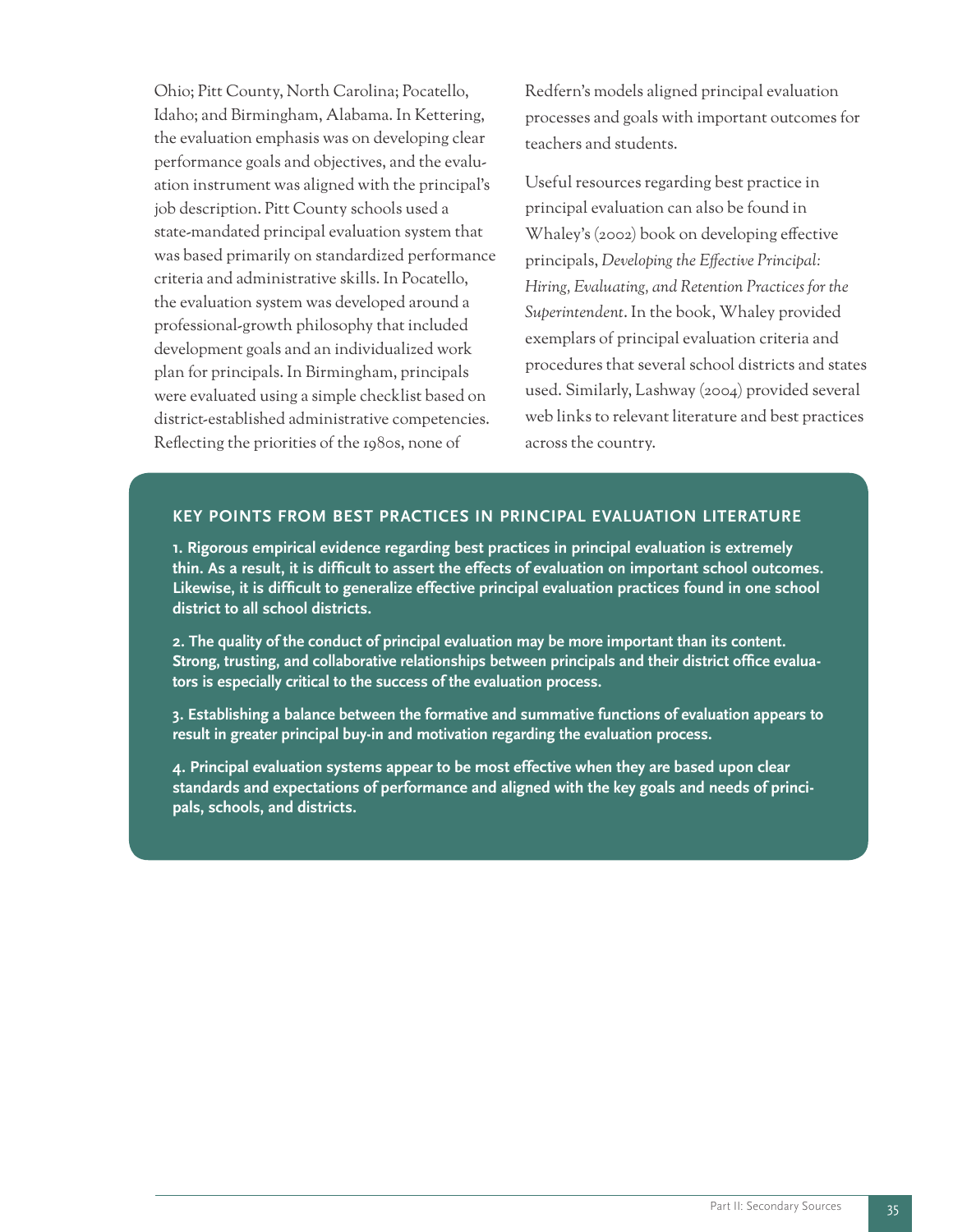# Final Comments

## **Final Comments**

The body of literature on principal evaluation is surprisingly thin. Both primary and secondary sources are limited in number and distributed broadly across topics. Publications focused on principal evaluation vary widely in their purposes, topics, and methodologies. Thus, the field lacks a strong theoretical base or an empirically sound rationale for principal evaluation as a mechanism for advancing individual or organizational effectiveness. The literature also leaves open the question of what impact, if any, stronger principal evaluation systems and practices may have on increasing effective leadership, strengthening teaching, reaching school improvement goals, or enhancing student growth.

Therefore, this literature review can only illuminate published information and limited findings on the topic. However, key points derived from primary and secondary sources can provide general insights into improved practices that may fit the varied contexts of districts and schools and that can be implemented well and tested

thoroughly in district and school improvement efforts. With broader implementation of these practices, questions about what principal evaluation systems and procedures work best and how they advance individual and organizational development can be examined in the future.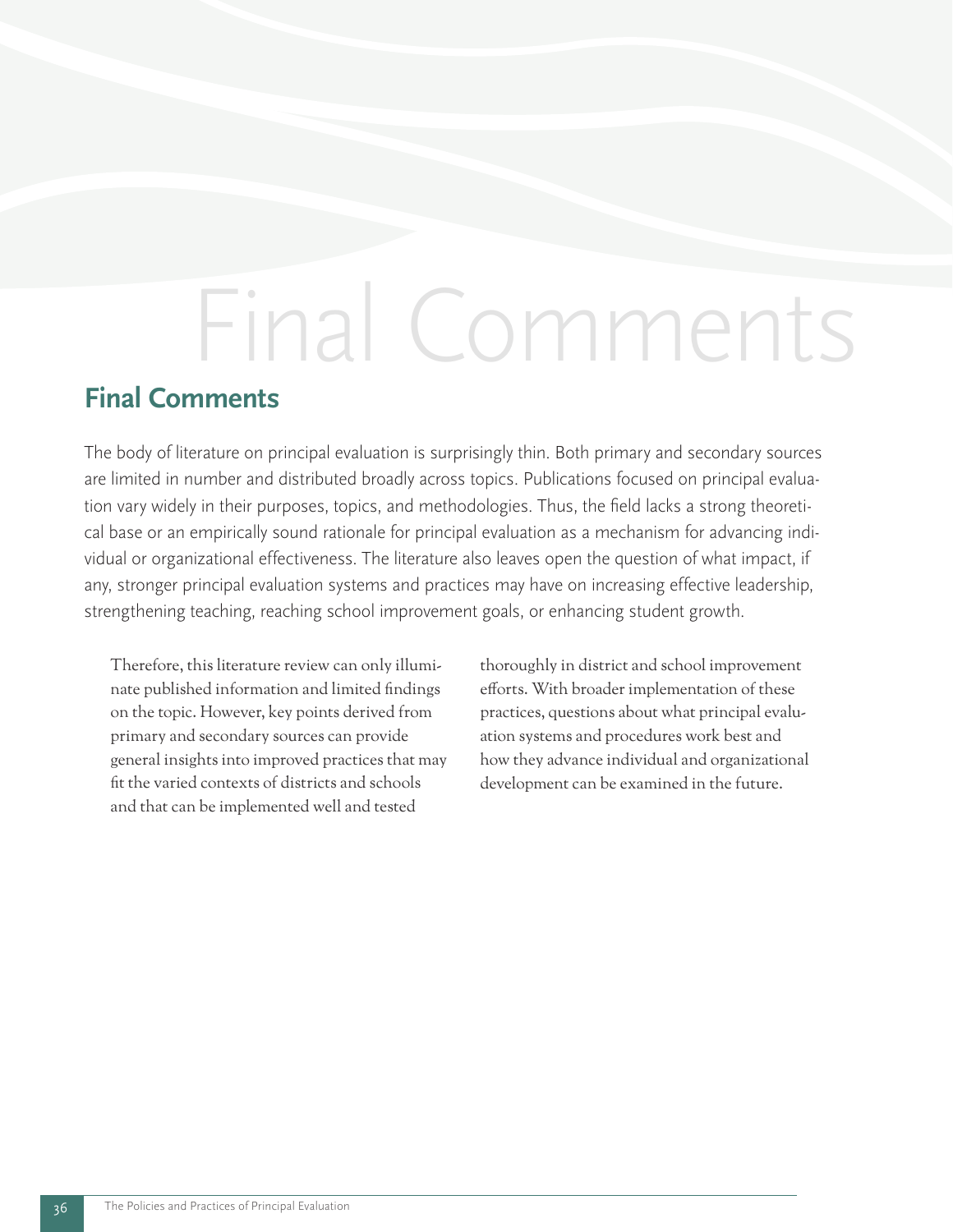# References

### **References**

Amsterdam, C., Johnson, T., Monrad, M., & Tonnsen, S. (2005). A collaborative approach to the development and validation of a principal evaluation system: A case study. *Journal of Personnel Evaluation in Education, 17*(3), 221–242.

Anderson, M. E. (1991). *Principals: How to train, recruit, select, induct, and evaluate leaders for America's schools.* Eugene, OR: ERIC Clearinghouse on Educational Management.

Andrews, C. (1990). Evaluating principals. *ERIC Clearinghouse on Educational Management, Research Roundup, 6*(2), 1–6.

Brown, G., Irby, B. J., & Neumeyer, C. (1998). Taking the lead: One district's approach to principal evaluation. *NASSP Bulletin, 82*(602), 18–25.

Brown-Sims, M. (2010). *Key issue: Evaluating school principals*. Washington, DC: National Comprehensive Center for Teacher Quality.

Catano, N., & Stronge, J. H. (2006). What are principals expected to do? Congruence between principal evaluation and performance standards. *NASSP Bulletin, 90*(3), 221–237.

Condon, C., & Clifford, M. (2009). *Measuring principal performance: How rigorous are publicly available principal performance assessment instruments?*  Naperville, IL: Learning Point Associates.

Council of Chief State School Officers. (1996). *Interstate School Leaders Licensure Consortium standards.*  Washington, DC: Author.

Davis, S. H., & Hensley, P. A. (1999). The politics of principal evaluation. *Journal of Personnel Evaluation in Education, 13*(4), 283–403.

Derrington, M. L., & Sharratt, G. (2008). Evaluation of school principals using Interstate School Leaders Licensure Consortium (ISLLC) standards. *AASA Journal of Scholarship & Practice, 5*(3), 20–29.

Duke, D. L. (1992). Concepts of administrative effectiveness and the evaluation of school administrators. *Journal of Personnel Evaluation in Education, 6*(2), 103–121.

Ediger, M. (1999). Assessing the performance of the school principal. *ERIC Digest, Opinion Papers* (TM 030 607)*.*

Erickson, J. W. (1988). Make principal evaluation more than a popularity contest. *The Executive Educator, 10*(2), 18–19.

Fletcher, T. E., & McInerney, W. D. (1995). Principal performance areas and principal evaluation. *ERS Spectrum, 13*(4), 16–21.

Garrett, W. R., & Flanigan, J. L. (1991). Principal evaluation: A definitive process. *Journal of School Leadership, 1*(1), 74–86.

Ginsberg, R., & Berry, B. (1989). Influencing superiors' perceptions: The fudge factor in teacher and principal evaluation*. The Urban Review, 21*(1), 15–34.

Ginsberg, R., & Berry, B. (1990). The folklore of principal evaluation. *Journal of Personnel Evaluation in Education, 3*, 205–230.

Ginsberg, R., & Thomson, T. (1992). Dilemmas and solutions regarding principal evaluation. *Peabody*  Journal of Education, 68(1), 58–74.

Glasman, N. S., & Heck, R. H. (1992). The changing leadership role of the principal: Implications for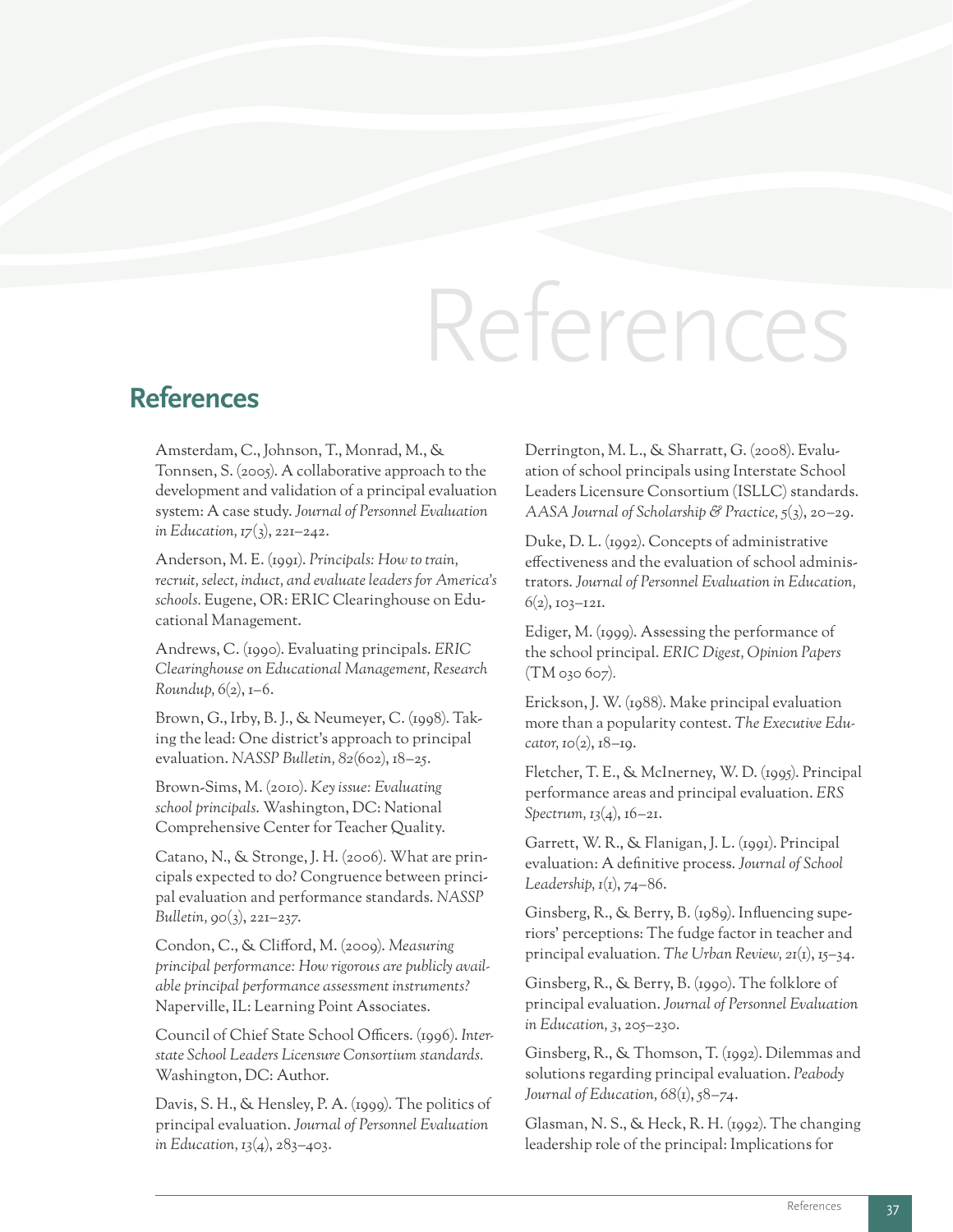principal assessment. *Peabody Journal of Education, 68*(1), 5–24.

Glasman, N. S., & Martens, P. A. (1993). Personnel evaluation standards: Their use in principal assessment systems. *Peabody Journal of Education, 68*(2), 47–63.

Goldring, E., Cravens, X. C., Murphy, J., Porter, A. C., Elliott, S. N., & Carson, B. (2009). The evaluation of principals: What and how do states and urban districts assess leadership? *The Elementary School Journal, 110*(1), 19–39.

Goldring, E., Porter, A., Murphy, J., Elliott, S. N., & Cravens, X. (2009). Assessing learning-centered leadership: Connections to research, professional standards, and current practices. *Leadership and*  Policy in Schools,  $8$ (1), 1–36.

Hallinger, P., & Murphy, J. (1985). Assessing the instructional management behavior of principals. *The Elementary School Journal, 86*(2), 217–247.

Harrison, W. C., & Peterson, K. D. (1986). Pitfalls in the evaluation of principals. *The Urban Review 18*(4), 221–235.

Hart, A. W. (1994, April). *Evaluating principals in light of context and socialization*. Paper presented at the annual meeting of the American Educational Research Association, New Orleans, LA.

Heck, R. H., & Marcoulides, G. A. (1996). The assessment of principal performance: A multilevel evaluation approach. *Journal of Personnel Evaluation in Education, 10*, 11–28.

Iwanicki, E., & Shibles, M. (1990). *A guide to the process of evaluating school principals* [Monograph No. 2]. Hartford, CT: Connecticut State Department of Education.

Johnson, N. A. (1989). Criteria for assessing the effectiveness of schools and principals. *Education Canada, 29*(2), 14–19.

Johnston, M., & Thomas, M. (2005). Riding the wave of administrator accountability: A portfolio approach. *Journal of Educational Administration*, *43*(4), 368–386.

Kearney, K. (2005). Guiding improvements in principal performance. *Leadership, 35*(1), 18–21.

Kempher, L., & Robb Cooper, G. (2002). A document analysis of state-mandated principal evaluation programs in the North Central Association States. *Journal of School Business Management, 14*(1), 30–35.

Kimball, S. M., Heneman, H. G. III, & Milanowski, A. (2007). Performance evaluation and compensation for public school principals. *ERS Spectrum, 25*(4), 11–21.

Kimball, S. M., Milanowski, A., & McKinney, S. A. (2009). Assessing the promise of standards-based performance evaluation for principals: Results from a randomized trial. *Leadership and Policy in Schools, 8*(3), 233–263.

Kimball, S. M., & Pautsch, C. A. (2008). *Principal evaluation and support in two school districts using new leadership standards: A cross-section comparison*. Madison, WI: University of Wisconsin–Madison.

Lashway, L. (2003). Improving principal evaluation. *ERIC Digest, Number 172* (ED 482347)*.*

Lashway, L. (2004). Principal evaluation. *Research Roundup, NASSP Bulletin, 20*(30), 1–5.

Lauer, J. & Asher, J. (1988). *Compositional research: Empirical designs.* New York: Oxford University Press.

Lindahl, R. A. (1986). Implementing a new evaluation system for principals: An experience in planned change. *Planning & Changing, 17*(4), 224–232.

Manatt, R. P. (1989). Principal evaluation is largely wrongheaded and ineffective. *The Executive Educator, 11*(11), 22–23.

Marcoux, J., Brown, G., Irby, B. J., & Lara-Alecio, R. (2003, April). *A case study on the use of portfolios in principal evaluation*. Paper presented at the annual meeting of the American Educational Research Association, Chicago, IL.

Marlow, E. (1999). Assessing the performance of the school principal. *ERIC Digest*, *Opinion Papers* (TM 030 607)*.*

Milanowski, T., Kimball, S. M., & Pautsch, C. (2008). *Study of Milwaukee Public Schools principal evaluation system: Summary of preliminary findings.* Madison, WI: Wisconsin Center for Education Research.

Murphy, J. A., Elliott, S., Goldring, E., & Porter, A. (2007). Leadership for learning: A research-based model and taxonomy of behaviors. *School Leadership and Management. 27*(2).

Murphy, J. A., & Pimentel, S. (1996). Grading principals: Administrator evaluations come of age. *Phi Delta Kappan, 78*(1), 74. Retrieved from http://www. jstor.org/stable/20405709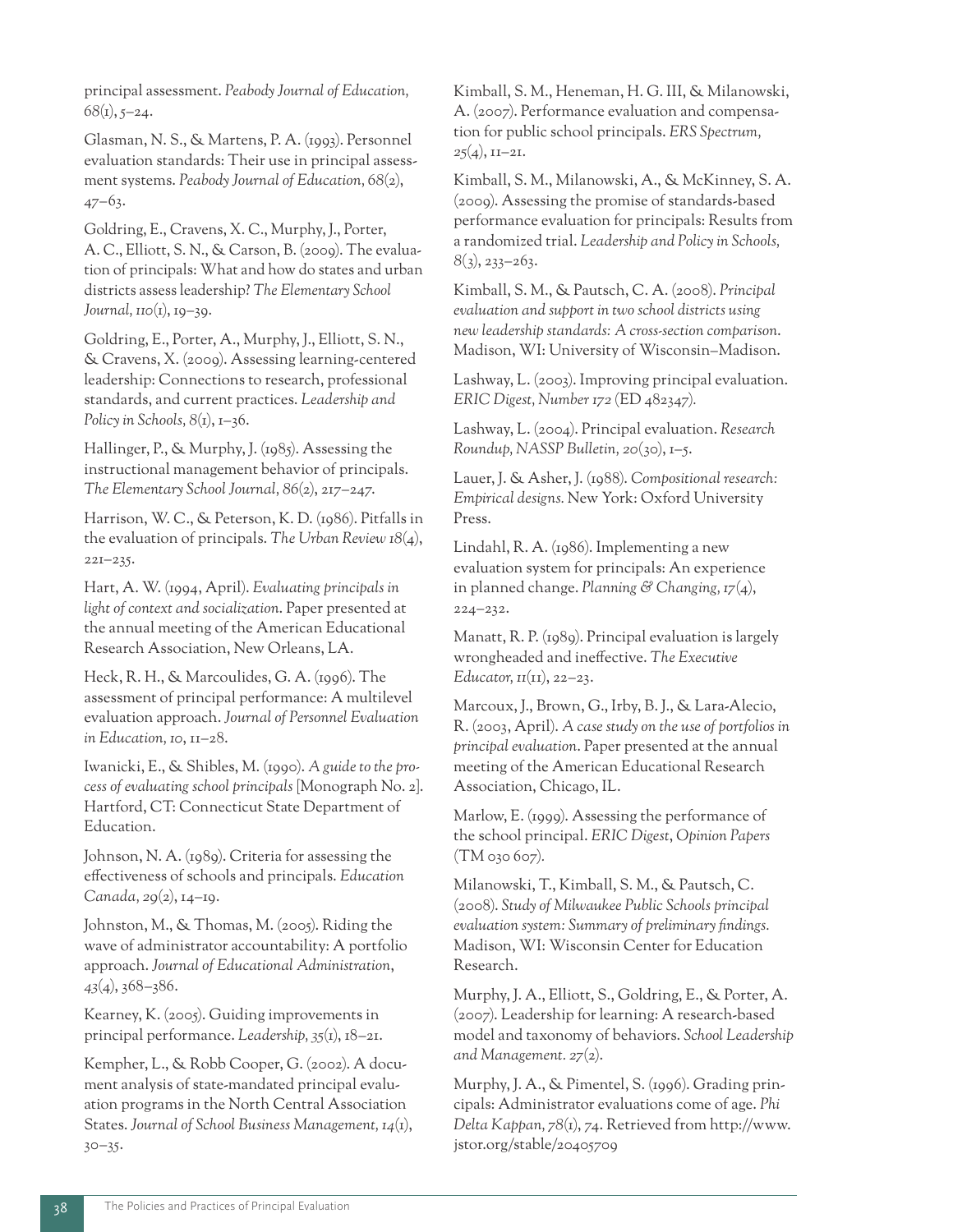Nettles, S., & Petscher, Y. (2008). Development and validation of principal implementation practices measure: The principal implementation questionnaire. *Journal of Personnel Evaluation in Education, 20*, 247–259.

New Leaders for New Schools. (2010)*. Evaluating principals: Balancing accountability with professional growth.* New York: Author.

Oyinlade, A. O. (2006). A method of assessing leadership effectiveness: Introducing the essential behavioral leadership qualities approach. *Performance Improvement Quarterly, 19*(1), 25–40.

Peterson, D. (1991). Evaluating principals. *ERIC Digest*, *Number 60* (ED 330064).

Porter, A. C., Murphy, J., Goldring, E., Elliott, S. N., Polikoff, M. S., & May, H. (2008). *Vanderbilt Assessment of Leadership in Education: Technical manual*. New York: Wallace Foundation.

Portin, B. S. (2009). *Assessing the effectiveness of school leaders: New directions and new processes.* New York: The Wallace Foundation.

Portin, B. S., Feldman, S., & Knapp, M. S. (2006). *Purposes, uses, and practices of leadership assessment in education.* Seattle, WA: Center for the Study of Teaching and Policy, University of Washington.

Prince, J. D. (1987). Performance-based evaluation of school principals: A feedback design to support effective schools. *ERS Spectrum, 5*(1), 38–46.

Redfern, G. B. (1986). Techniques of evaluation of principals and assistant principals: Four case studies. *NASSP Bulletin, 70*, 66–74.

Reeves, D. B. (2005). *Assessing educational leaders: Evaluating performance for improved individual and organizational results.* Thousand Oaks, CA: Corwin Press.

Rinehart, J. S., & Russo, C. J. (1995). The Kentucky Education Reform Act and the evaluation of school principals. *International Journal of Educational Reform, 4*(1), 51–60.

Russo, A. (2004). Evaluating administrators with portfolios. *School Administrator, 61*(9), 34–38.

Shelton, S. (2009). *Strong leaders, strong schools*. Washington, DC: National Conference of State Legislatures.

Snyder, J., & Ebmeier, H. (1992). Empirical linkages among principal behaviors and intermediate outcomes: Implications for principal evaluation. *Peabody Journal of Education, 68*(1), 75–107.

Stine, D. O. (2001, April). *Developing an evaluation system to improve principal performance and accountability*. Paper presented at the annual meeting of the American Educational Research Association, Seattle, WA.

Stufflebeam, D., & Nevo, D. (1993). New ways to evaluate the performance of school principals. *Peabody Journal of Education, 68*(2), 24–46.

Stufflebeam, D. (1988). *The personnel evaluation standards: How to assess systems for evaluating educators*. Thousand Oaks, CA: Sage Publications.

Sun, M., & Youngs, P. (2009). How does district principal evaluation affect learning-centered principal leadership? Evidence from Michigan school districts. *Leadership and Policy in Schools, 8*(4), 411–445.

Thomas, C., & Vornberg, J. A. (1991). Evaluating principals: New requirements, directions for the '90s. *NASSP Bulletin, 75*(539), 59–66.

Thomas, D., Holdaway, E., & Ward, K. (2000). Policies and practices involved in the evaluation of school principals. *Journal of Personnel Evaluation in Education, 14*(3), 215–240.

Tschannen-Moran, M., & Gareis, C. R. (2004). Principals' sense of efficacy: Assessing a promising construct. *Journal of Educational Administration, 42*(5), 573–585.

Valentine, J. (1986). *Performance/outcome-based principal evaluation: A summary of procedural considerations.* (ERIC Document Reproductive Service No. ED 281381).

Valentine, J., & Harting, R. D. (1988). *Performancebased principal evaluation in Missouri: A three-year report*. Jefferson City, MO: Missouri State Department of Elementary and Secondary Education.

Whaley, J. (Ed.). (2002). *Developing the effective principal: Hiring, evaluating, and retention practices for the superintendent*. Gaithersburg, MD: Aspen Publishers, Inc.

White, P. L. (1987). Evaluating elementary principals. Phi Delta Kappan, 69(2), 143–144. Retrieved from http://www.jstor.org/stable/20403558

Williamson, J., & Campbell, L. (1987). Evaluating principals for your school district—20 questions. *NASSP Bulletin, 71*(501), 113–118.